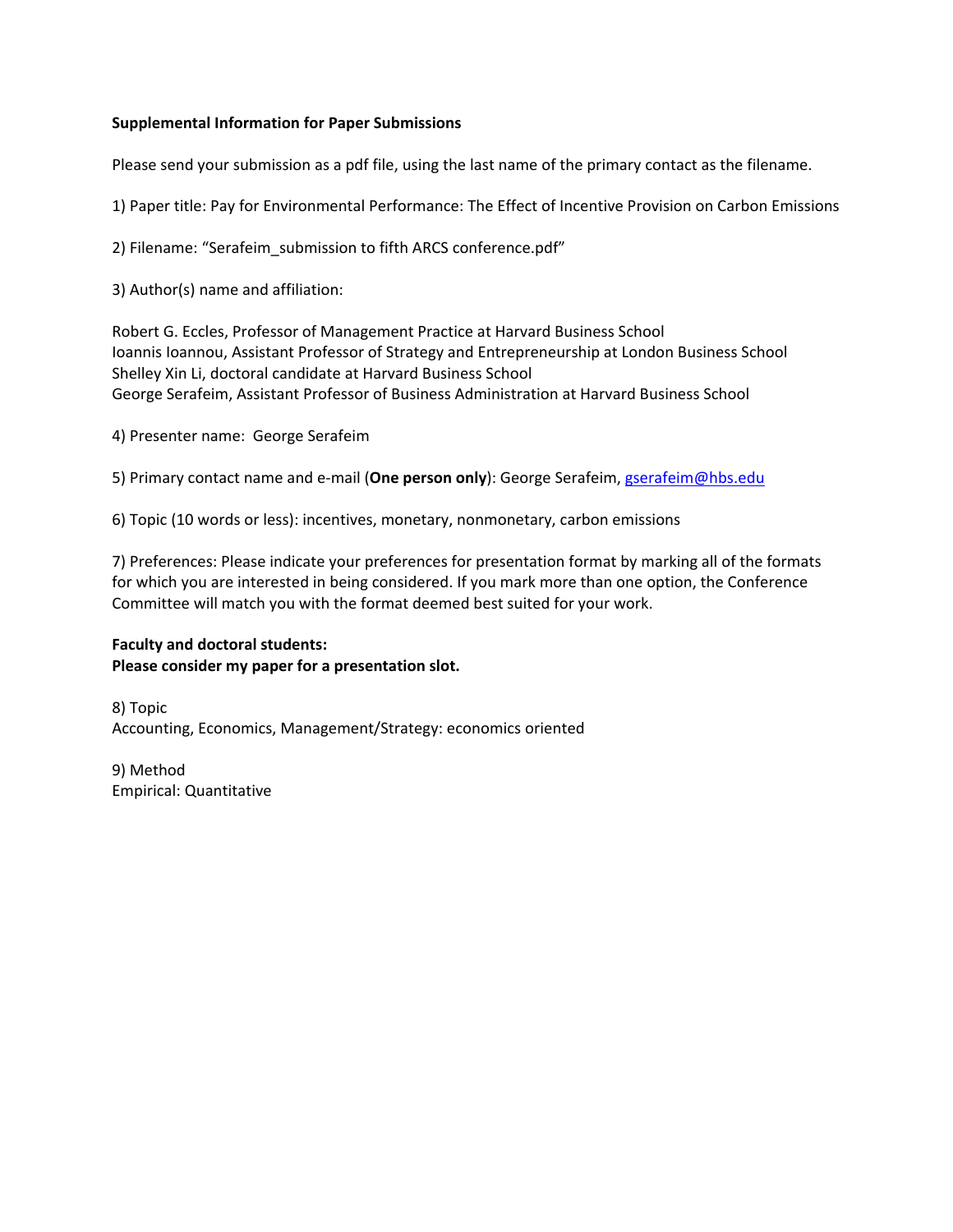#### **Pay for Environmental Performance:**

#### **The Effect of Incentive Provision on Carbon Emissions**

## **Robert G. Eccles, Ioannis Ioannou, Shelley Xin Li, and George Serafeim**

#### **Abstract**

An increasing number of companies are striving to reduce their carbon emissions and as a result they provide incentives to their employees linked to the reduction of carbon emissions. In this paper, we examine the effectiveness of these monetary and nonmonetary incentives in reducing carbon emissions. We find evidence that the use of monetary incentives is associated with higher carbon emissions. This result holds both in cross-sectional and time-series analysis. Moreover, we find that the use of nonmonetary incentives is associated with lower carbon emissions. Consistent with monetary incentives crowding out motivation for prosocial behavior, we find that the effect of monetary incentives on carbon emissions is reversed when these incentives are provided to employees with formally assigned responsibility for environmental performance. Furthermore, by employing a two-stage multinomial logistic model, we provide insights into factors affecting companies' decisions on incentive provision, as well as showing that the impact of monetary incentives on carbon emissions remains significant even when we control for potential selection bias in our sample.

 Robert G. Eccles is a Professor of Management Practice at Harvard Business School. Ioannis Ioannou is an Assistant Professor of Strategy and Entrepreneurship at London Business School. Shelley Xin Li is a doctoral candidate at Harvard Business School. George Serafeim is an Assistant Professor of Business Administration at Harvard Business School. We are grateful to the Carbon Disclosure Project and in particular to Maia Kutner for giving access to the investor survey data. We thank Joshua Margolis, Eugene Soltes, Gwen Yu, and seminar participants at Harvard Business School, London School of Economics, London Business School, and the 2013 Management Accounting Section of the American Accounting Association for giving us helpful comments. Andrew Knauer provided excellent research assistance. All errors are solely our own responsibility. Contact author: George Serafeim gserafeim@hbs.edu.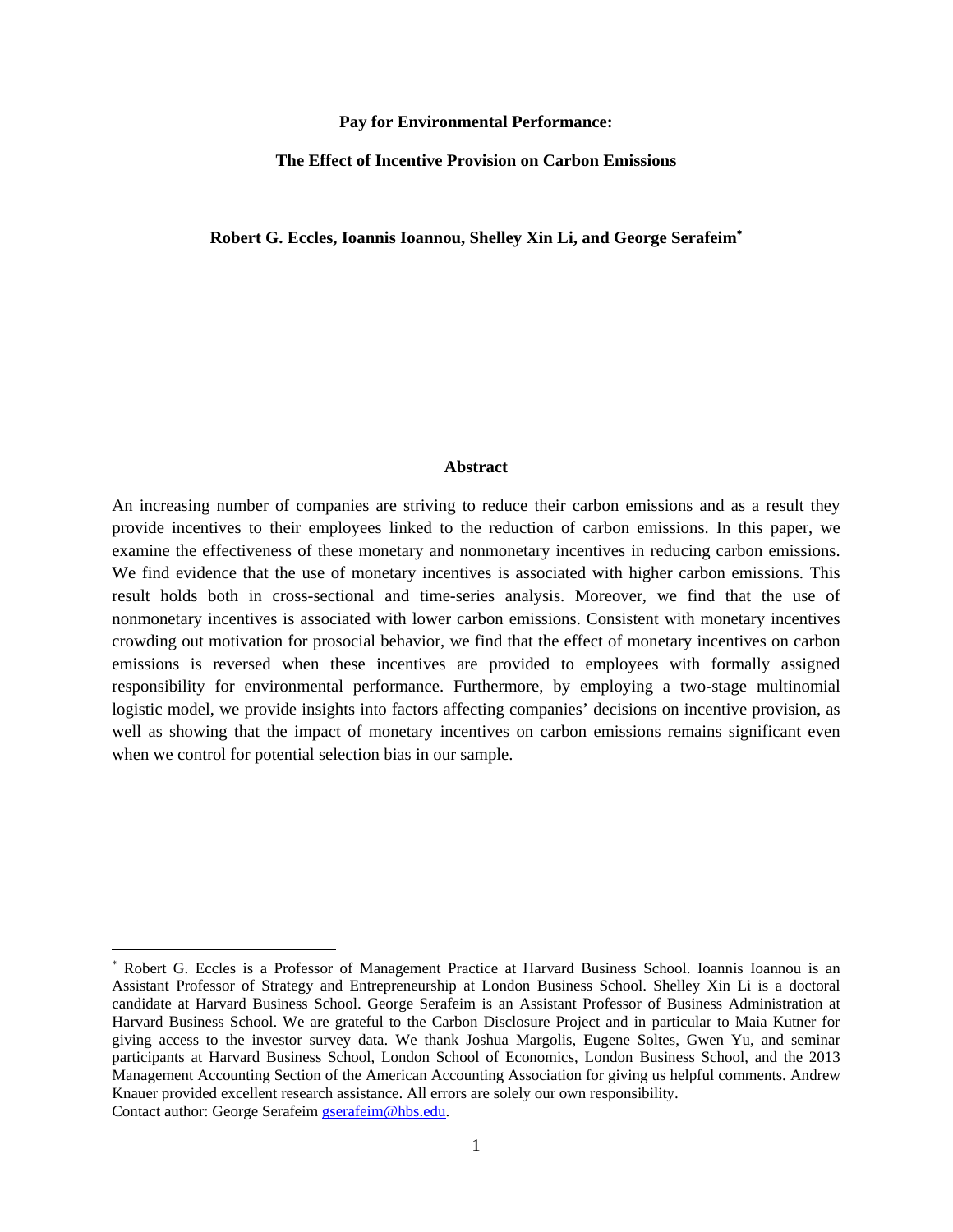#### **1. Introduction**

Climate change is currently a topic of great interest to corporations, investors, policy makers, and academics. The Stern Review, commissioned by the British Government, estimates the overall costs and risks of climate change to be equivalent to losing at least 5% of global GDP each year (i.e., over \$3 trillion for 2010). Because of the role of greenhouse gases, especially carbon emissions, in causing global warming and the massive consequences that climate change may have on the planet, a plethora of initiatives seeking to reduce the carbon emissions of both public and private organizations have emerged around the globe. Accordingly, many corporations are providing incentives to their employees geared towards reducing carbon emissions resulting from the firm's operations. Typically, the incentives provided to employees fall within two broad categories: they can be either monetary (e.g., cash bonuses) or nonmonetary (e.g., public recognition usually in the form of awards). In this paper, we investigate how effective such incentives are in terms of reducing carbon emissions for the firms that provide them.

A number of organizations have voluntarily and unilaterally adopted corporate policies that require reduction of carbon emissions being generated by their operations. Such attempts at reducing carbon emissions can be perceived by employees as prosocial behaviors (Benabou and Tirole, 2006) if the underlying reasoning for reducing emissions is not maximizing private gains but contributing to the public good. However, many argue that companies voluntarily reduce carbon emissions because doing so is consistent with profit maximization. Greater energy efficiency saves money and reduces carbon emissions at the same time. Furthermore, mounting social awareness with regards to the detrimental effects of climate change and the real possibility of regulatory and legislative actions provide other reasons for companies to voluntarily limit their carbon emissions. Long-term investors who believe that future regulations are likely and/or who are "universal owners" and concerned about the effects of climate change on their overall portfolio will favor companies that are proactively responding to the relationship between carbon emissions and climate change. Finally, companies which make the investment today to reduce their carbon emissions will be in a strong position should regulation mandate reduced emissions or establish a price on them. All of these benefits to voluntarily reducing carbon emissions, even if they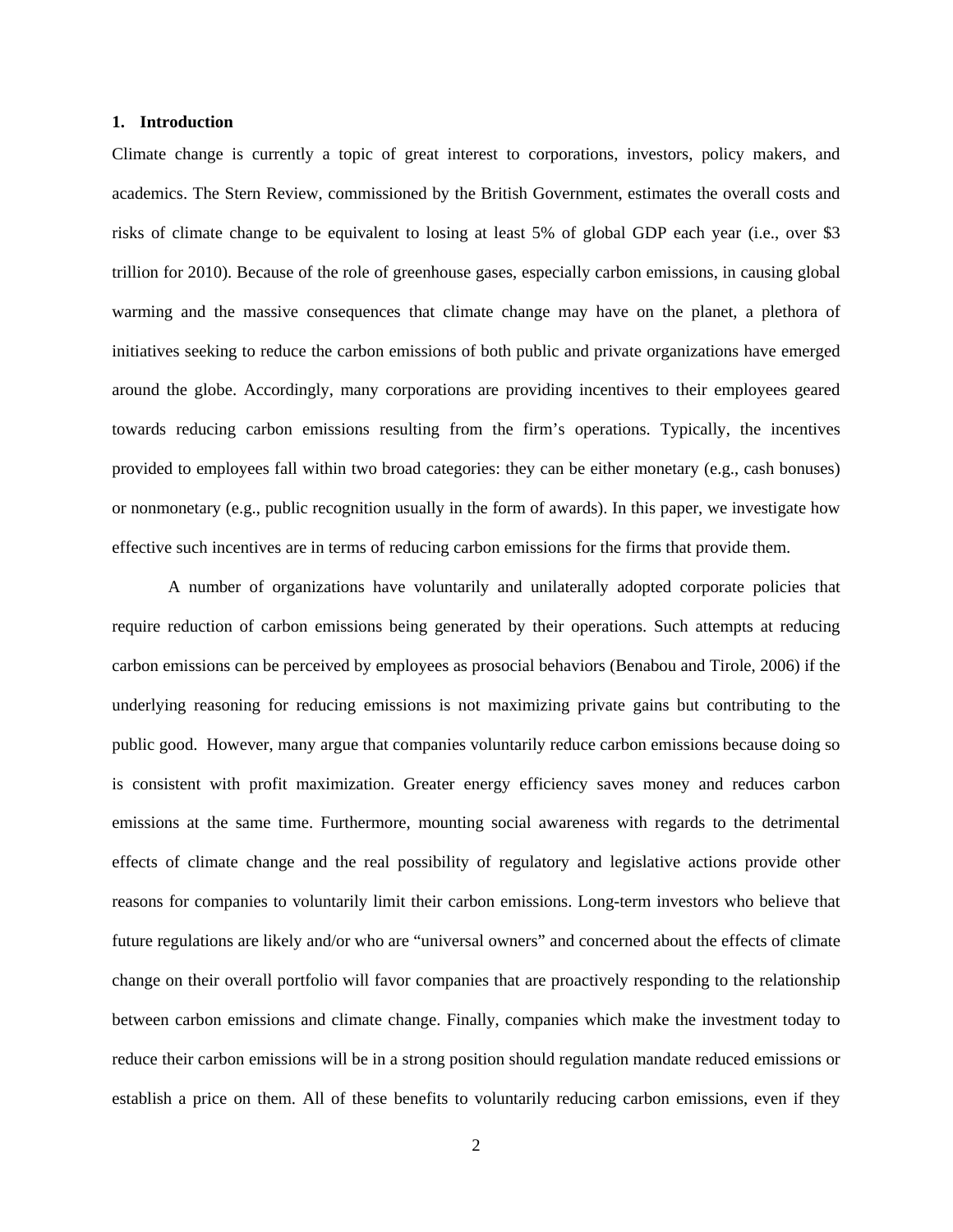entail some short-term cost disadvantages due to the required investment, can create a competitive advantage in the long-term.

Once a firm decides to reduce carbon emissions, it has to effectively motivate its employees to achieve the carbon emission goal. Understanding why employees exert efforts to reduce carbon emissions can have significant implications for the optimal design of incentive contracts. On the one hand, if employees are intrinsically motivated to reduce carbon emissions because they believe this will contribute to the public good, then providing monetary incentives to reduce carbon emissions might actually crowdout intrinsic or reputational motivation and lead to higher emissions. On the other hand, if employees exert efforts to reduce carbon emissions because they believe this is economically the best course of action to ensure maximizing long-term profitability and hence their own share of economic benefits from the firm, then monetary incentives will be effective at motivating employees. Here, we provide the first set of evidence towards answering this question. In particular, using panel data for a sample of firms across the globe, we find that firms that provide monetary incentives have higher carbon emissions compared to firms that provide no incentives. Furthermore, we find that firms that provide nonmonetary incentives have lower carbon emissions compared to firms that provide no incentives. We find these results after controlling for other determinants of carbon emission levels, such as the scale of the firm's operations, the adoption of corporate policies to reduce carbon emissions, the existence of commercial opportunities and risks from climate change, and the quality of sustainability governance. Moreover, we control for industry, country, and year fixed effects or for industry and country time-varying effects. In further analysis, we find similar results when we include firm fixed effects and estimate the coefficients using only within-firm variation, as well as when we track the time-series evolution of carbon emissions for a matched sample of firms.

Importantly, we further parse this question by varying the degree to which efforts to reduce carbon emissions is considered as prosocial behavior by employees. We posit that employees whose job descriptions explicitly include the responsibility for environmental performance and emissions reduction will be less likely to consider such goals as prosocial behavior since they are being rewarded for the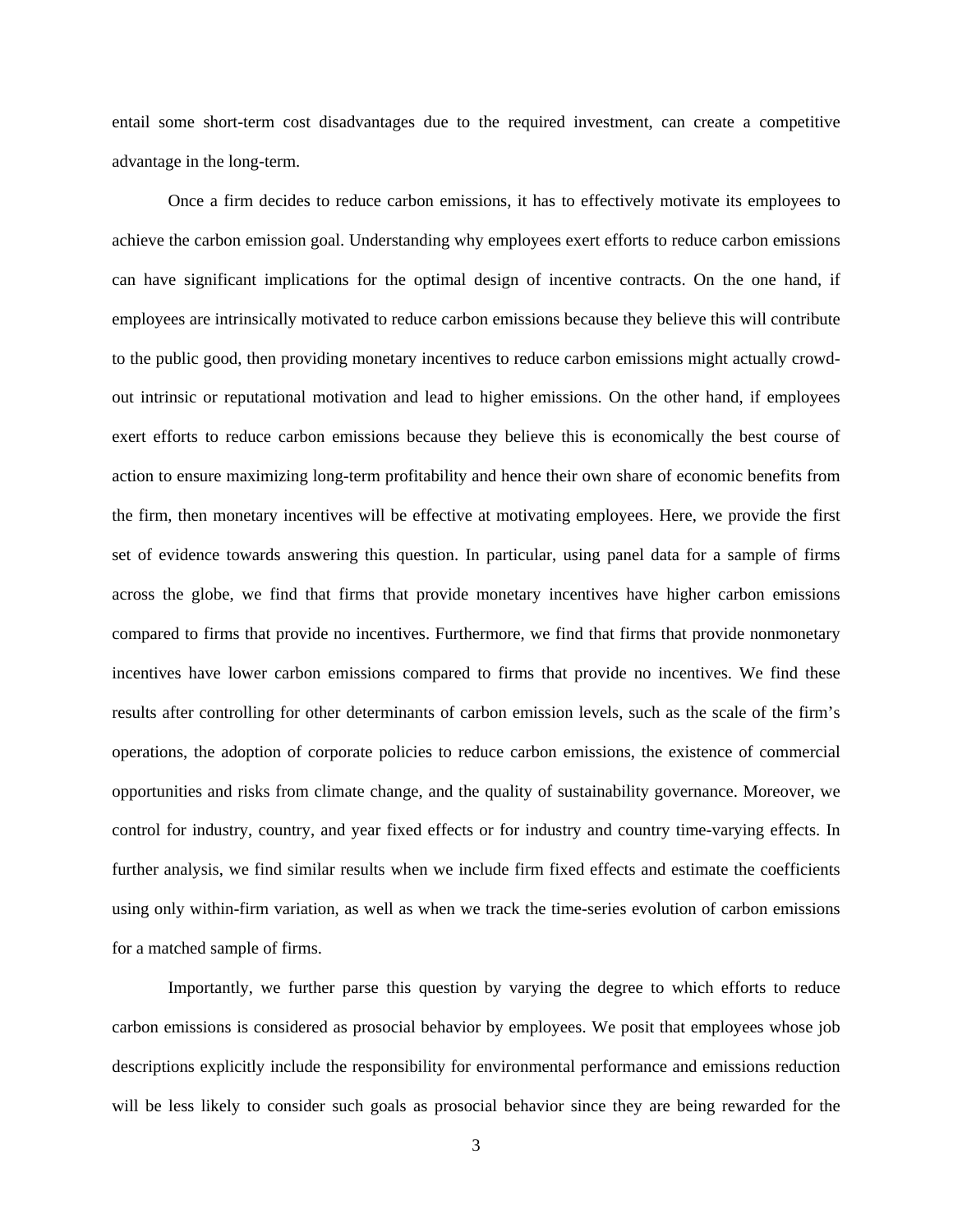instrumental reasons for doing so. Consistent with this argument, we empirically find that the negative effect of monetary incentives on reducing carbon emissions is completely mitigated when these incentives are provided to employees with direct responsibility for environmental performance. This is because their job responsibilities are based on an economic rationale for reduction in carbon emissions.

Finally, we implement a two-stage multinomial logistic model, explicitly accounting in the first stage for a number of factors that could drive the probability of a firm choosing to adopt a particular incentive scheme linked to carbon emission reduction. The results of this analysis are consistent with our main findings regarding the impact of monetary incentives. We also directionally find consistent but statistically insignificant results for the impact of non-monetary incentives on carbon emissions.

This study extends and complements a literature that investigates, documents, and explains the relative effectiveness of monetary vs. non-monetary incentives for improving task performance, especially when efforts are likely to be seen as prosocial behavior. First, by providing empirical evidence on such a critical issue as carbon emissions, we contribute to the debate in the literature on whether monetary incentives are effective in motivating particular and desired individual behaviors. On the one hand, there are several studies documenting the negative effects of monetary incentives broadly known as the "crowding-out" effect. That is, monetary incentives can crowd out intrinsic motivation or reputational motivation for agents engaging in a given task and therefore result in the worsening of task performance. On the other hand, Prendergast (1999) notes that there is little conclusive empirical evidence documenting that monetary incentives could crowd-out motivation and lead to worse performance in workplace settings. Similarly, Gibbons (1998) suggests that management practices based on economic models may dampen non-economic realities such as motivation and social relations, and that empirical data would be useful in deepening our understanding of this issue. Whether and under what conditions do the negative effects of monetary incentives emerge in a real work place setting remain open questions. Our analysis provides empirical evidence that for tasks involving prosocial elements, monetary incentives are not effective and actually detrimental unless they are provided to people for whom such tasks constitute part of their formal job responsibility; otherwise, non-monetary incentives are likely to be more effective.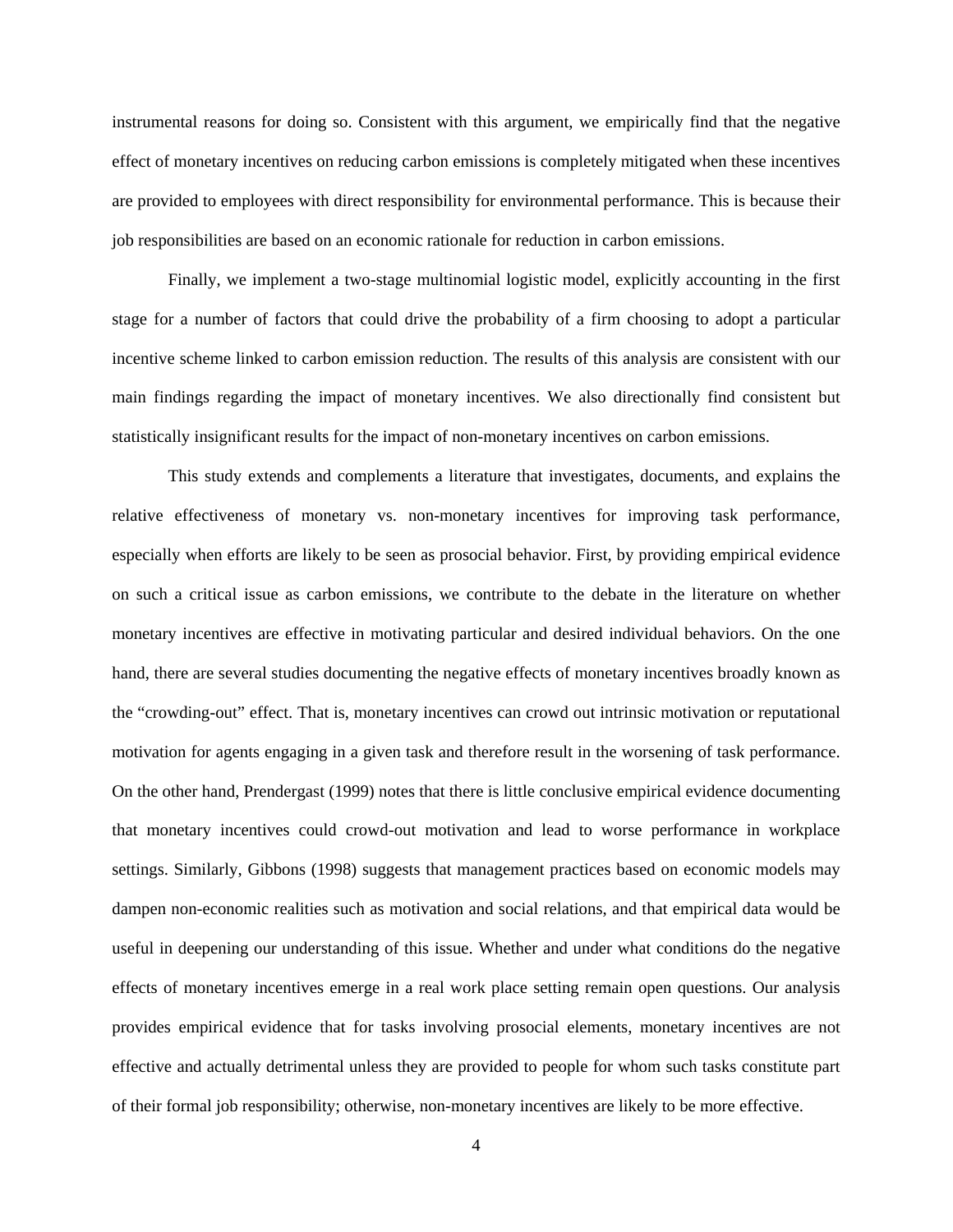In addition, we contribute to the accounting literature that deals with how the task type and the type of incentive scheme affect the efficacy of monetary incentives and may influence the design of management accounting and control systems. In reviewing numerous laboratory-based studies in this literature, Bonner et al. (2000) find that monetary incentives improve performance in only about half of the experiments and argue that, as tasks become more cognitively complex, monetary incentives become less effective. Complementing this line of work, our study posits that an additional task characteristic, its prosocial nature, significantly impacts the effectiveness of different types of incentives and should also be considered in the design of accounting and control systems.

The remaining of the paper proceeds as follows. Section 2 discusses the motivation for this study and presents the literature review. Section 3 presents the sample and summary statistics. Section 4 discusses the results from the analyses. Finally, section 5 concludes.

## **2. Motivation and Literature Review**

Carbon emissions can be thought of as the classic case of an externality. Organizations that emit large amounts of carbon increase the probability of future adverse environmental events that may negatively affect numerous other organizations, investors, and society as a whole. However, they do not internalize all the costs associated with carbon emissions since organizations with high carbon emissions might not be themselves adversely and directly affected by climate change (for example, due to their geographic location and due to the absence of a global carbon tax). Due to the firm not directly bearing the costs of its negative externalities and the lack of Pigovian taxation, organizations emit more carbon than it is socially optimal.<sup>1</sup>

 Because of the public good nature of carbon emission activity, civil society organizations, such as the Carbon Disclosure Project (CDP) and Ceres, have been active in increasing awareness about the effects of climate change and mobilizing stakeholders in efforts to reduce carbon emissions. Moreover,

 $1$  In the presence of negative externalities, the social cost of a market activity is not covered by the private cost of the activity, which could lead to an inefficient market and over-consumption of the product or resource. A Pigovian tax equal to the negative externality is thought to correct the market outcome back to efficiency.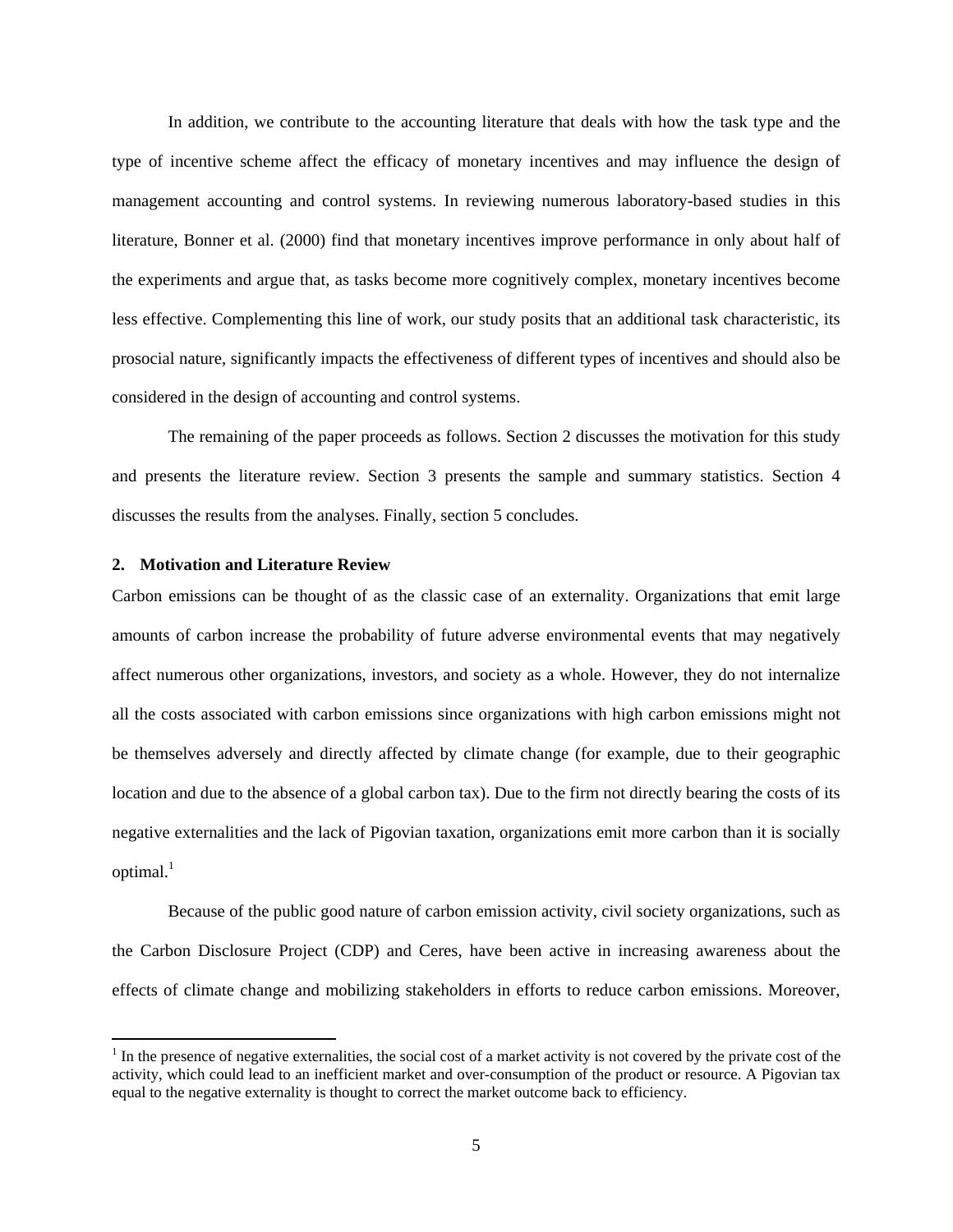inside organizations, numerous employee initiatives have been underway to reduce the carbon emissions of their organizations through reductions in energy and water consumption, travel, type of energy used, influencing customer behavior etc. In many cases, these grassroots movements have developed into enterprise-wide initiatives and they tend to be institutionalized inside organizations under the supervision of a Corporate Sustainability Officer (CSO). The fact that, in many cases, employees voluntarily exerted efforts to reduce carbon emissions, suggests that to a certain extent these efforts were guided by employees' determination to contribute towards the public good by decreasing negative externalities imposed by their organization on society. Therefore, it is likely that efforts to reduce carbon emissions inside organizations can be classified as prosocial behavior.

However, the broader issue of climate change – typically linked to carbon emissions - has become an increasingly important economic issue for companies due to several reasons. First, current and future expected regulations around the world would aim to limit the carbon footprint of corporations by either imposing a direct Pigovian tax on carbon emissions or by instituting cap-and-trade programs. In the former case, a firm pays a certain price for every ton of carbon emissions it generates during the course of its operations. In the latter case, corporations are allowed to emit carbon up to a certain amount, and if they exceed that amount then they need to buy carbon emission allowances in the market place. Both mechanisms increase operating costs in proportion to the amount of carbon emissions. Moreover, rapidly shifting social expectations regarding the environmental performance of corporations provides another economic rationale for reducing carbon emissions. Good environmental performance, including but not limited to a smaller carbon footprint, may be rewarded in the product, labor, and capital markets. Since customers, employees, and investors increasingly demand from companies to take measures to address climate change and limit their carbon emissions, firms with better environmental performance have more loyal and satisfied customers, who want to buy "greener" products" (Bhattacharya and Sen 2004), more engaged and satisfied employees, who want to work for a "greener" employer (Turban and Greening 1996), and face lower capital constraints since investors are building future carbon prices into their valuation decisions (Cheng, Ioannou, and Serafeim 2012). These reasons suggest that employees might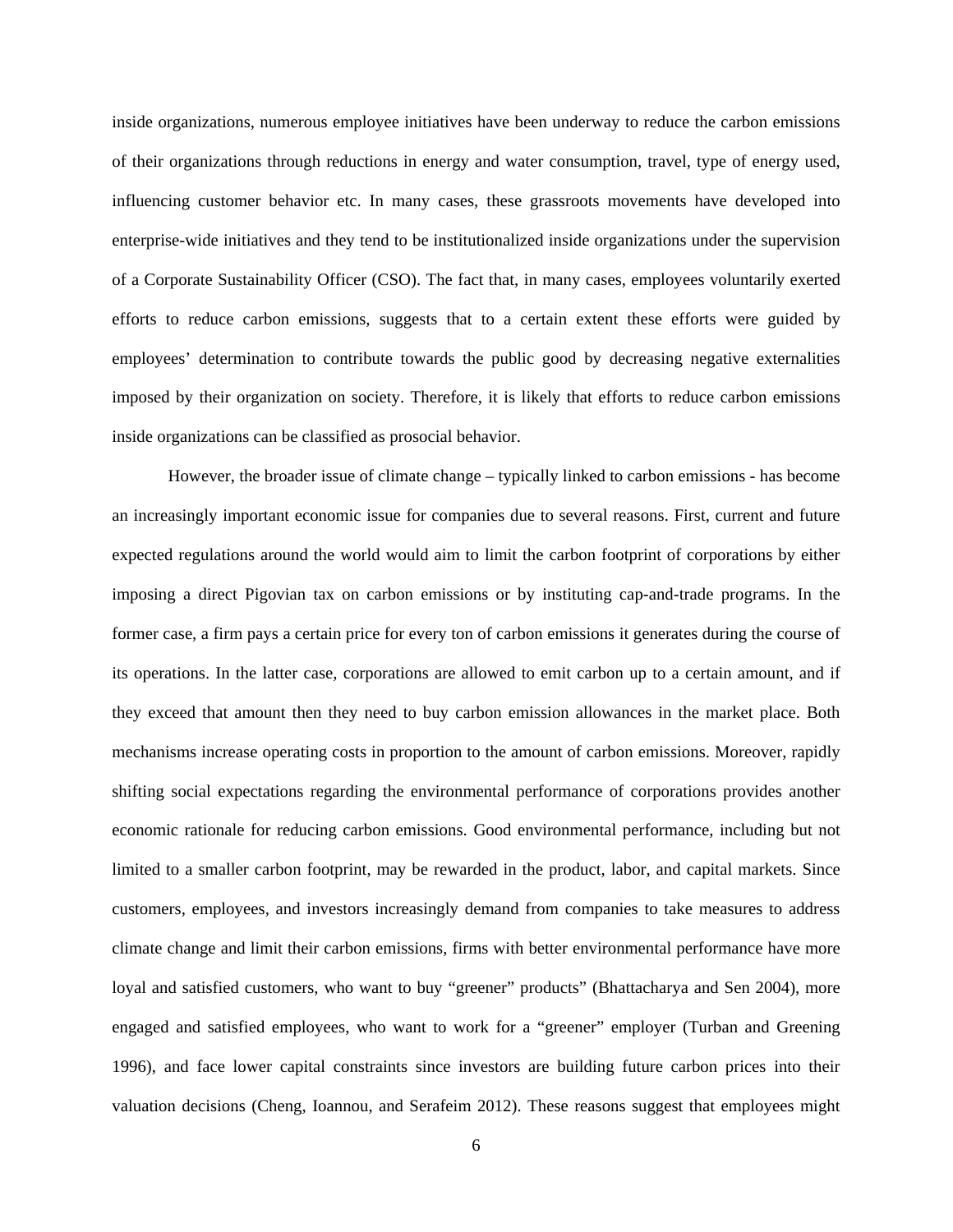perceive efforts to reduce carbon emissions as primarily an economic imperative that should be regarded as increasing sales or reducing operational costs.

Therefore, ex ante it is not clear whether employees are motivated to reduce carbon emissions for prosocial or instrumental reasons. However, the source of the motivation is an important determinant of the relative effectiveness of monetary vs. nonmonetary incentives. Benabou and Tirole (2006) develop a theory of prosocial behavior where the individual's behavior reflects an endogenous and unobservable mix of three types of motivation: intrinsic, extrinsic, and reputational. Intrinsic motivation is the innate satisfaction accruing to the individual regardless of perceptions by others. Reputational motivation is the satisfaction accruing to the individual from positive perceptions others have of him or her. Benabou and Tirole (2006) show that the presence of monetary incentives diminishes the reputational value associated with performing good deeds by creating doubt regarding the extent to which such deeds were performed in order to contribute to the public good or because of the monetary incentives themselves. Monetary incentives act like an increase in the noise-to-signal ratio, or even reverse the sign of the signal, with the associated crowding out of the reputational motivation making aggregate supply of effort downward sloping. This is in line with what psychologists term the "overjustification effect" (Lepper et al 1973). Furthermore, in their model, nonmonetary incentives, such as public recognition during award ceremonies, strengthen the signaling motive and encourages prosocial behavior.

A large number of experimental as well as archival studies have found empirical results that are consistent with monetary incentives crowding out prosocial behavior. For example, Gneezy and Rustichini (2000a) conducted an experiment with Israeli day care providers, finding that when they instituted a fine for parents picking their children up late, late pickups in fact increased. Essentially, the fine was seen as a fee, an instrumental economic incentive, which parents could decide to pay and assuage any moral resistance to non-compliance. Frey and Oberholzer-Gee (1997) found that monetary incentives decreased the acceptance rate among citizens of a local community about whether a nuclear waste repository should have been located in their town. Kunreuther et al. (1990) found similar results for the siting of a nuclear repository in Nevada, where raising tax rebates failed to increase support for the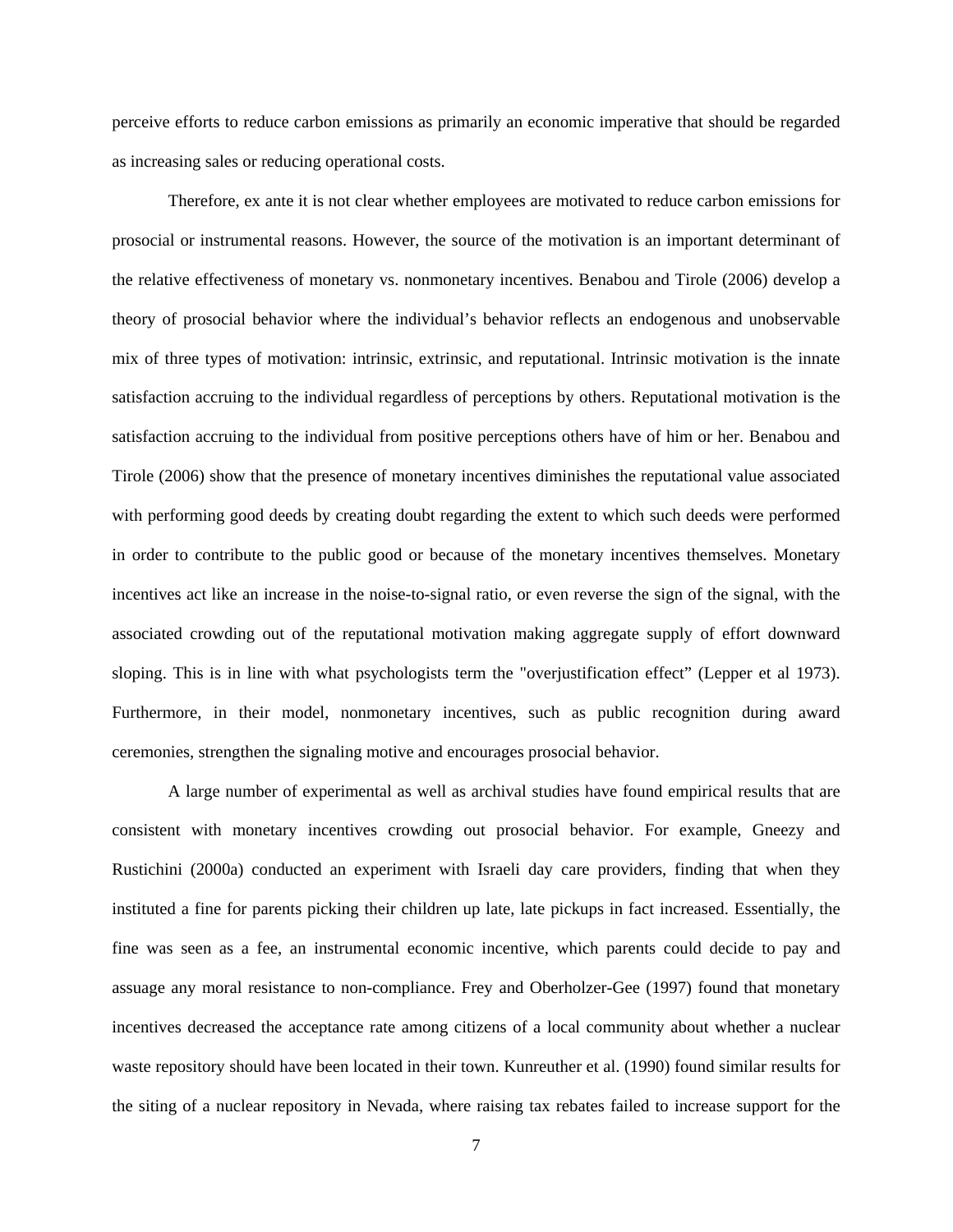project since they signaled the opposite of prosocial behavior. Moreover, research has also shown that non-monetary incentives such as public recognition or peer pressure can strengthen reputational motivation and lead individuals to contribute more to public goods. For example, Jan Potters et al. (2007) show the effect of charities' frequent strategy of publicly announcing "leadership" contributions and the higher yields achieved when donors act sequentially rather than simultaneously.

However, the motivating power of monetary incentives has been confirmed in many workplace settings. Agency theory studies the effect of monetary incentives on individual performance, arguing that monetary incentives are used to align the principal's objectives with those of the agent's. Empirical research on the effect of such monetary incentive contracts (i.e., pay-for-performance contracts) finds that individuals respond to monetary incentives either by working harder or by self-selecting into those payfor-performance jobs that best match their own ability level (Lazear, 2000). In psychology, the behavioral school also argues that monetary incentives have a positive effect on motivation by providing positive reinforcement, which in turn increases the frequency of the rewarded behaviors and results in enhanced performance (Skinner 1953).

These studies that have explored the effectiveness of monetary vs. nonmonetary incentives have been conducted at the level of the individual by examining the effect of incentives on individual performance. The overall empirical and experimental evidence seem to point to mixed effects of monetary incentives depending on the nature of the tasks involved. The general lessons that can be drawn from this body of research are that monetary (nonmonetary) incentives tend to be less (more) effective when tasks are perceived as motivated by public good concerns. Therefore, whether monetary (nonmonetary) incentives would be more or less effective in reducing carbon emissions is still an open question that warrants empirical investigation.

We conduct our analysis on firm-level by examining the effectiveness of monetary vs. nonmonetary incentives on carbon emissions. On an aggregate level, we have no *a priori* predictions on the effectiveness of monetary incentives vs. nonmonetary incentives since we have no *a priori* knowledge on whether employees within the sample firms perceive reducing carbon emissions as prosocial behavior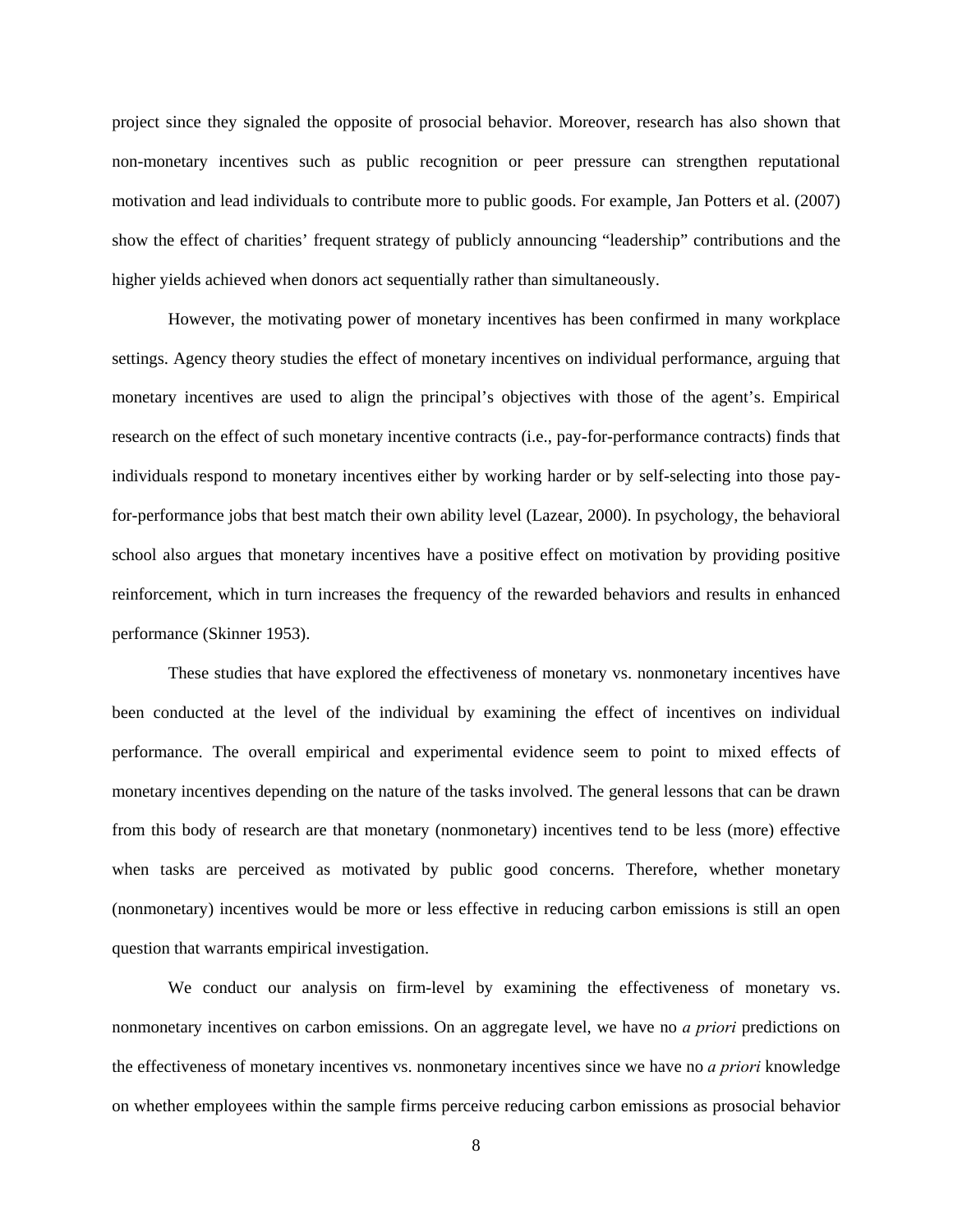or not. However, we hypothesize that monetary incentives are less effective in reducing carbon emissions when firms place such monetary incentives on employees who perceive reducing carbon emissions as prosocial.

#### **3. Sample and Summary Statistics**

We obtain information on firms' incentive structures regarding climate change management through the investor survey of the Carbon Disclosure Project (CDP). The investor CDP survey requests information on the risks and opportunities of climate change from the world's largest companies (by market capitalization) on behalf of institutional investor signatories (in 2011, there were a total of 551 institutional investor signatories with a combined \$71 trillion in assets under management). The major goals of this survey are to provide investors with tools to assess the firms' climate risk, as well as to help firms develop abilities to provide comparable and relevant climate data to their shareholders. In the 2010 questionnaire, respondents included 84% of the European 300, 82% of the Global 500, 70% of the S&P 500, and 74% of the South African 100 companies. See Appendix I for a complete list of sample compositions around the world. $2$ 

Starting in 2007, the investor CDP survey asked questions about whether firms provide incentives to manage climate change goals (e.g., carbon emission reduction targets). Respondents could answer "Yes" or "No" to this question. Starting in 2009, CDP added a question on what types of incentives are provided for managing such goals.<sup>3</sup> These annual investor CDP surveys, to the best of our knowledge, are the first to provide direct, large-scale, cross-sectional data on the types of incentives provided by firms for a specific environmental performance dimension that would have otherwise not been available through

<sup>&</sup>lt;sup>2</sup> According to the survey administrators at CDP, the survey answers were by majority submitted by people within each company whose title contains the word "sustainability" or "environment". Larger organizations are more likely to circulate the survey for relevant departments to answer relevant questions.

<sup>3</sup> In 2009, this question was open-ended, i.e. respondents could provide a description of its incentive programs related to managing carbon emission goals. We then code the types of incentives provided by a company for 2009 as monetary, non-monetary, or both, based on the respondents' description. In 2010 and 2011, standard options (monetary reward, recognition, prizes, and other non-monetary rewards) were offered for this question, which made our coding of incentive types as monetary or non-monetary easier. See Appendix II for a sample of the questions and answers from survey respondents.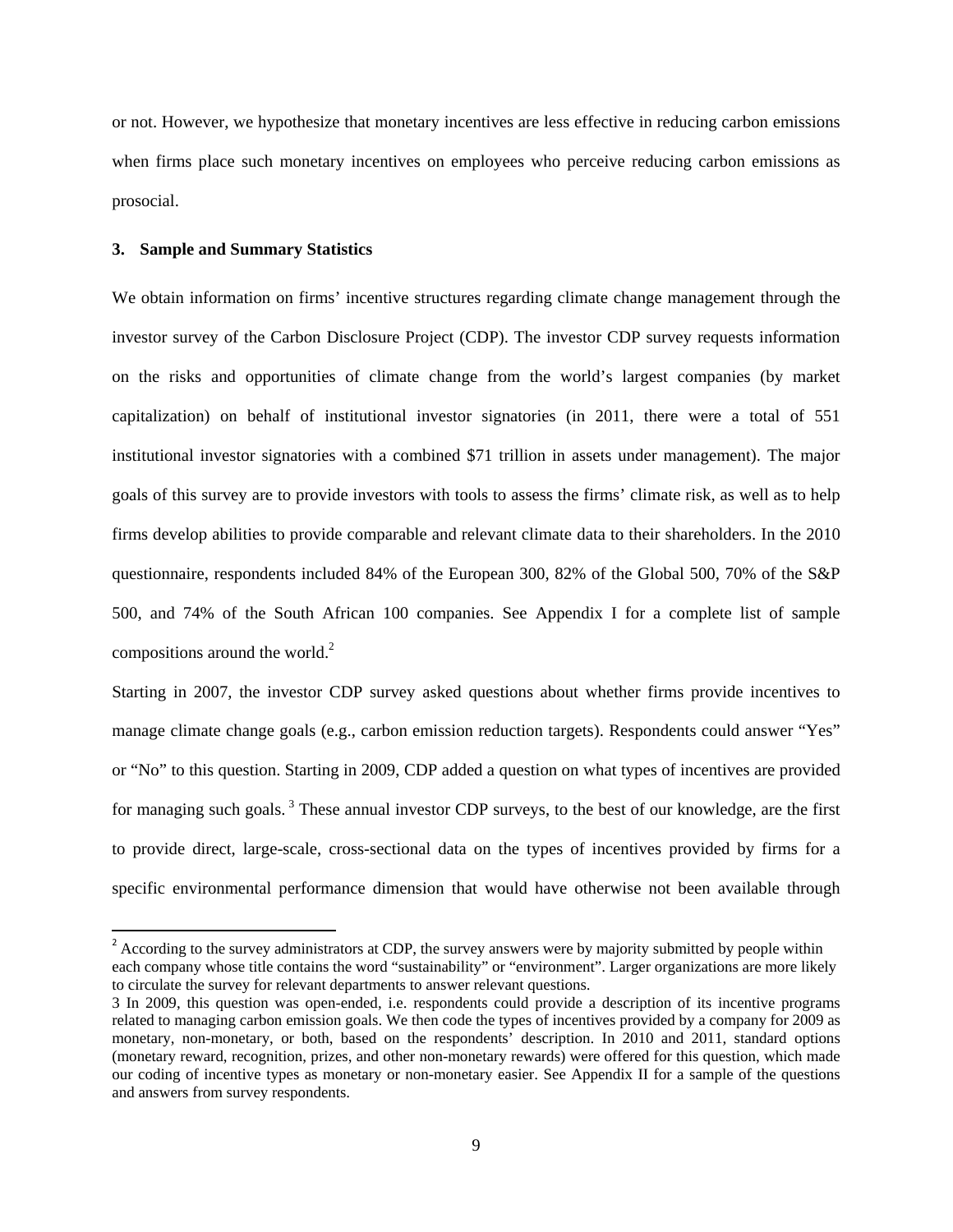archival datasets. The survey questions are designed to solicit answers on the existence of a particular management practice (e.g., yes/no answers), as opposed to answers on cognitive or affective assessment. Therefore, these questions are easier for generating more objective answers and are less subject to certain biases in survey studies, such as scaling effects.<sup>4</sup>

We merge the data from all the responses in investor CDP surveys (2007 to 2010) with the Thomson Reuters' ASSET4 database that provides information on firms' carbon emissions, sustainability governance structure, and the adoption of climate management policies.<sup>5</sup> We measure carbon emissions as the sum of scope 1 and scope 2 carbon emissions. Therefore, we exclude scope 3 carbon emissions because most companies do not disclose the level of scope 3 carbon emissions. Moreover, scope 3 emissions happen outside the boundaries of the organization and as a result they are largely outside the control of the employees and therefore less likely to be affected by the provision of incentives. After merging the two datasets, we have a final sample size of 1,683 firm-year observations (794 unique firms).

Table 1 shows the summary statistics and variable definitions for this sample. We use the natural logarithm of carbon emissions and the natural logarithm of carbon emissions scaled by sales (carbon emission intensity) as dependent variables measuring a firm's environmental performance. The independent variables of interest are a pair of indicator variables indicating whether the focal firm provides monetary or nonmonetary incentives directly linked to environmental performance. 42.1% of the firm-years are associated with monetary incentives, while 18.5% of the firm-years are associated with nonmonetary incentives. The vast majority of nonmonetary incentives come in the form of public recognition during award ceremonies. The second most frequent type of nonmonetary incentives is associated with a small amount of money that a company gives to the winners to give to a charity of their

<sup>&</sup>lt;sup>4</sup> Scale design and anchor choice will influence respondents' ratings, making it difficult to make comparisons across respondents.

<sup>&</sup>lt;sup>5</sup> ASSET4 was a privately held Swiss-based firm (acquired by Thomson Reuters in 2009). The firm collects data and scores firms on environmental and social dimensions since 2002. Research analysts of ASSET4 collect more than 900 evaluation points per firm, where all the primary data used must be objective and publically available. Subsequently, these 900 evaluation points are used as inputs to a default equal-weighted framework to calculate 250 key performance indicators (KPIs) that they further organize into 18 categories within 3 pillars: a) environmental performance score, b) social performance score and c) corporate governance score. Every year, a firm receives a zscore for each of the pillars, benchmarking its performance with the rest of the firms in the database.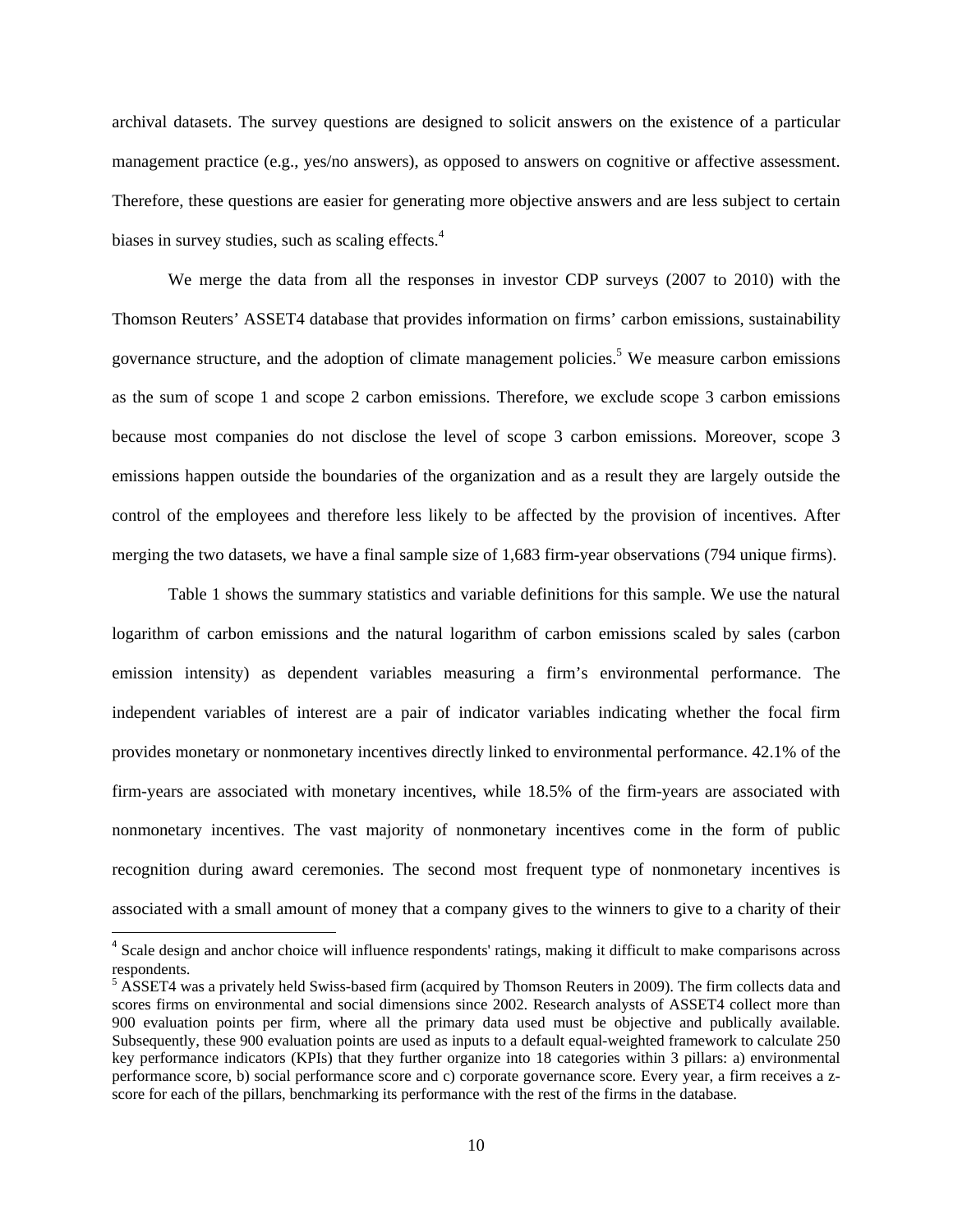preference, or to a pre-specified charity. The average size of the firms in our sample (as measured by sales, employees, or assets) is relatively large due to the inclusion criterion (largest firms by market capitalization) in the investor CDP survey. On average, the firms in the sample have \$8.6 billion in sales, 21 thousand employees, and \$16 billion in assets. Moreover, 60%, 70%, and 72% of the firm-years have corporate policies to reduce carbon emissions, transportation emissions, and supply chain emissions, respectively. Also, 70% of the firm-years are associated with the presence of a board committee responsible for sustainability and 65% identify commercial risks and opportunities from climate change. Finally, 47% provide an audit opinion on their sustainability disclosures.

Table 2 presents the correlation matrix for the variables considered in our analysis. Monetary incentives are positively correlated with carbon emission intensity, while nonmonetary incentives are negatively correlated with carbon emissions intensity. The majority of the control variables (those not related to size) are positively correlated with carbon emissions, raising the possibility that these variables and the use of monetary incentives may be driven by the same underlying economic and technological forces. We use these variables to capture these potentially unobservable factors when estimating the effect of monetary and nonmonetary incentives on firms' environmental performance.

#### **4. Results**

#### *Base-line Analysis*

We first estimate the association between the adoption of incentives and carbon emissions by employing ordinary least squares (OLS) models that control for year, industry, and country fixed effects. The model employed in Table 3 column (1) is:

*(1) Carbon emissions*<sub>*i,t*</sub> =  $\alpha_0 + \alpha_1$  *Sales*<sub>*i,t*</sub> +  $\beta_1$ *Monetary*<sub>*i,t*</sub> +  $\beta_2$ *Nonmonetary*<sub>*i,t*</sub> + *Country Fixed Effects + Industry Fixed Effects + Year Fixed Effects* 

The dependent variable is the natural logarithm of carbon emissions. Furthermore, we include a control for the scale of operations since the level of emissions is closely linked to the size of a firm's operations; we use the natural logarithm of sales to proxy for size. The independent variables of interest are two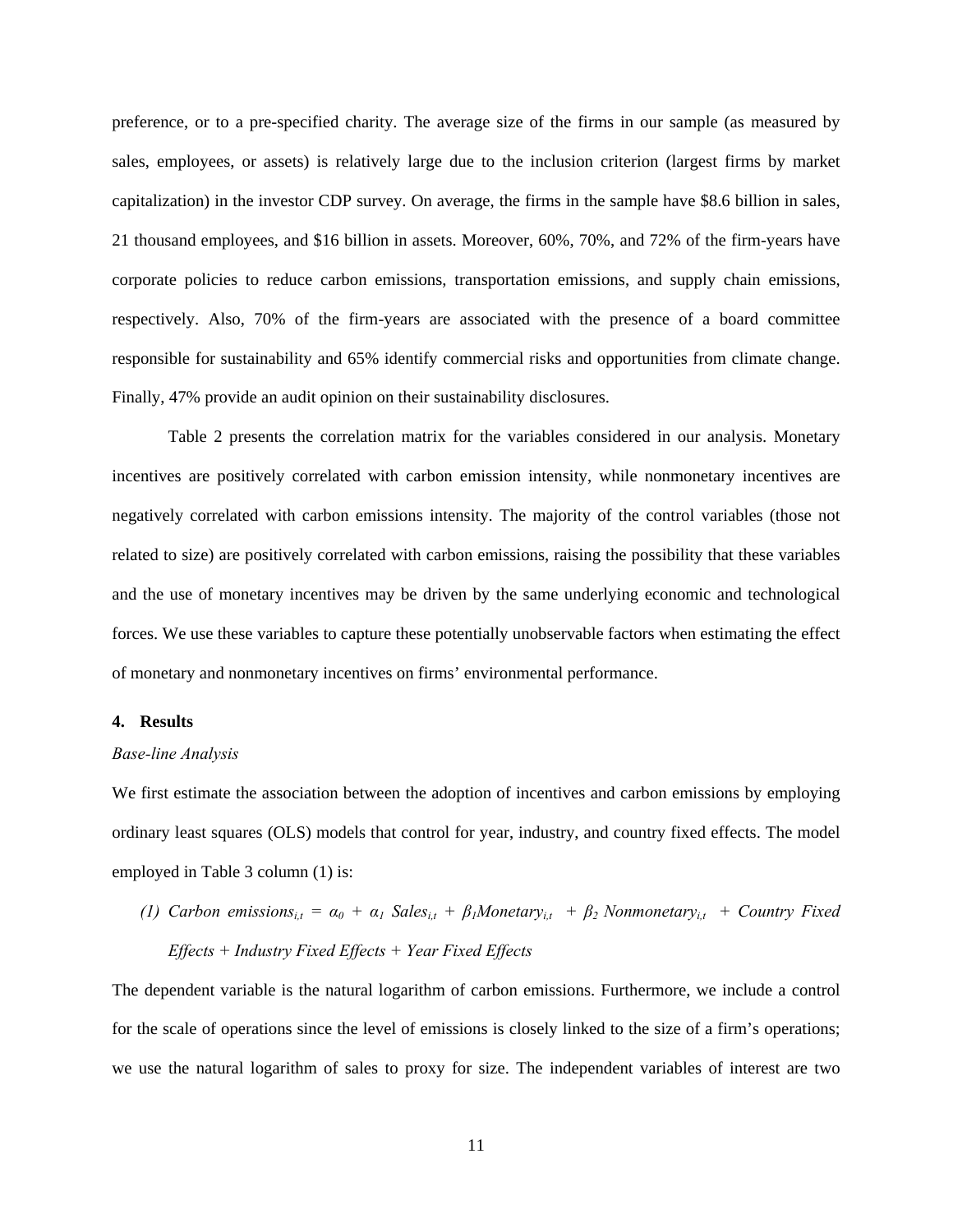indicator variables that characterize whether a firm provides monetary or nonmonetary incentives to its employees. Table 3 column (1) shows the estimated coefficients and their statistical significance.

 The model in column (1) explains 83.3% of the variation in the natural logarithm of carbon emissions. The coefficient on *Monetary* is positive and significant  $(0.215, t=3.08)$ . In contrast, the coefficient on *Nonmonetary* is negative and marginally significant (-0.141, t=-1.76). The coefficient on sales, which can be interpreted as the elasticity, is close to one suggesting that a one percent increase in sales is associated with a one percent increase in carbon emissions.

A potential explanation for the documented association between monetary incentives and the level of carbon emissions is that both are correlated with an unobserved third factor. For example, firms that make a clear commitment towards reducing their carbon footprint based on a solid business case will be more likely to provide monetary incentives but may also have higher carbon emissions. The model in Table 3 column (2) addresses this alternative explanation by including control variables that are likely to contribute to carbon emissions as well as affect the incentive policies.

*(2) Carbon emissions*<sub>*it*</sub> =  $\alpha_0 + \alpha_1$  *Sales*<sub>*it*</sub> +  $\beta_1$ *Monetary*<sub>*it*</sub> +  $\beta_2$  *Nonmonetary*<sub>*it*</sub> +  $\gamma_1$  *Corporate Policies*<sub>i,t</sub> + *γ*<sub>2</sub> Business Case for Climate Change Action<sub>i,t</sub> + *γ*<sub>3</sub> Sustainability Governance<sub>i,t</sub> + *Country Fixed Effects + Industry Fixed Effects + Year Fixed Effects* 

We include controls for the adoption of corporate policies to reduce carbon emissions, transportation and supply chain emissions, because corporate policies on reducing carbon emissions would have a direct effect on a firm's carbon emission level and also correlates with a firm's decision of providing incentives to reduce carbon emissions. Moreover, we include a control variable for firms that discuss in their annual or sustainability report the commercial opportunities and risks caused by climate change since such firms have a business case for climate change actions and are thus more likely to be affected by forces in the operating environment that both impact their carbon emissions and their incentive provisions on carbon emissions. Also, to capture the firm's sustainability governance structure, we include controls for the commitment of the company towards sustainability, the presence of a board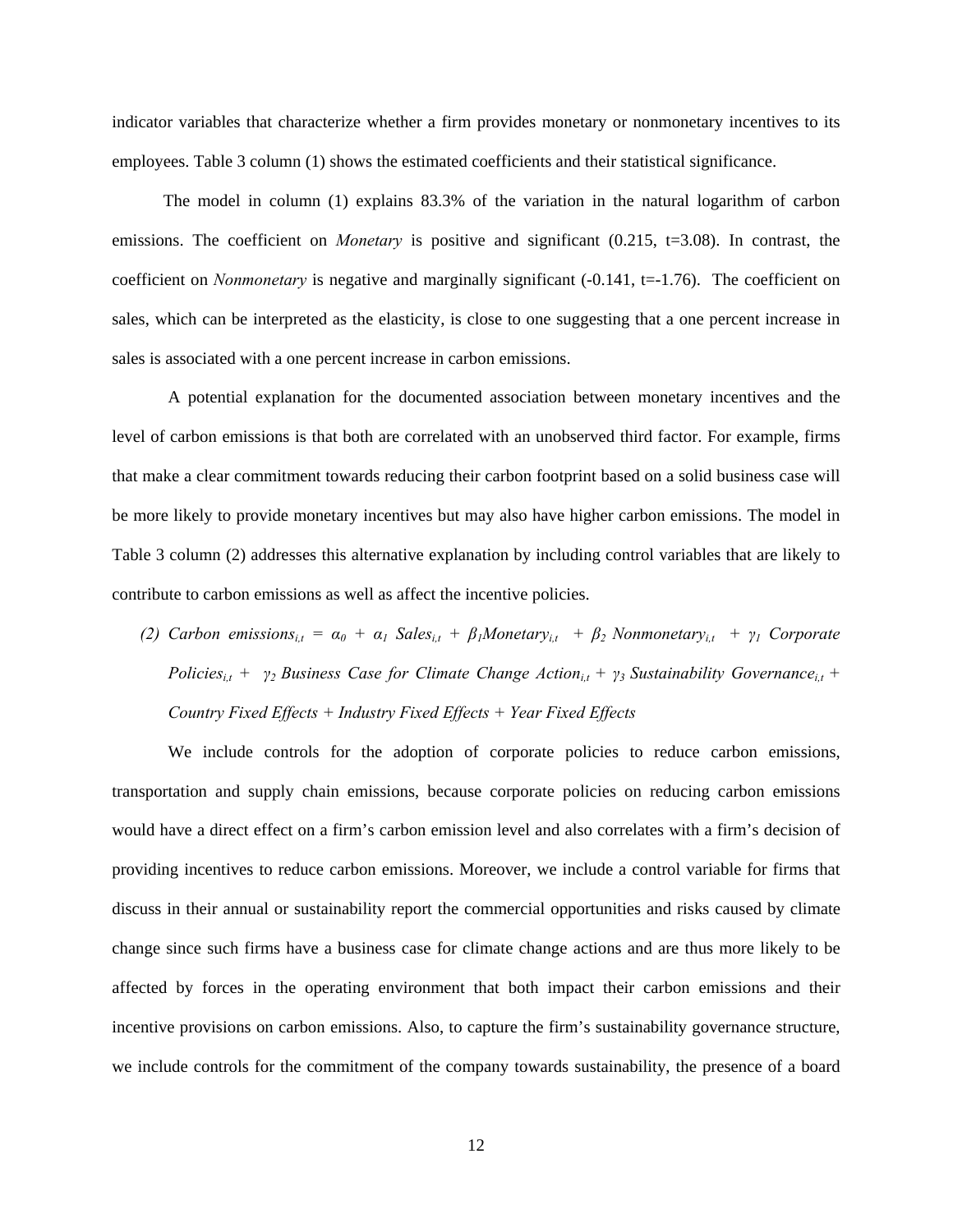committee for sustainability, and a control for whether the firm undertakes an audit of its sustainability report.

Table 3 column (2) shows that the coefficients on *Monetary* and *Nonmonetary* remain positive and negative, respectively. Both are significant but the magnitude of the coefficient for monetary incentives somewhat decreases suggesting that this alternative explanation partly drives the association between *Monetary* and *Emissions*. All else equal, firms that provide monetary incentives have 17.8 percent higher emissions and firms that provide nonmonetary incentives have 14.6 percent lower emissions compared to firms that provide no carbon emission incentives at all. From the added control variables, the most significant coefficients are on the variables on corporate policy to reduce carbon emissions and on sustainability audit. Both coefficients are positive and significant. The model now explains 84% of the variation in carbon emissions.

Another potential explanation for the association between incentives and emissions is that we have imperfectly controlled for the scale of the firm's operations. To address this concern we include additional controls including the natural logarithm of the company's total assets and number of employees.

*(3) Carbon emissions*<sub>*it*</sub> =  $\alpha_0 + \alpha_1$  *Sales*<sub>*it*</sub> +  $\alpha_2$  *Employees*<sub>*it*</sub> +  $\alpha_3$  *Assets*<sub>*it*</sub> +  $\beta_1$ *Monetary*<sub>*it*</sub> +  $\beta_2$ *NonMonetary<sub>i,t</sub> +*  $\gamma$ *<sup>1</sup> Corporate Policies<sub>i,t</sub> +*  $\gamma$ *<sup>2</sup> Business Case for Climate Change Action<sub>i,t</sub> +*  $\gamma$ *<sup>3</sup> Sustainability Governance<sub>i,t</sub>* + *Country Fixed Effects* + *Industry Fixed Effects* + *Year Fixed Effects* 

Column (3) shows that the results do not significantly change. Because we are missing data on *Employees* for some companies the number of observations drops to 1,602. All three scale variables load with a positive and significant coefficient, as expected. However, the additional scale variables do not add much to the explanatory power of the model suggesting that sales as a scale variable is probably sufficient. The model now explains 85.7% percent of the variation in carbon emissions. Moreover, the coefficients on the incentives variables remain almost identical although their statistical significance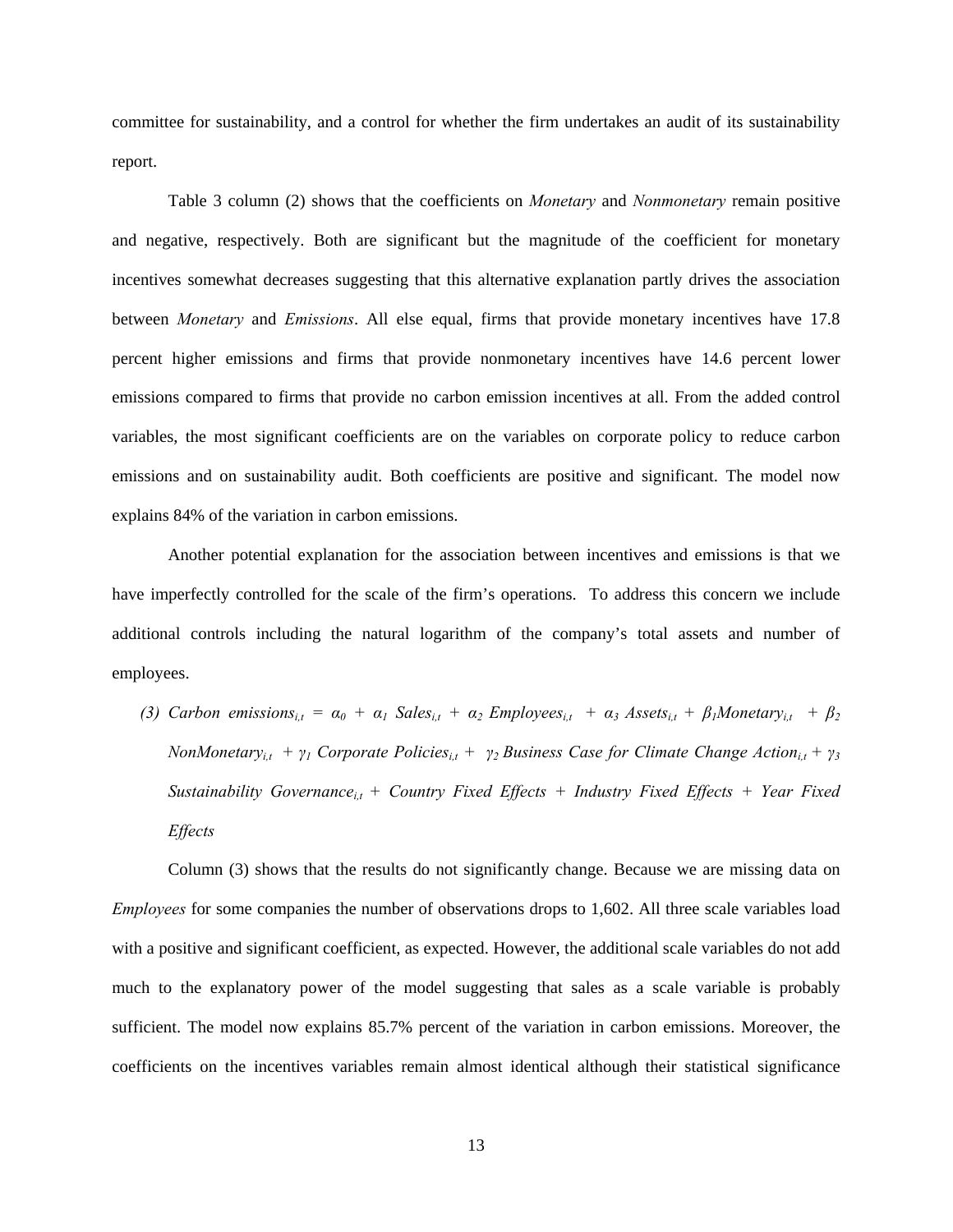slightly increases. Table 4, column (1) shows that the coefficient on *Monetary* is positive and significant (0.178, t=2.87) while the coefficient on *Nonmonetary* is negative and significant (-0.142, t=-1.93).

Table 4 presents several estimations that test the robustness of the results documented in Table 3. Column (1) uses as dependent variable the intensity measure, a measure that is more closely used as a target for carbon emissions reductions, and as a result no scale variables are included as controls. Including scale variables does not change our results and these variables are statistically insignificant. Moreover, when we alternatively use the natural logarithm of carbon emissions over sales as the dependent variable, our results effectively remain the same. The coefficient on *Monetary* is positive and significant (0.169, t=2.59) while the coefficient on *Nonmonetary* is negative and significant (-0.154, t=-1.99).

An additional concern is that we have inadequately controlled for industry membership by including 64 indicator variables; a more fine classification might be necessary. Because most of the variation in carbon emissions across companies is driven by industry membership, controlling precisely for industry membership is important. In column (2) of Table 4 we use an alternative industry classification that generates instead 104 indicator variables. Both coefficients of interest remain significant. The coefficient on *Monetary* is positive and significant  $(0.131, t=1.99)$  while the coefficient on *Nonmonetary* is negative and significant  $(-0.136, t = -1.97)$ . We do note though that increasing the fineness of the industry classification, reduces dramatically the number of firms within each industry, effectively introducing firm fixed effects for some firms in the sample and hence decreasing the power of our tests.

A similar concern is that fixed effects are inadequately controlling for systematic shifts at the country or/and industry level in emission activity. To control for this effect, we introduce 130 timevarying country and 281 time-varying industry effects. A disadvantage of this approach is that introducing such a large number of indicator variables reduces the power of the statistical test because it effectively introduces firm fixed effects for some firms in the sample. Column (3) shows that the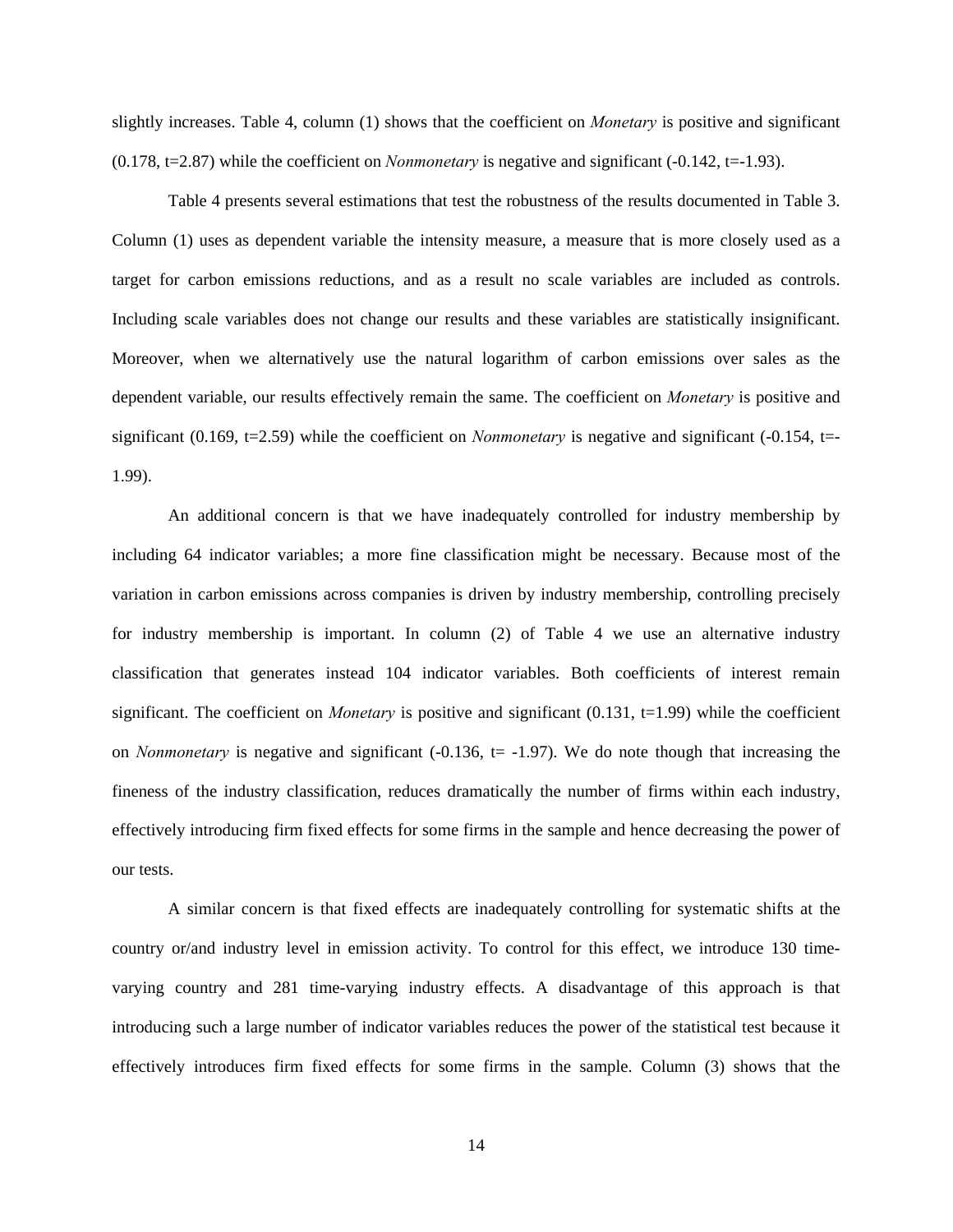coefficient on *Monetary* remains positive and significant. The coefficient on *Nonmonetary* remains negative*,* though it becomes insignificant.

#### *Firm Fixed Effects Model and Matching Analysis*

In Table 5 we introduce firm fixed effects in the specification to isolate any time-invariant firm-specific effects that might be creating a spurious correlation between the independent variables of interest and the dependent variable. For example, we do not directly observe a firm's overall compensation structure which could both impact a firm's adoption of incentives in reducing carbon emission and the level of carbon emissions. Moreover, introducing firm fixed effects could control for firms' overall compensation structure to the extent that such structure is time-invariant during the sample period.

*(4) Carbon emissions*<sub>*i,t*</sub> =  $\alpha_0 + \alpha_1$  *Sales*<sub>*i,t*</sub> +  $\beta_1$ *Monetary*<sub>*i,t*</sub> +  $\beta_2$  *NonMonetary*<sub>*i,t*</sub> +  $\gamma_1$  *Corporate Policies*<sub>i,t</sub> + *γ*<sub>2</sub> Business Case for Climate Change Action<sub>i,t</sub> + *γ*<sub>3</sub> Sustainability Governance<sub>i,t</sub> + *Firm Fixed Effects + Country-year Fixed Effects + Industry-year Fixed Effects* 

The disadvantage of this approach is that the statistical power is significantly impaired because we do not have data for a long time-series available for each firm. We estimate this model using only 906 observations for 275 firms that individually have at least three observations. In column (1) of Table 5 the dependent variable is the natural logarithm of emissions while in column (2) it is the natural logarithm of emissions over sales. The results from these models are similar to the results of Tables 3 and 4 but, as expected, they are statistically weaker. Column (1) suggests that firms that provide monetary incentives have 7.1 percent higher emissions and firms that provide nonmonetary incentives have 9.9 percent lower emissions compared to firms that provide no incentives. Column (2) suggests that firms that provide monetary incentives have 11.3 percent higher emissions and firms that provide nonmonetary incentives have 12.8 percent lower emissions compared to firms that provide no incentives. None of the control variables load with a significant coefficient. The explanatory power of the models increase to 97-98 percent, suggesting that a combination of firm, industry time-variant and country time-variant effects explain a dominant percentage of the variation in emissions. These findings increase our confidence towards arguing that it is incentives that lead to the change in emissions rather than other factors.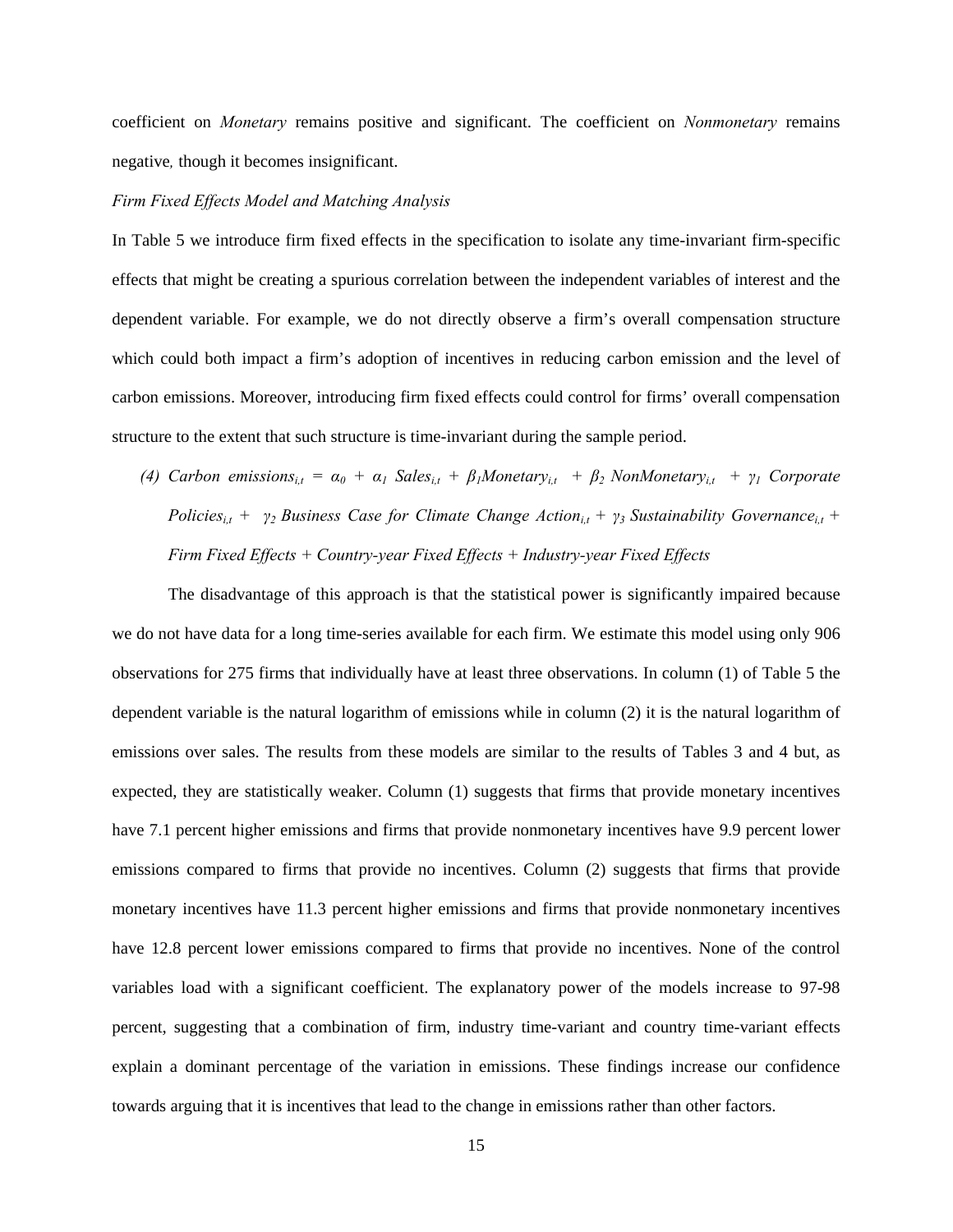It is worth noting that the size of the coefficient on nonmonetary incentives is remarkable robust across the different specifications. Its statistical significance, not surprisingly, varies as we introduce additional control variables changing the power of the test. Moreover, it is hard to imagine how reverse causality is a concern here. We have no reason to expect why firms that will have abnormally low carbon emissions would provide nonmonetary incentives to their employees. These observations increase our confidence that nonmonetary incentives are effective in motivating employees to reduce carbon emissions.

Establishing the causal effect of monetary incentives is more problematic since reverse causality is a much more legitimate concern. Firms that emit more might be more likely to provide monetary incentives. We have tried to address this concern by the introduction of control variables that force estimation of the coefficients within fine classifications of an industry or even within a firm across time. To provide further evidence about whether there is a causal effect from monetary incentives to carbon emissions rather than the other way around, we conduct a matched-sample analysis. There are 103 units (firm-years) that switched from no incentive to monetary incentives only from year  $t$ -1 to year  $t$ . <sup>6</sup> We label this group as the "treatment group." There are also 401 units providing no incentives in both year *t-1* and year *t*, which we label as the "control group."7

We first take all the units in the treatment group, and match each unit with two units in the control group that have: 1) exactly the same industry membership; 2) the closest value in carbon emissions scaled by sales in year t-1. We choose two matching units for each treatment unit to increase the power of the matching analysis and exploit information about the evolution of emission intensity in the control group. Since some of the treatment units only match to one control unit that meets the above matching criteria,

<sup>&</sup>lt;sup>6</sup> We have excluded the firms that changed their incentive provision back and forth, i.e. switching from "no incentive" to "monetary incentive" and then back to "no incentive". These firms represent less than 2 percent of the initial sample. The reason for switching their incentive provision back and forth is unclear and discussions with company executives revealed that companies are unlikely to switch their incentive structure back and forth leading us to believe that these data points are likely coding or response errors.

 $<sup>7</sup>$  Among the 103 (401) units in the treatment (treatment) group, 2 (6) units miss emission variables for year t-1; 4</sup> (11) units miss emission variables for year t; and 63 (204) units miss emission variables for year t+1. These missing variables would further reduce the final matched sample size.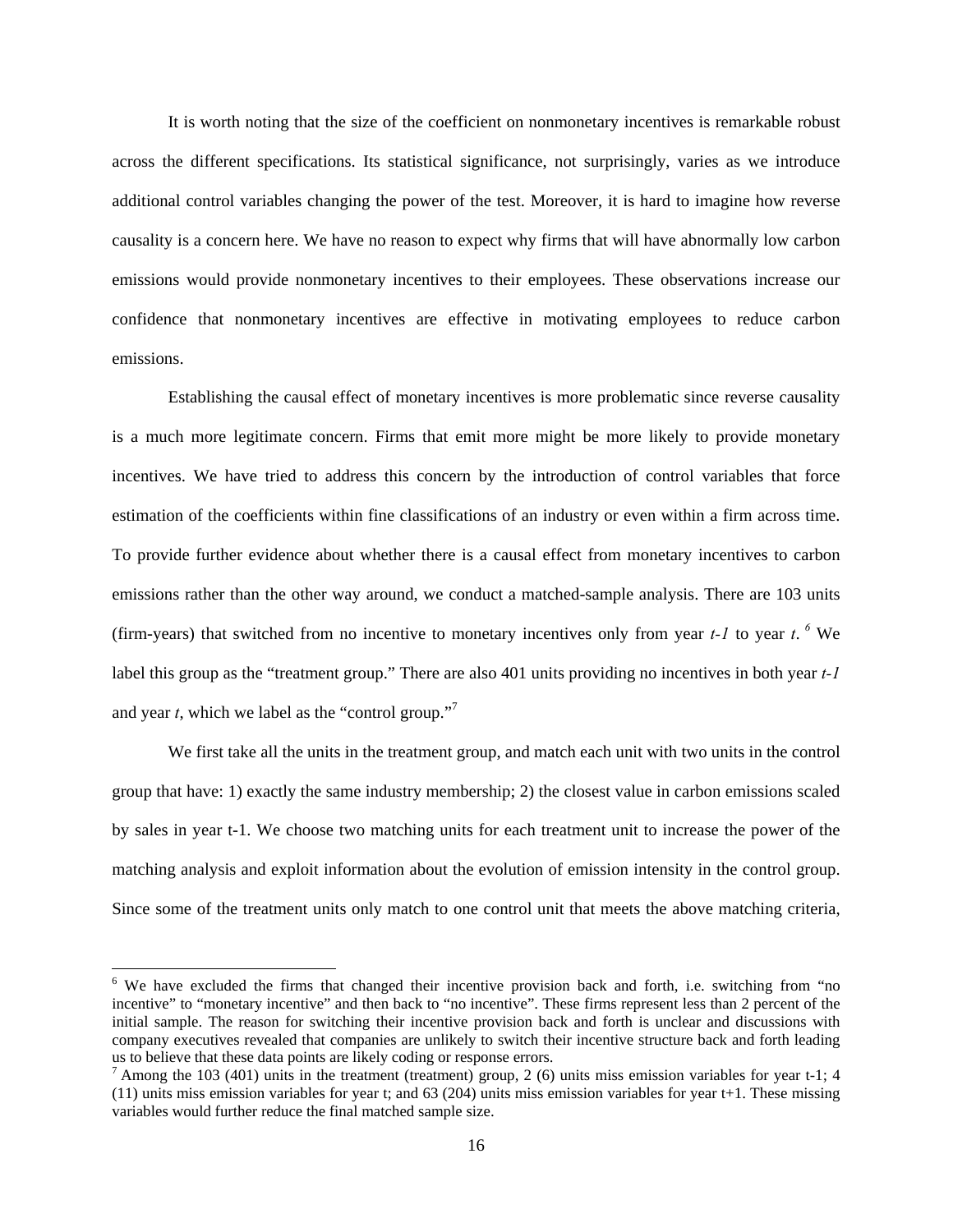we adjust the weight of such units to make every treatment unit carry the same weight in our calculation of the treatment effect. Then we measure emissions over sales in years t and t+1 to examine whether the treatment group that starts providing monetary incentives experiences an increase in emissions relative to the control group. Panel A of Table 6 shows the difference between treatment and control group for 185 pairs in years t-1 and t.<sup>8</sup> The matching procedure appears to be working effectively since there is no statistical difference in emissions between the treatment and control group in year t-1. In contrast, emissions are actually higher for the treatment group in year t. The differences-in-differences estimate is 0.122 and significant at the 5 percent level. The results remain statistically significant when we consider emissions at year t+1 (Panel B). $9^9$ 

# *Interaction Effects between Incentive Types and the Perceived Task Nature*

As discussed in section 2, reduction of carbon emissions may also be conceptualized as prosocial behavior. Our findings are consistent with this idea by suggesting that monetary incentives might not only be ineffective but also detrimental in terms of task performance. In other words, monetary incentives may well crowd out intrinsic and reputational motivation for reducing carbon emissions. To provide more direct evidence of this mechanism, we generate interaction terms between the type of incentives provided and the type of formal position that the incentivized employee occupies. In this respect, we argue that for employees whose job description specifically and directly includes environmental responsibilities, it would be less likely that monetary incentives will crowd out prosocial behavior (in contrast to senior executives, board members, geographic subsidiaries, or business unit managers). Exactly because of the nature of the position and the formally assigned responsibility, tasks or actions related to the environment, and environmental performance more broadly, would be considered as part of the typical contractual arrangement between the firm and the employee and, therefore, they would be perceived as legitimate for

<sup>&</sup>lt;sup>8</sup> A one-to-two match would ideally yield a matched sample size of 206 pairs. However, due to missing values described in footnote 7 and the fact that some treatment units only find one control unit that meets the criteria, the final matched sample size comprises 185 pairs.

<sup>&</sup>lt;sup>9</sup> One potential explanation for the results is that firms in the treatment group may have had a more positive trend in the carbon emission level than firms in the control group. During our sample period, there is no obvious difference in preexisting trends (before year t-1) between the treatment and the control group. In fact, the results still hold if we match on the closest values in carbon emissions scaled by sales for more previous years (both for years t-1 and t-2).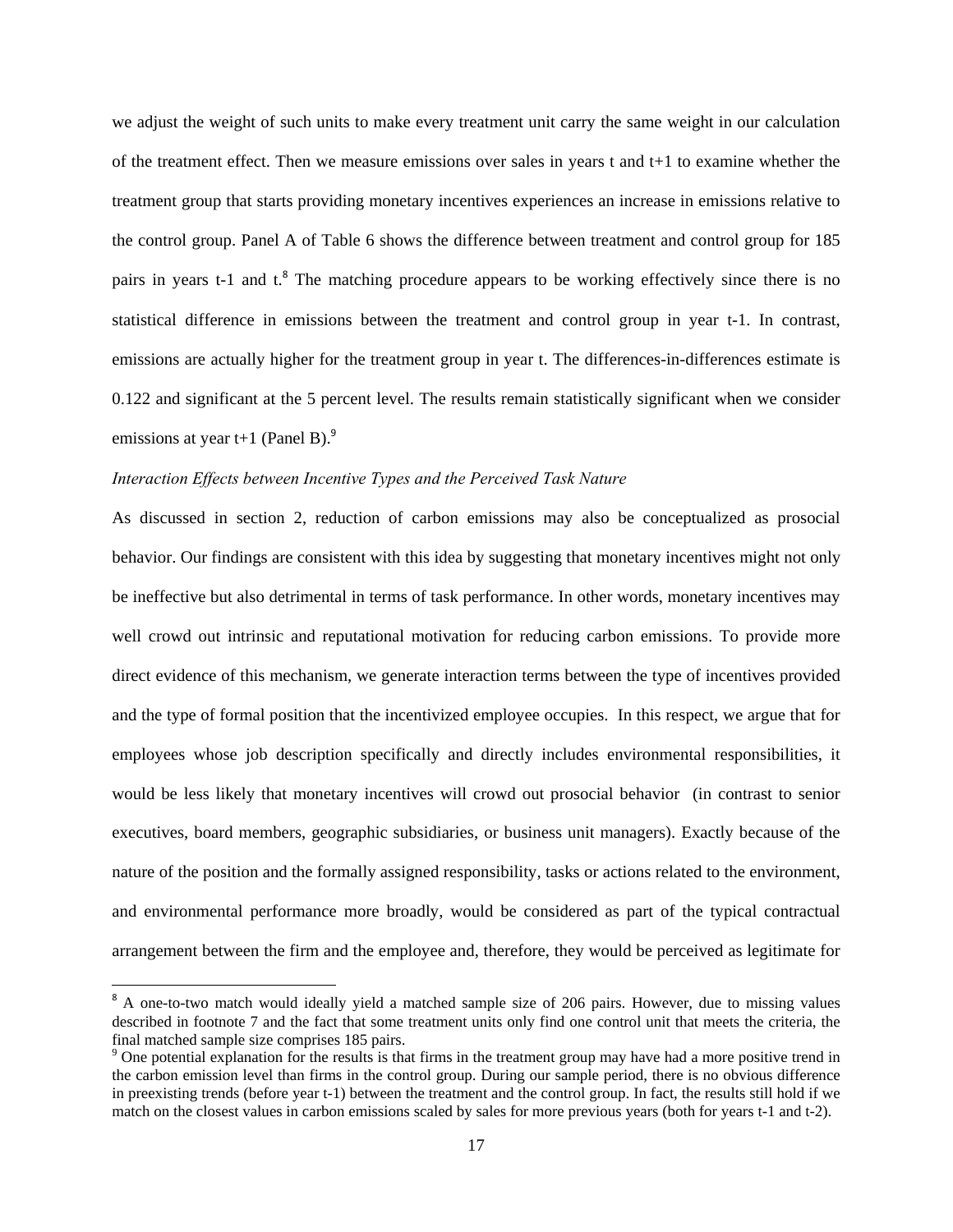economically-instrumental reasons and not as based on prosocial behavior. In other words, the effect of monetary incentives on carbon emissions is likely to be mitigated when these incentives are provided to employees with assigned responsibility for environmental performance. The model used for this test is:

*(5) Carbon emissions*<sub>*i,t</sub>* =  $\alpha_0 + \alpha_1$  *Sales*<sub>*i,t*</sub> +  $\beta_1$ *Monetary*<sub>*i,t*</sub> +  $\beta_2$ *Nonmonetary*<sub>*i,t*</sub> +  $\beta_3$ *Environmental*</sub> *Position*<sub>i,t</sub> +  $\beta_4$  *Monetary*<sub>i,t</sub> \* *Environmental Position*<sub>i,t</sub> +  $\beta_5$  *Nonmonetary*<sub>i,t</sub> \* *Environmental Position*<sub>i,t</sub> +  $\gamma$ <sup>*1</sup> Corporate Policies*<sub>i,t</sub> +  $\gamma$ <sup>2</sup> *Business Case for Climate Change Action*<sub>i,t</sub> +  $\gamma$ <sup>3</sup></sup> *Sustainability Governance*<sub>it</sub> + Country Fixed Effects + Industry Fixed Effects + Year Fixed *Effects* 

"*Environmental Position*" is an indicator variable that equals to one if the firm provides incentives to employees in positions directly responsible for environmental performance. In our sample, 27 percent of the total observations (i.e. across incentive types) and 55 percent of those providing monetary incentives offer these incentives to employees in roles and positions related to environmental performance. The results in Table 7 support our prediction. The coefficient on the interaction term between *Monetary* incentives and *Environmental Position* (an indicator variable that takes the value of one if the incentives are provided to employees with climate change relevant roles) is negative and significant when the dependent variable is the natural logarithm of carbon emissions  $(-0.393, t=-2.78)$  or the natural logarithm of carbon emissions over sales  $(-0.385, t=-2.74)$ . Moreover, for firms that provide monetary incentives to employees in environmental positions we find that the net effect is approximately a decrease in carbon emissions by 11 percent that is significant at the 10 percent level of statistical significance.

#### *Two-stage Multinomial Logistic Model*

Up to this point, we have discussed and empirically documented a statistically significant relationship between both monetary (negative association) and nonmonetary (positive association) incentives and carbon emissions. Yet there is clearly an underlying selection issue that we have not shed light on: not all firms choose to provide incentives that are linked to carbon emissions. The existing literature on the issue of antecedents to prosocial behavior (e.g. Bansal & Roth, 2000; Aguilera et al. 2007; Sharma & Starik, 2002) argues that firms are driven towards engaging in socially responsible activities, such as the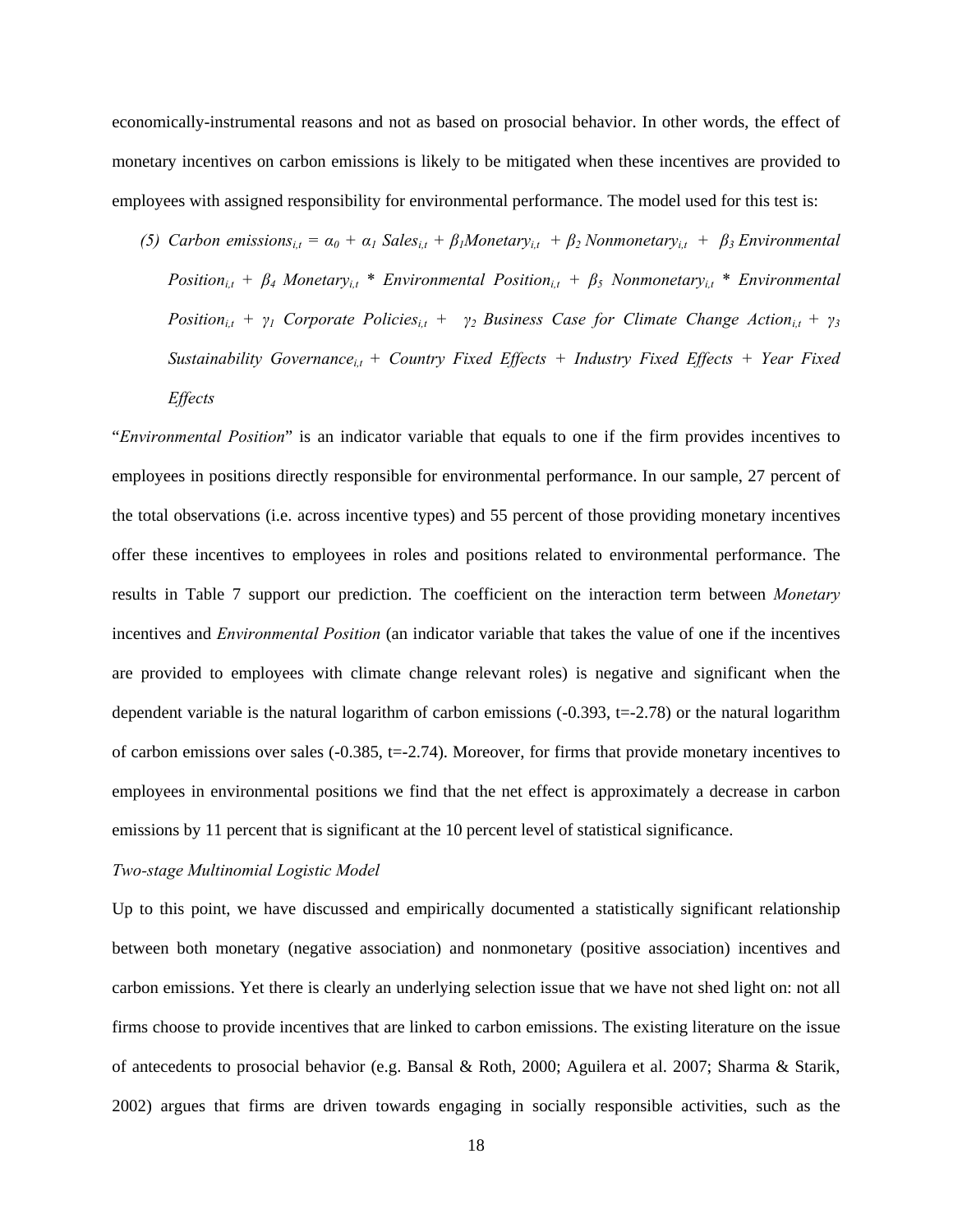reduction of carbon emissions, by: a) potentially profitable economic opportunities, b) legitimacy seeking activities, typically resulting from institutional pressures and c) ethical, moral and/or normative concerns. Potentially profitable economic opportunities equates to economic instrumentality. Legitimacy-seeking activities equates to the reputational benefits of prosocial behaviour. Ethical, moral, and/or normative concerns equates to the intrinsic motivation aspect of prosocial behaviour. Accordingly, such motives may be classified in three distinct categories: economic (or instrumental) motives, reputational (or institutional) motives and ethical (or moral) motives (Aguilera et al. 2007; Bansal & Roth, 2000; Bronn & Vidaver-Cohen, 2009; Massa, 2012).

We argue that the adoption or not of an incentive scheme that aims to reduce carbon emissions will also be driven by these categories of company motivation, economic, reputational, and ethical and therefore we propose a first-stage multinomial logistic specification, modeling four distinct choices: a) no adoption, b) adoption of nonmonetary incentives only, c) adoption of monetary incentives only and d) adoption of both monetary and nonmonetary incentives.

First stage model: *Probability (Incentive type<sub>it</sub>)* =  $\alpha_0 + \alpha_1$  *Economic Motives<sub>it</sub> +*  $\alpha_2$  *Reputational Motive<sub>it</sub> + α3 Ethical Motivesit* 

"*Incentive Type*" is a firm's actual choice from the aforementioned four choices. "*Economic (reputational or ethical) Motives*" represent variables that proxy for a firm's tendency to adopt incentive plans to reduce carbon emissions due to economic (reputational or ethical) motives. For all categories, we include several variables in order to capture as comprehensively as possible the three categories of motives discussed above. In particular, firms that are larger (*Sales)* may be more likely to adopt an incentive scheme since due to their scale of operations they are better positioned to realize efficiency gains or cost reductions linked to reducing carbon emissions (i.e., more likely to be motivated by economic opportunities). The size of a firm is also likely to affect its reputational concerns due to its visibility in a business environment. In addition, firms that specifically explore *Commercial Opportunities/Risks* associated with sustainability as indicated by their public disclosures would be more likely to adopt an incentive scheme since they are structurally better positioned to understand and explore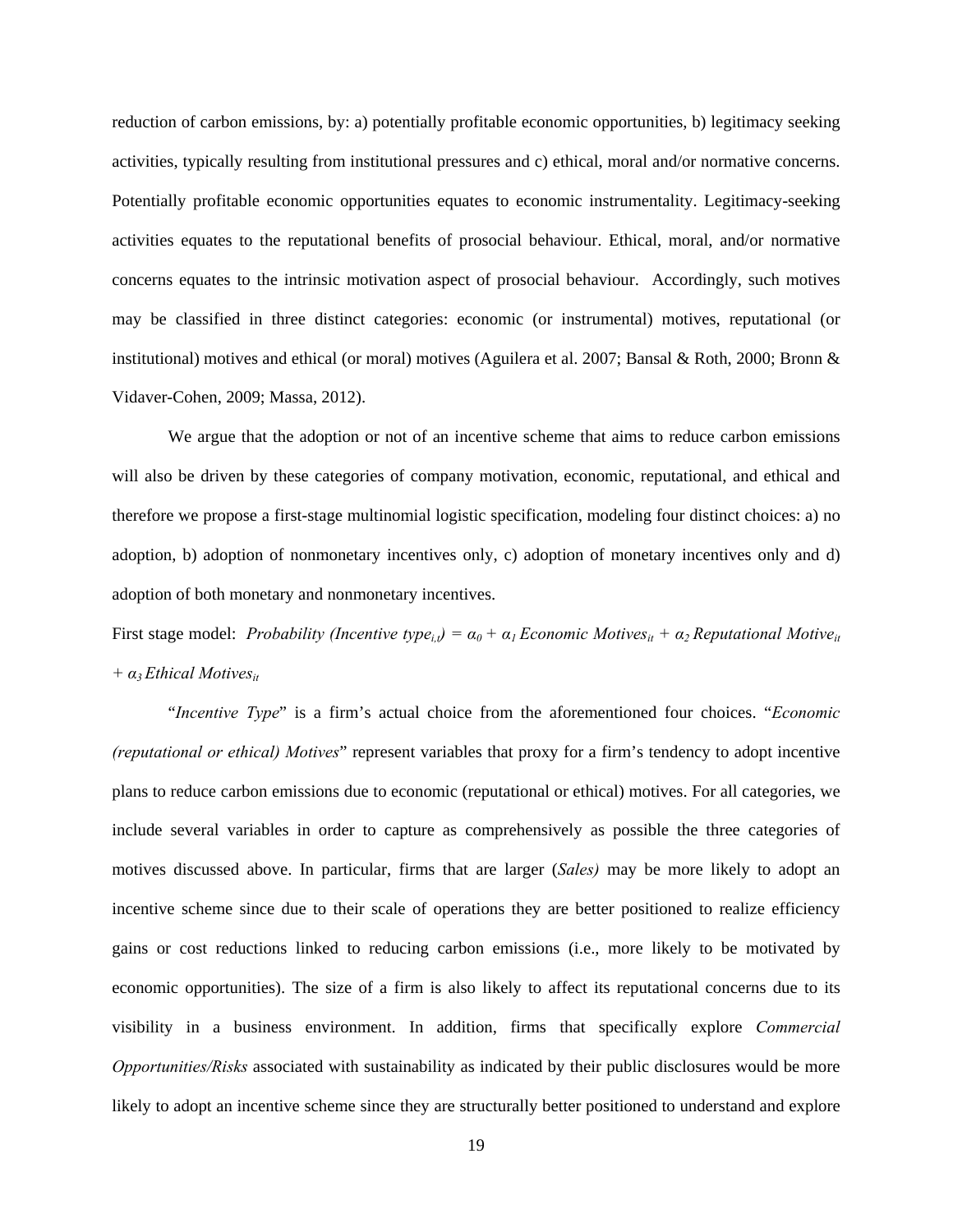economic opportunities linked to carbon emissions. We also include "*Bonus Plan*" as a variable for economic motives to adopt a certain incentive plan since whether a firm already has a performance-based bonus plan for all employees reflects a firm's belief in the effectiveness of monetary incentives as well as the difficulty of implementing an incentive plan.

Moreover, we proxy for a firm's reputational motives or institutional pressures for legitimacy that a firm may be facing (e.g., mimetic pressures) by calculating the percentage of other firms in any given country-year pair that have adopted monetary or nonmonetary incentives (*% monetary incentives for the country-year* and *% nonmonetary incentives for the country-year*).

We control for firms' ethical motives which will be perceived as prosocial by its employees in several ways. First, we argue that if a focal firm has been an early (pre-2002) signatory of the UN Global Compact (*Join UN Global Compact by 2002*) it did so based on ethical or reputational (rather than economic) motives and therefore we include an indicator variable as a predictor for incentive scheme adoption. Second, we argue that firms that have adopted a range of corporate policies that characterize a strong underlying sustainability culture (Eccles et. al, 2011) will also be more likely to adopt an incentive scheme linked to carbon emissions. Therefore, we control for a corporate policy to *Reduce carbon emissions*, to *Reduce transportation emissions*, and to *Reduce supply chain emissions.* Finally, firms that have a *Sustainability Committee* or perform a *Sustainability Audit* and are therefore relatively more transparent and credible with regards to their sustainability initiatives, and thus exhibit a stronger commitment towards this goal, will also be more likely to adopt incentive schemes linked to carbon emissions.

Panel A of Table 8 presents the results of the first-stage multinomial logistic specification. In the first-stage selection model, the probability of adopting a monetary (nonmonetary) incentive scheme is positively and significantly associated with the percentage of other firms in any given country-year pair that have adopted monetary (nonmonetary) incentives. The size of a firm, the existence of a sustainability committee, a bonus plan, and a corporate policy of reducing carbon emissions, as well as whether the firm is an early adopter of UN Global Compact, are all positively and significantly associated with the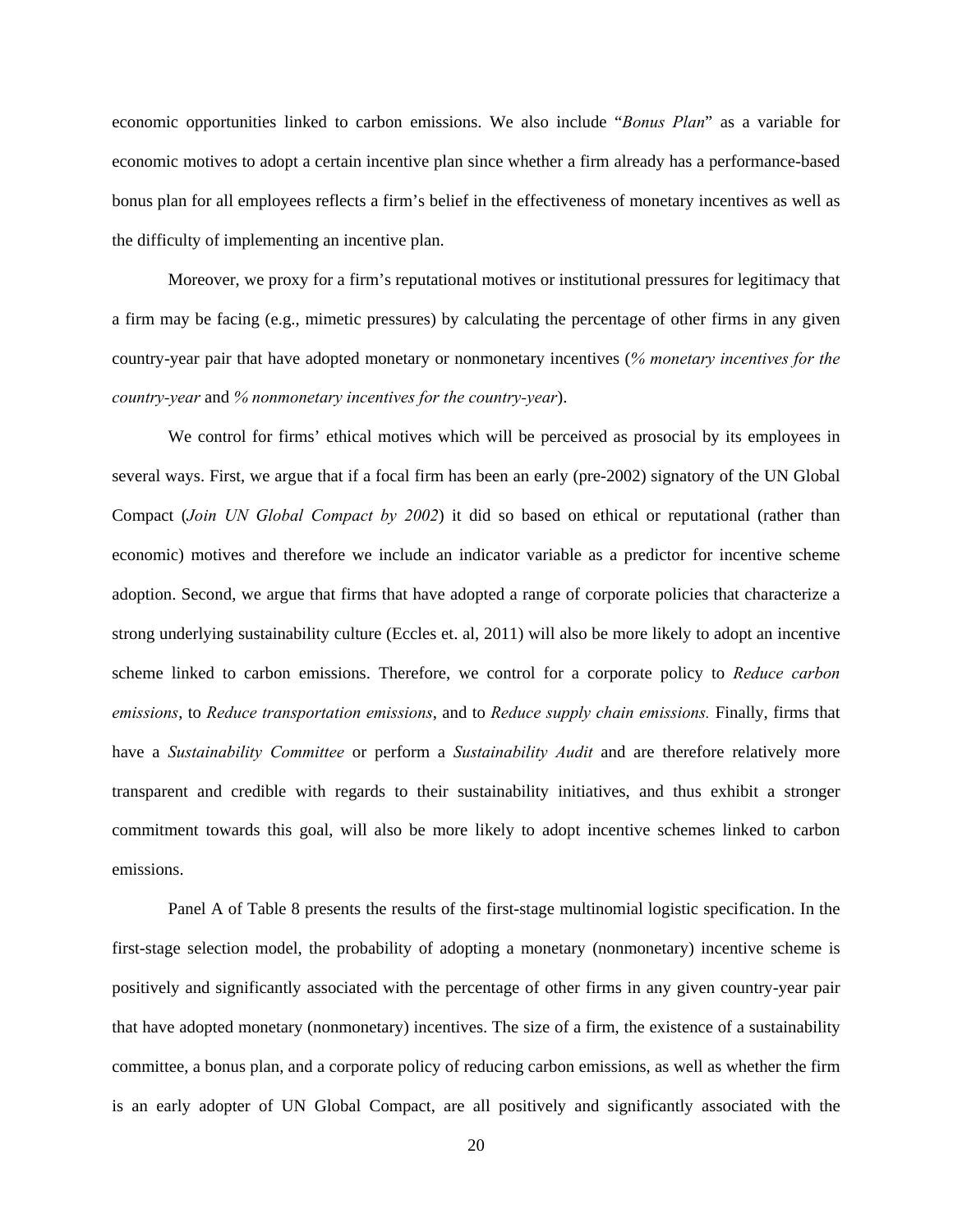adoption of a monetary incentive scheme. The adoption of both monetary and non-monetary incentive schemes is also positively and significantly related to the size of a firm and the existence of a bonus plan. In addition, a firm that has assessed the commercial opportunities and risks associated with carbon emissions is also more likely to adopt both incentive schemes.

Panel B of Table 8 presents the second stage results from an OLS regression where we control for the estimated (from the first-stage) probability of adopting a specific type of incentive, in addition to country, industry and year fixed effects. Second stage model:

*Carbon emissions*<sub>it</sub> =  $\alpha_0$  +  $\alpha_1$  Sales<sub>it</sub> +  $\beta_1$ Monetary<sub>it</sub> +  $\beta_2$  Nonmonetary<sub>it</sub> +  $\beta_3$  Both Monetary and *Nonmonetary*<sub>*it*</sub> +  $\beta$ <sup>*4*</sup> Predicted Probability of Adopting a Certain Incentive Type (from first stage) +  $\gamma$ <sup>1</sup> *Corporate Policies<sub>i,t</sub> +*  $\gamma_2$  *Business Case for Climate Change Action<sub>i,t</sub> +*  $\gamma_3$  *Sustainability Governance<sub>i,t</sub> + γ4 Other Control Variables Used in the First Stage + Country Fixed Effects + Industry Fixed Effects + Year Fixed Effects* 

In the second stage analysis, consistent with our previous results, we find that the exclusive adoption of monetary incentives significantly increases carbon emissions, whereas we find directionally consistent but insignificant results for nonmonetary incentives. We do note that the insignificance of the coefficient on nonmonetary incentives is driven by an increase in the standard errors rather than a decrease in the size of the coefficient. The increase in the standard error is driven by the more onerous estimation requirements of the multinomial logistic model. Moreover, we find no effect on carbon emissions by the concurrent adoption of both monetary and nonmonetary incentives, suggesting a potential "cancel-out" of opposite effects from monetary and nonmonetary incentives. The coefficients on the control variables are similar to those in baseline regressions. Notice that the predicted probability of providing monetary incentives (calculated from the first stage) is positively and significantly associated with carbon emissions, indicating that there is a selection bias at least in the group that adopts monetary incentives (i.e. those who have a higher probability of adopting monetary incentives also have higher carbon emissions). Therefore, our additional tests to address those selection issues (through matching and two-stage selection model) are worthwhile.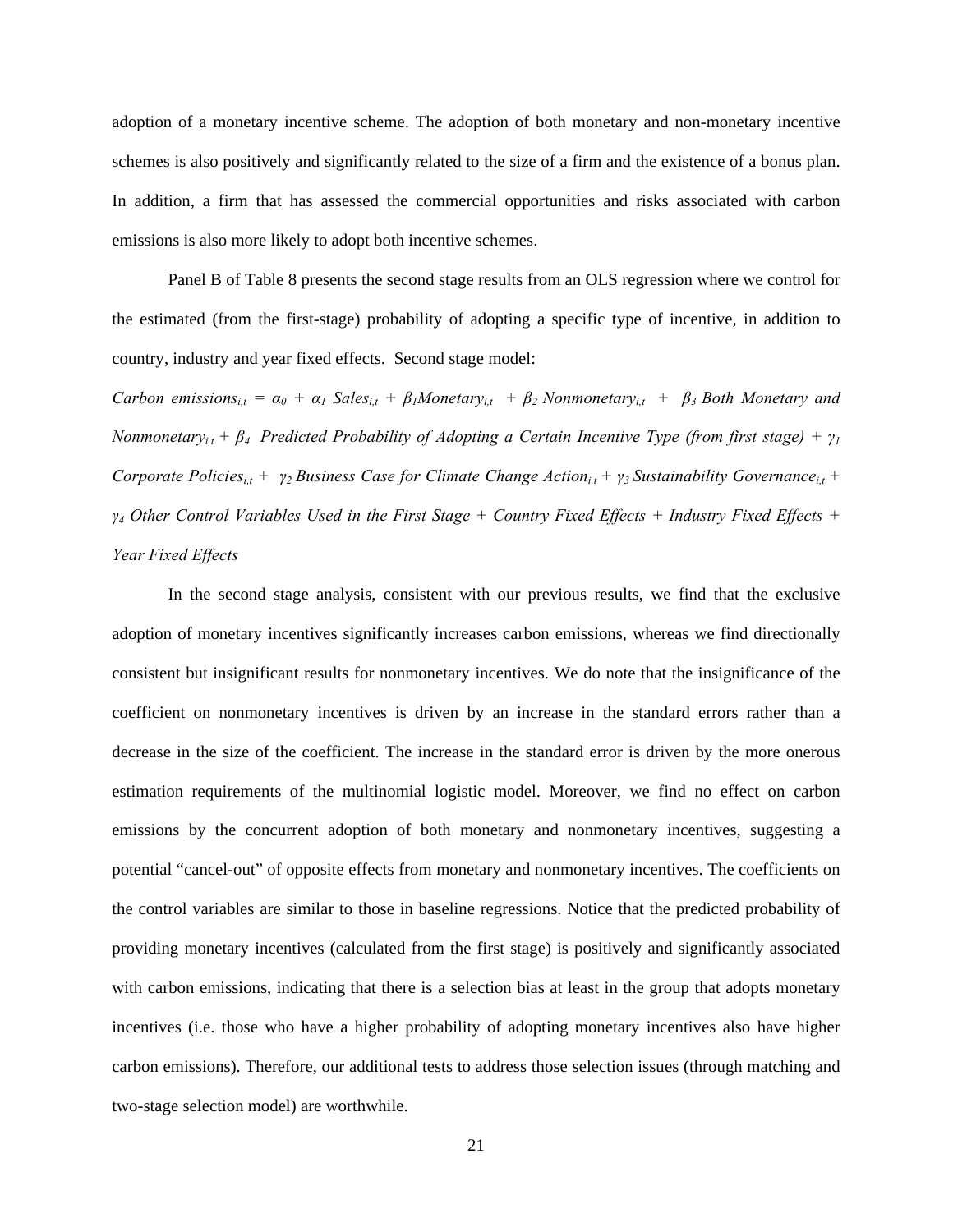### *A discussion of the size of the estimated effect*

Our analysis estimates the size of the estimated effect from incentive provision in the range of 10-15 percent positive for monetary incentives and in the same range negative for nonmonetary incentives. One could ask whether such estimates are too small, too large, or within the boundaries of the actual experience of different companies. To be able to better answer this question we examined the magnitude of carbon emission changes for several companies.

Alcatel-Lucent has been taking measures to reduce carbon emissions that involve its entire workforce and the full range of its activity, from facility operations and logistics to IT and business travel. In 2011, the company reduced our carbon emissions from its operations (Scopes 1 and 2) by 11 percent.<sup>10</sup> Between 2008 and 2011, the company reduced its carbon footprint from operations by more than 22 percent, which is nearly halfway to the company's ultimate goal of 50 percent reduction by 2020. Between 2002 and 2009 Xerox cut its emissions by 31 percent. This was achieved by reducing energy consumption in its facilities, manufacturing operations and across its service and sales vehicle fleet.<sup>11</sup> Apple has concentrated on product design to reduce its carbon emissions. Apple supports that the company designs its products to use less material, ship with smaller packaging, be free of toxic substances, and be as energy efficient and recyclable as possible.<sup>12</sup> As a result, Apple's carbon emissions per dollar of revenue have decreased by 15.4 percent between 2008 and 2011. Stonyfield reworked its distribution system to ship its products more efficiently. Through these and other efforts, Stonyfield reduced its total annual carbon emissions by more than 40 percent between 2006 and 2008 while growing its business.<sup>13</sup>

These examples suggest that the estimated impact of incentive provision on carbon emissions in this study is within the boundaries of actual changes in carbon emissions experienced by companies in recent years.

<sup>&</sup>lt;sup>10</sup> See http://www.alcatel-lucent.com/eco/reducing-co2/.<br><sup>11</sup> See http://www.xerox.com/about-xerox/environment/carbon-footprint/enus.html.<br><sup>12</sup> See http://www.apple.com/environment/.<br><sup>13</sup> See http://www.reliableplant.com/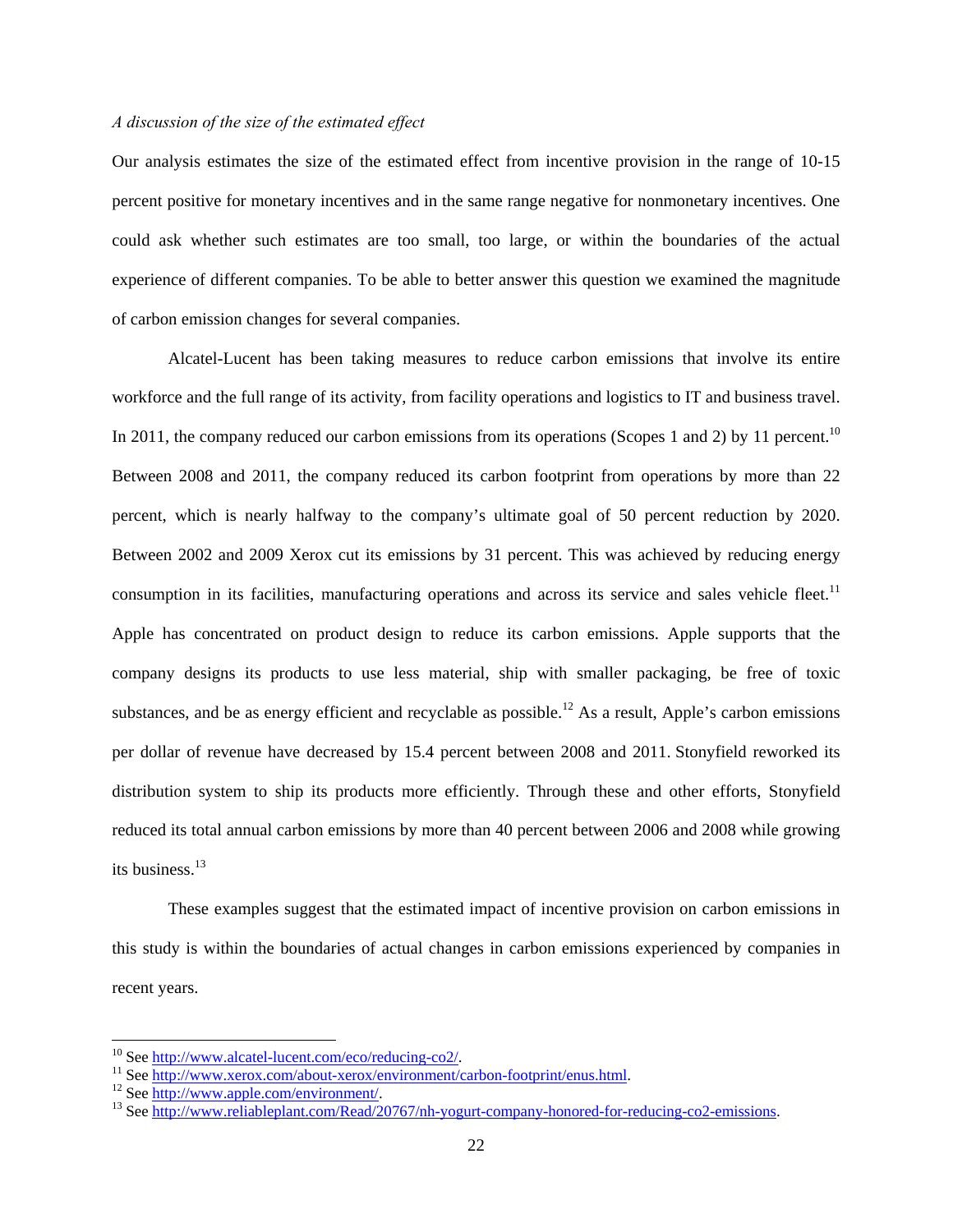#### **5. Conclusion**

In this paper, we assess the effectiveness of different types of incentive schemes that corporations have adopted to incentivize behavior by their employees towards reducing carbon emissions. Our results show thatthe adoption of monetary incentives is associated with higher carbon emissions. In contrast, the use of nonmonetary incentives is associated with lower carbon emissions. These results hold in cross-sectional analyses where we control for the size of the corporation, adoption of corporate policies to reduce emissions, the presence of commercial risks and opportunities due to climate change, and the quality of the organization's sustainability governance. Moreover, we find the same result when we introduce firm fixed effects and we use in the identification only within-firm variation or when we use a matched sample and we track carbon emissions over time. Importantly, we also find support for our results when we control for potential selection bias by explicitly accounting for the factors that may drive the decision of an organization of whether or not to adopt any incentive system at all aimed at reducing carbon emissions.

These results suggest that under some conditions (i.e., when employees perceive their action as prosocial behavior) the adoption of nonmonetary incentives might be more effective in reducing carbon emissions compared to monetary incentives. However, as in any non-laboratory analysis where the treatment effect is non-randomly applied, it is difficult to identify the causal effect. While it is conceivable that an unobservable factor exists that is positively correlated with monetary incentives, negatively correlated with nonmonetary incentives, and positively correlated with carbon emissions, we have not been able to identify such a factor. An alternative explanation is that reverse causality, at least with respect to monetary incentives, is generating our findings. In other words, firms that provide monetary incentives have higher carbon emissions. The analysis where we introduce firm fixed-effects partially addresses this concern and suggests that holding the firm constant, after the introduction of monetary incentives, carbon emissions increase. Moreover, the two-stage multinomial logistic model that we present yields results consistent with our initial analyses and suggests that the selection bias cannot alone explain our results. A slightly different alternative explanation that introduces more complexity is that firms that have higher carbon emissions and that *expect* their carbon emissions to increase in the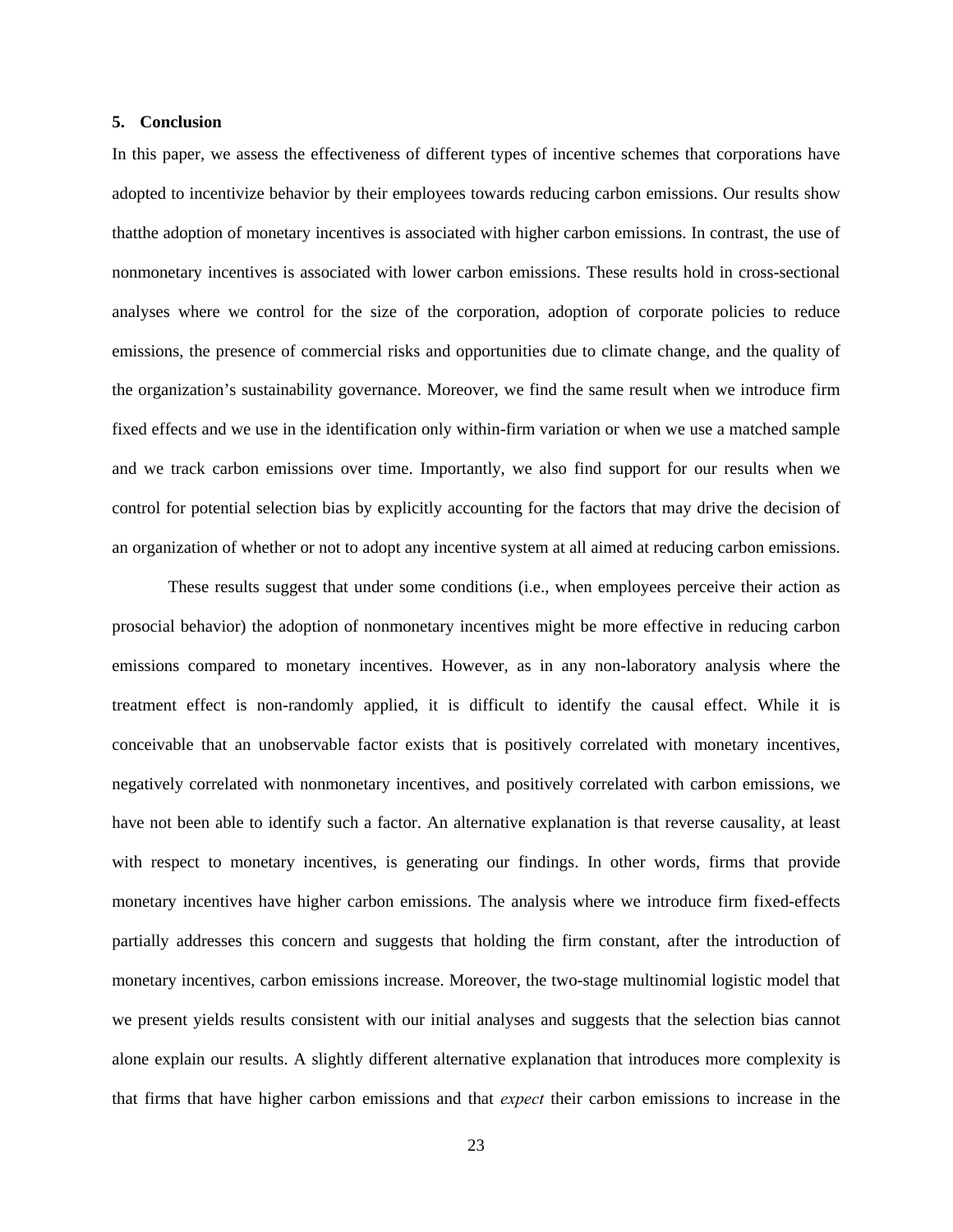future years provide monetary incentives. We partially address this concern with our matched sample analysis by matching in any pre-existing trends in carbon emission intensity and we find consistent results.

We recognize a number of other caveats related to our work. Our sample is comprised of large predominantly multinational organizations. It is possible that the effects documented here do not generalize to small firms that are competing only locally. Maybe the composition of the employee workforce holds different motivation for reducing carbon emissions. Moreover, we have been able to examine only four years of data. It could well be that analyzing data over a longer time horizon may produce somewhat different results if there is a time lag between the introduction of incentive systems and their eventual effect. We believe that all of these issues are fruitful areas for future research.

Still, this study raises an important practical question. The practical question is what is the best way for a firm to explain the voluntary adoption of a carbon reduction program and its related incentives? The economically instrumental argument is most palatable to investors and begs for a matching incentive scheme in order to be perceived as "real" rather than "greenwashing." This is evident in the tone of the annual reports prepared by CDP and PwC where the provision of monetary incentives is seen as "progress towards addressing climate change." Ironically, though, the associated monetary incentives may actually be counterproductive except for these employees whose jobs are directly focused on energy efficiency and the reduction of carbon emissions.

24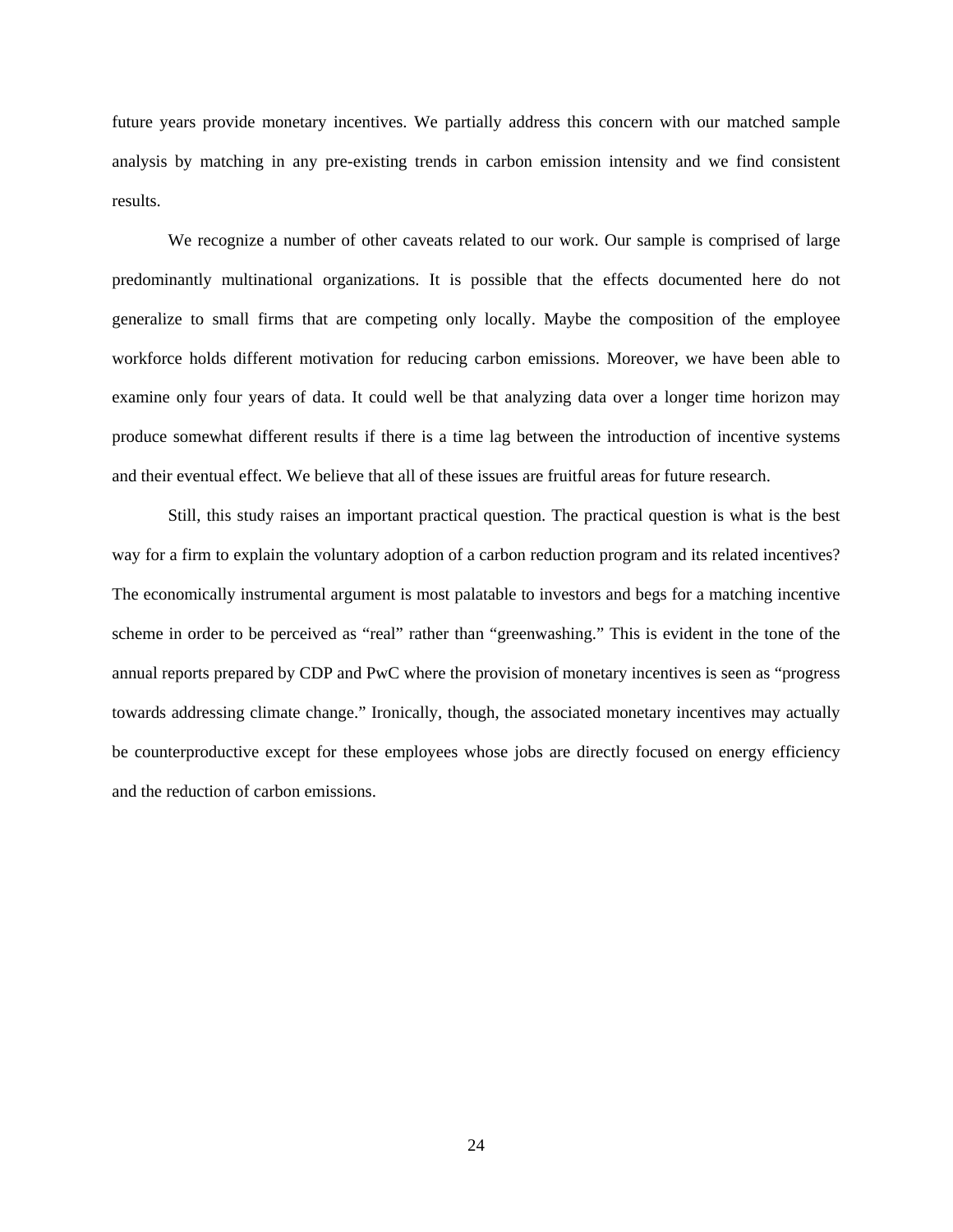### **References**

Aguilera, R.V., Rupp, D.E., Williams, C.A., and Ganapathi, J. 2007. Putting the S back in corporate social responsibility: A multilevel theory of social change in organizations. *Academy of Management Review, 32*: 836–863.

Banker R. and S. Datar 1989. Sensitivity, Precision, and Linear Aggregation of Signals for Performance Evaluation. Journal of Accounting Research, 27 (1): 21-39.

Bansal, P. and Roth, K. 2000. Why Companies Go Green: A Model of Ecological Responsiveness, *Academy of Management Journal 43:* 717–736.

Bénabou, R. and J. Tirole. 2006. Incentives and Prosocial Behavior. *The American Economic Review* 96 (5): 1652-1678.

Bonner, S. E., R. Hastie, G. B. Sprinkle, and S. M. Young 2000. A review of the effects of financial incentives on performance by laboratory tasks: Implications for management accounting. *Journal of Management Accounting Research* 12(1): 19–64.

Cheng, B., Ioannou, I., and Serafeim, G. 2011. Corporate Social Responsibility and Access to Finance. *Strategic Management Journal*, forthcoming.

Deci, E., Koestner, R. and R. Ryan 1999. A Meta-Analytic Review of Experiments Examining the Effects of Extrinsic Rewards on Intrinsic Motivation. Psychological Bulletin, 125 (6): 627-668.

Frey, B. and F. Oberholzer-Gee 1997. The Cost of Price Incentives: An Empirical Analysis of Motivation Crowding-out. *The American Economic Review*, 87 (4): 746-755.

Gibbons, R. 1998. Incentives in Organizations. NBER Working Paper Series.

Gneezy, U. and A. Rustichini 2000a. A Fine is a Price. *Journal of Legal Studies*, vol. XXIX.

Gneezy, U. and A. Rustichini 2000b. Pay Enough or Don't Pay At All. *The Quarterly Journal of Economics*, 115 (3): 791-810.

Holmstrom, B. 1979. Moral Hazard and Observability. *The Bell Journal of Economics*, 10 (1): 74-91

Holmstrom, B. and P. Milgrom 1991. Multitask Principal-Agent Analyses: Incentive Contracts, Asset Ownership, and Job Design. *Journal of Law, Economics and Organization*, 7: 24-52.

Kunreuther, H., Easterling D., Desvousges, W. and P. Slovic 1990. Public Attitudes Toward Siting a High Level Nuclear Waste Depository in Nevada. *Risk Analysis*, 10: 469-484.

Lazear, E.P. 1999. Personnel economics: past lessons and future directions. *Journal of Labor Economics* 17(2): 199-236.

Massa, L. 2012. Achieving superior sustainability performance: Instrumentality, legitimacy, ethics and slack resources. *IESE Business School, Working Paper* 

Prendergast, C. 1999. The Provision of Incentives in Firms. *Journal of Economic Literature*, 37 (1): 7-63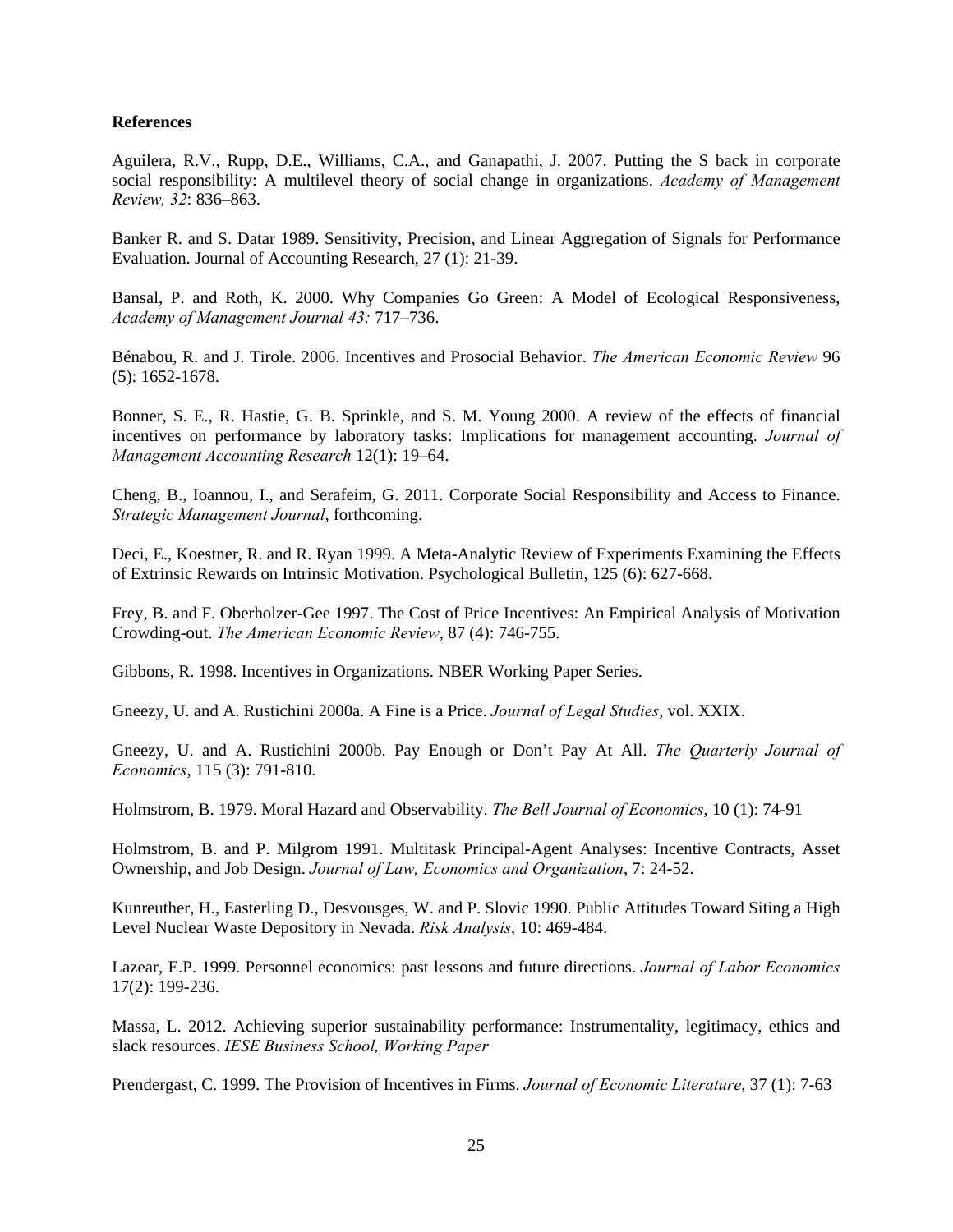Sharma S. and Starik M., 2002 *Research in corporate sustainability,* Northampton, Massachusetts: Edward Elgar Publishing.

Skinner, B. F. 1953. *Science and human behavior*. New York: Macmillan.

Stern, N. 2007. *Stern Review on the Economics of Climate Change*. Cambridge University Press.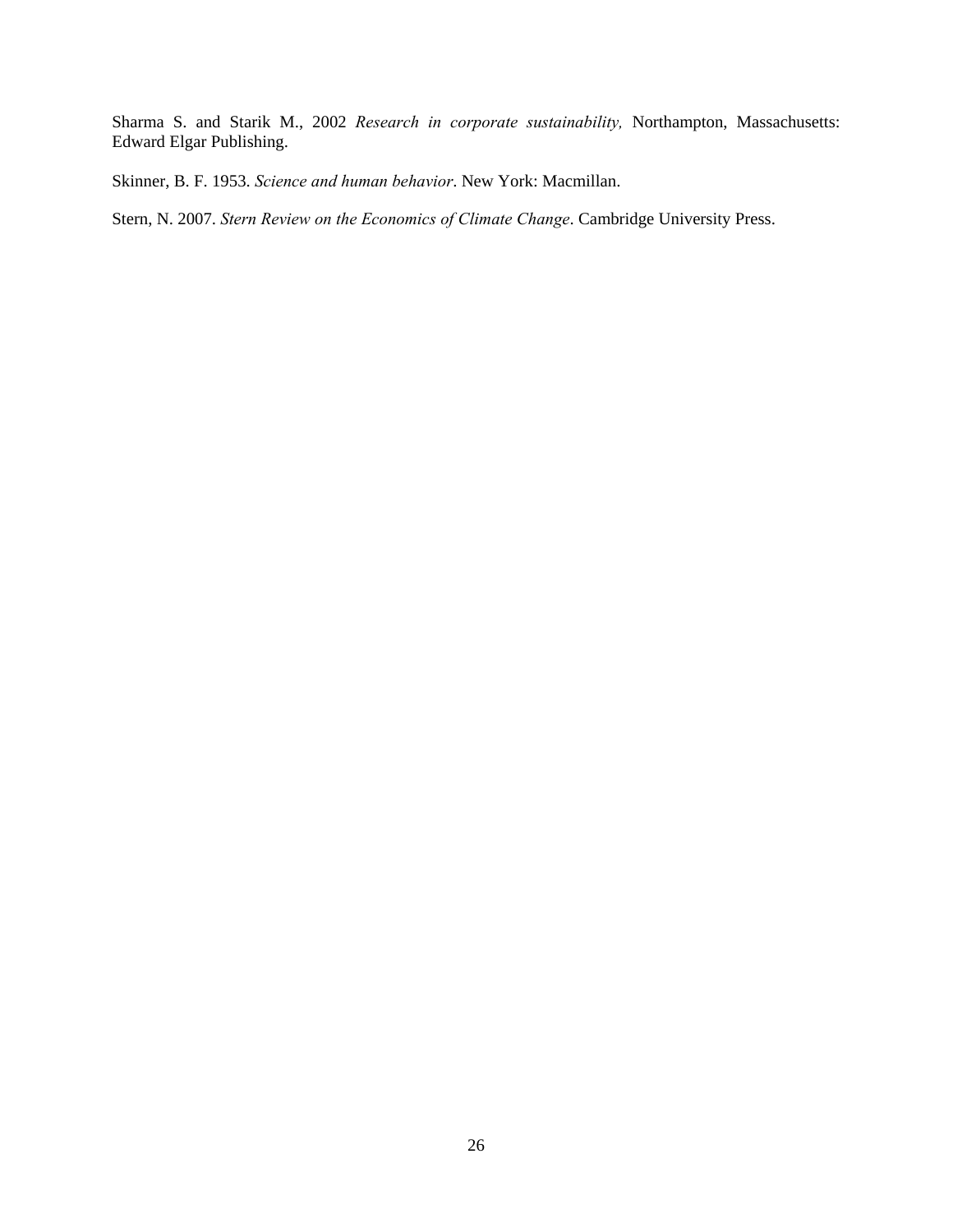| <b>Variable</b>                                                                                                                              | <b>Variable Definition</b>                                                                                                                        | <b>Observations</b> | <b>Mean</b> | Std. Dev. |
|----------------------------------------------------------------------------------------------------------------------------------------------|---------------------------------------------------------------------------------------------------------------------------------------------------|---------------------|-------------|-----------|
| carbon emissions                                                                                                                             | Natural logarithm of carbon emissions<br>(scope 1 and 2 as measured in tons)                                                                      | 1,683               | 13.258      | 2.387     |
| carbon emissions scaled by<br>sales                                                                                                          | Natural logarithm of carbon emissions<br>(scope 1 and 2 as measured in tons) over sales                                                           | 1,683               | 4.196       | 2.040     |
| Monetary                                                                                                                                     | An indicator variable that equals to 1 if the firm provides<br>monetary incentives in that year                                                   | 1,683               | 0.421       | 0.494     |
| Nonmonetary                                                                                                                                  | An indicator variable that equals to 1 if the firm provides<br>non-monetary incentives in that year                                               | 1,683               | 0.185       | 0.388     |
| <b>Sales</b>                                                                                                                                 | Natural logarithm of sales<br>(measured in million USDs)                                                                                          | 1,683               | 9.062       | 1.449     |
| Employees                                                                                                                                    | Natural logarithm of number of employees                                                                                                          | 1,602               | 9.945       | 1.525     |
| Assets                                                                                                                                       | Natural logarithm of assets<br>(measured in million USDs)                                                                                         |                     | 9.692       | 1.661     |
| Reduce carbon emissions                                                                                                                      | An indicator variable that equals to 1 if the firm has a policy<br>to reduce carbon emissions                                                     | 1,683               | 0.596       | 0.491     |
| Sustainability committee                                                                                                                     | An indicator variable that equals to 1 if the firm has a<br>sustainability committee on the board                                                 | 1,683               | 0.704       | 0.457     |
| Commercial<br>opportunities/risks                                                                                                            | An indicator variable that equals to 1 if the firm has assessed<br>commercial opportunities/risks related to climate change                       | 1,683               | 0.647       | 0.478     |
| Reduce transportation<br>emissions                                                                                                           | An indicator variable that equals to 1 if the firm has a policy<br>to reduce carbon emissions related to transportation                           | 1,683               | 0.694       | 0.461     |
| Reduce supply chain emissions                                                                                                                | An indicator variable that equals to 1 if the firm has a policy<br>to reduce carbon emissions from its supply chain                               |                     | 0.720       | 0.449     |
| An indicator variable that equals to 1 if the firm has its<br>Sustainability audit<br>sustainability performance measures externally audited |                                                                                                                                                   | 1,683               | 0.473       | 0.499     |
| <b>Environmental positions</b>                                                                                                               | An indicator variable that equals to 1 if the firm provides<br>incentives to employees in positions responsible for<br>environmental performance. | 1,659               | 0.269       | 0.443     |

# Table 1: Descriptive Statistics and Variable Definitions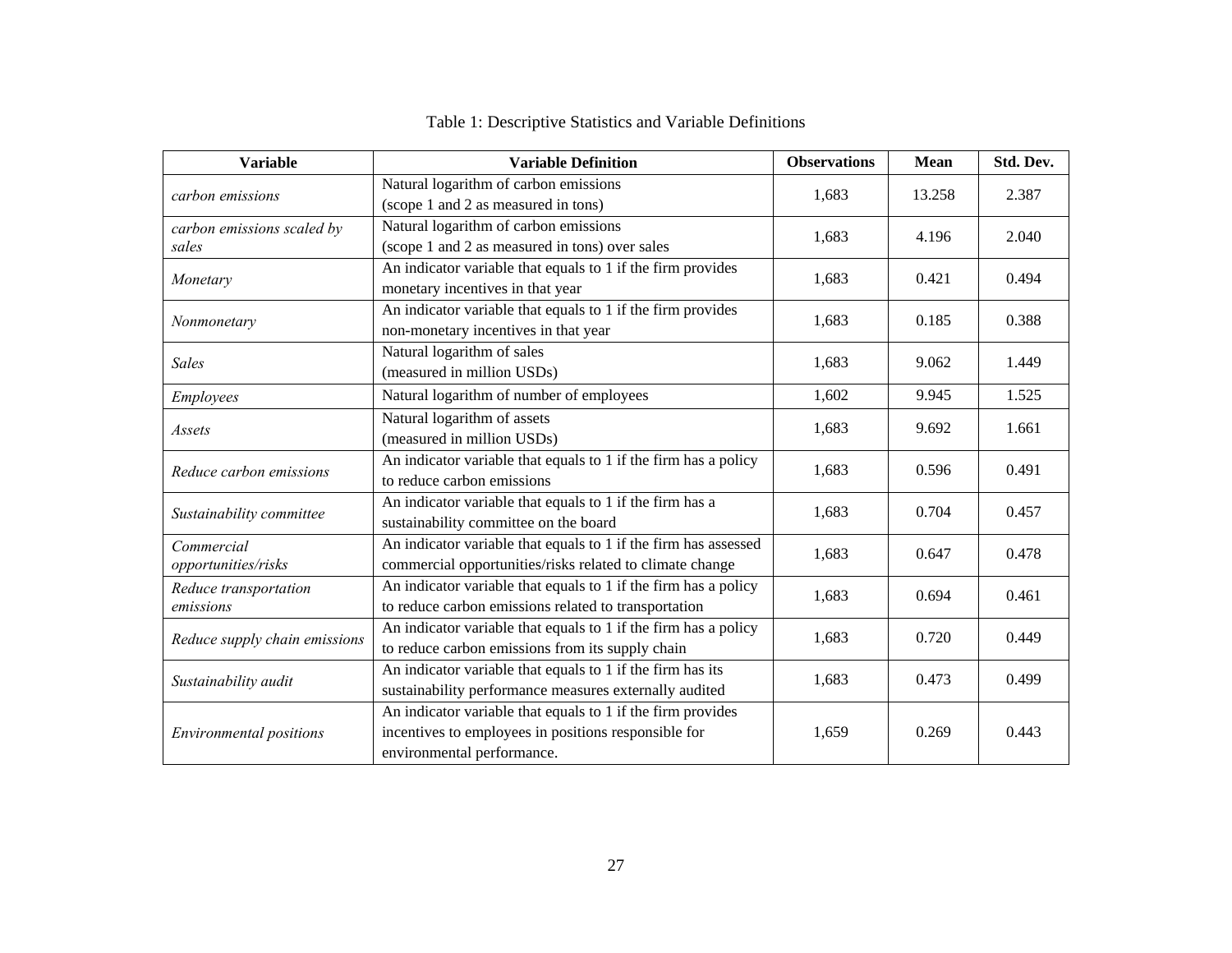#### Table 2: Correlation Matrix

|                                     | Ι        | $\mathbf{I}$ | $\rm III$ | IV    | V     | <b>VI</b> | <b>VII</b> | <b>VIII</b> | IX    | X     | XI    | XII   | XIII  | <b>XIV</b> |
|-------------------------------------|----------|--------------|-----------|-------|-------|-----------|------------|-------------|-------|-------|-------|-------|-------|------------|
| carbon emissions                    | 1.000    |              |           |       |       |           |            |             |       |       |       |       |       |            |
| carbon emissions scaled by<br>sales | 0.806    | 1.000        |           |       |       |           |            |             |       |       |       |       |       |            |
| Monetary                            | 0.187    | 0.102        | 1.000     |       |       |           |            |             |       |       |       |       |       |            |
| Nonmonetary                         | 0.038    | $-0.018$     | 0.287     | 1.000 |       |           |            |             |       |       |       |       |       |            |
| <b>Sales</b>                        | 0.529    | $-0.076$     | 0.168     | 0.089 | 1.000 |           |            |             |       |       |       |       |       |            |
| Employees                           | 0.432    | $-0.072$     | 0.150     | 0.084 | 0.831 | 1.000     |            |             |       |       |       |       |       |            |
| Assets                              | 0.323    | $-0.181$     | 0.149     | 0.067 | 0.803 | 0.568     | 1.000      |             |       |       |       |       |       |            |
| Reduce carbon emissions             | 0.374    | 0.291        | 0.175     | 0.108 | 0.213 | 0.158     | 0.079      | 1.000       |       |       |       |       |       |            |
| Sustainability committee            | 0.168    | 0.076        | 0.238     | 0.142 | 0.175 | 0.143     | 0.186      | 0.168       | 1.000 |       |       |       |       |            |
| Commercial opportunities/risks      | 0.152    | 0.067        | 0.117     | 0.007 | 0.159 | 0.125     | 0.185      | 0.110       | 0.149 | 1.000 |       |       |       |            |
| Reduce transportation<br>emissions  | $-0.059$ | $-0.180$     | 0.105     | 0.103 | 0.159 | 0.181     | 0.111      | 0.225       | 0.123 | 0.053 | 1.000 |       |       |            |
| Reduce supply chain emissions       | 0.053    | $-0.087$     | 0.196     | 0.107 | 0.213 | 0.217     | 0.174      | 0.278       | 0.234 | 0.153 | 0.305 | 1.000 |       |            |
| Sustainability audit                | 0.169    | 0.071        | 0.174     | 0.081 | 0.184 | 0.135     | 0.205      | 0.184       | 0.201 | 0.137 | 0.098 | 0.215 | 1.000 |            |
| <b>Environmental positions</b>      | 0.082    | $-0.011$     | 0.547     | 0.336 | 0.154 | 0.151     | 0.176      | 0.122       | 0.163 | 0.128 | 0.113 | 0.155 | 0.104 | 1.000      |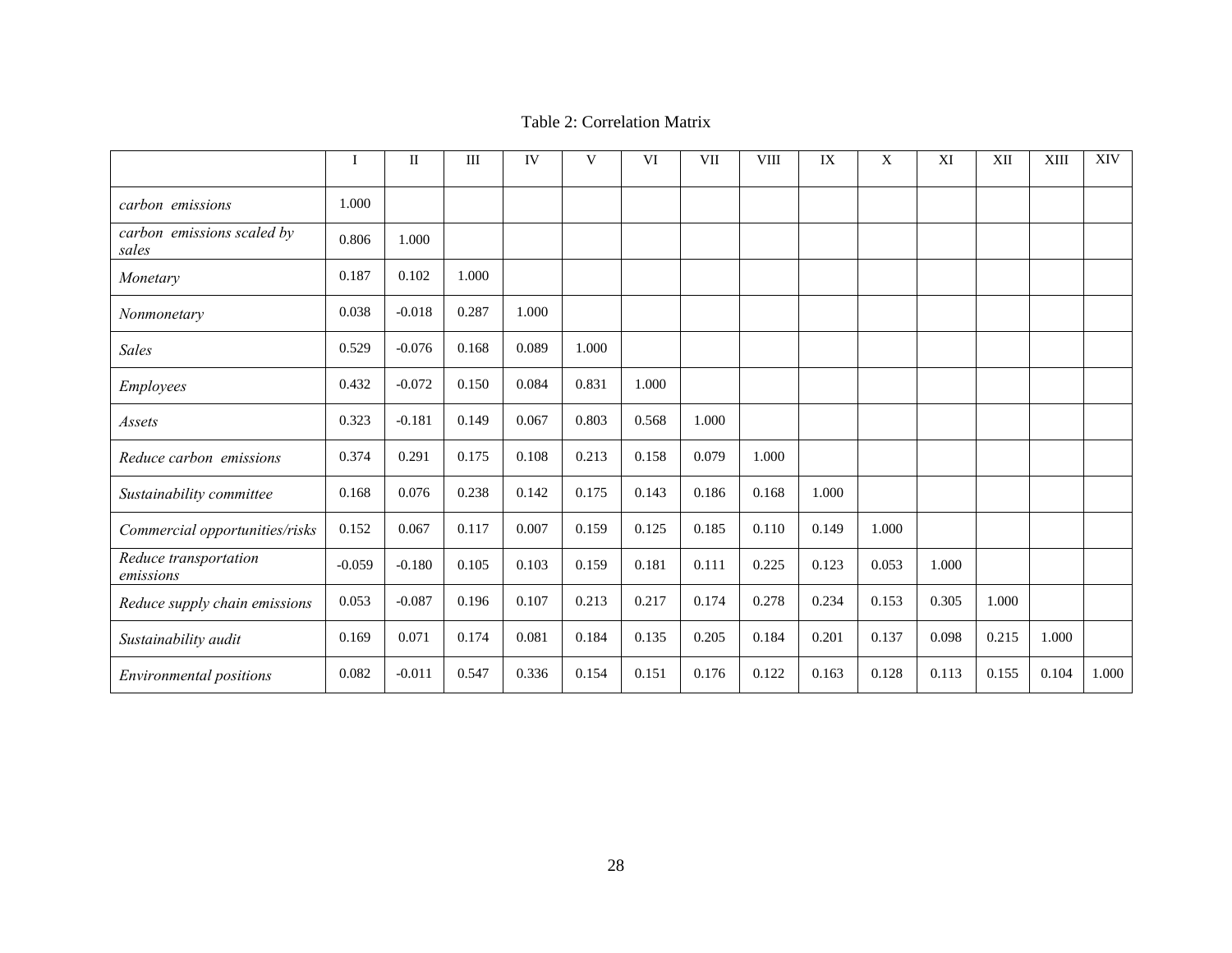| Dependent variable                      | <b>Carbon</b> emissions |                   |             |                      |             |                      |  |  |
|-----------------------------------------|-------------------------|-------------------|-------------|----------------------|-------------|----------------------|--|--|
|                                         | (1)                     |                   | (2)         |                      | (3)         |                      |  |  |
|                                         | Coefficient             | t-stat.           | Coefficient | t-stat.              | Coefficient | t-stat.              |  |  |
| <b>Incentives</b>                       |                         |                   |             |                      |             |                      |  |  |
| <b>Monetary</b>                         | 0.215                   | 3.08 <sup>a</sup> | 0.178       | $2.72^{\rm a}$       | 0.178       | $2.87^{\rm a}$       |  |  |
| Nonmonetary                             | $-0.141$                | $-1.76^c$         | $-0.146$    | $-1.88^c$            | $-0.142$    | $-1.93$ <sup>c</sup> |  |  |
|                                         |                         |                   |             |                      |             |                      |  |  |
| <b>Scale</b>                            |                         |                   |             |                      |             |                      |  |  |
| <b>Sales</b>                            | 1.004                   | $31.14^{a}$       | 0.964       | $26.23^a$            | 0.242       | $2.29^{b}$           |  |  |
| Employees                               |                         |                   |             |                      | 0.467       | $4.63^{\circ}$       |  |  |
| Assets                                  |                         |                   |             |                      | 0.369       | 4.90 <sup>a</sup>    |  |  |
| <b>Corporate Policies</b>               |                         |                   |             |                      |             |                      |  |  |
| Reduce carbon emissions                 |                         |                   | 0.345       | $3.68^{\rm a}$       | 0.291       | 3.01 <sup>a</sup>    |  |  |
| Reduce transportation emissions         |                         |                   | $-0.171$    | $-1.87$ <sup>c</sup> | $-0.165$    | $-1.76^{\circ}$      |  |  |
| Reduce supply chain emissions           |                         |                   | $-0.176$    | $-2.07^{\rm b}$      | $-0.190$    | $-2.35^{b}$          |  |  |
| Business case for climate change action |                         |                   |             |                      |             |                      |  |  |
| Commercial opportunities/risks          |                         |                   | 0.076       | 1.11                 | 0.044       | 0.66                 |  |  |
| <b>Sustainability Governance</b>        |                         |                   |             |                      |             |                      |  |  |
| Sustainability committee                |                         |                   | 0.134       | 1.62                 | 0.081       | 1.08                 |  |  |
| Sustainability audit                    |                         |                   | 0.267       | $3.48^{a}$           | 0.236       | $3.17^{a}$           |  |  |
| Intercept                               | 5.839                   | 11.61             | 5.813       | 12.07                | 4.010       | 7.46                 |  |  |
|                                         |                         |                   |             |                      |             |                      |  |  |
| Country fixed effects                   | Yes                     |                   | Yes         |                      | Yes         |                      |  |  |
| Industry fixed effects                  | Yes                     |                   | Yes         |                      | Yes         |                      |  |  |
| Year fixed effects                      | Yes                     |                   | Yes         |                      | Yes         |                      |  |  |
| Adj R-squared                           | 83.3%                   |                   | 84.0%       |                      | 85.7%       |                      |  |  |
| $\mathbf N$                             | 1,683                   |                   | 1,683       |                      | 1,602       |                      |  |  |

### Table 3: Incentives and Carbon Emissions

(1): OLS regression using Sales as a proxy for scale; (2): OLS regression controlling for corporate policies, business case for climate change action, and sustainability governance; (3) OLS regression using number of employees (Employees) and Assets as additional proxies for scale. All OLS regressions control for country fixed effects, industry fixed effects and year fixed effects. The dependent variable is the natural logarithm of carbon emissions.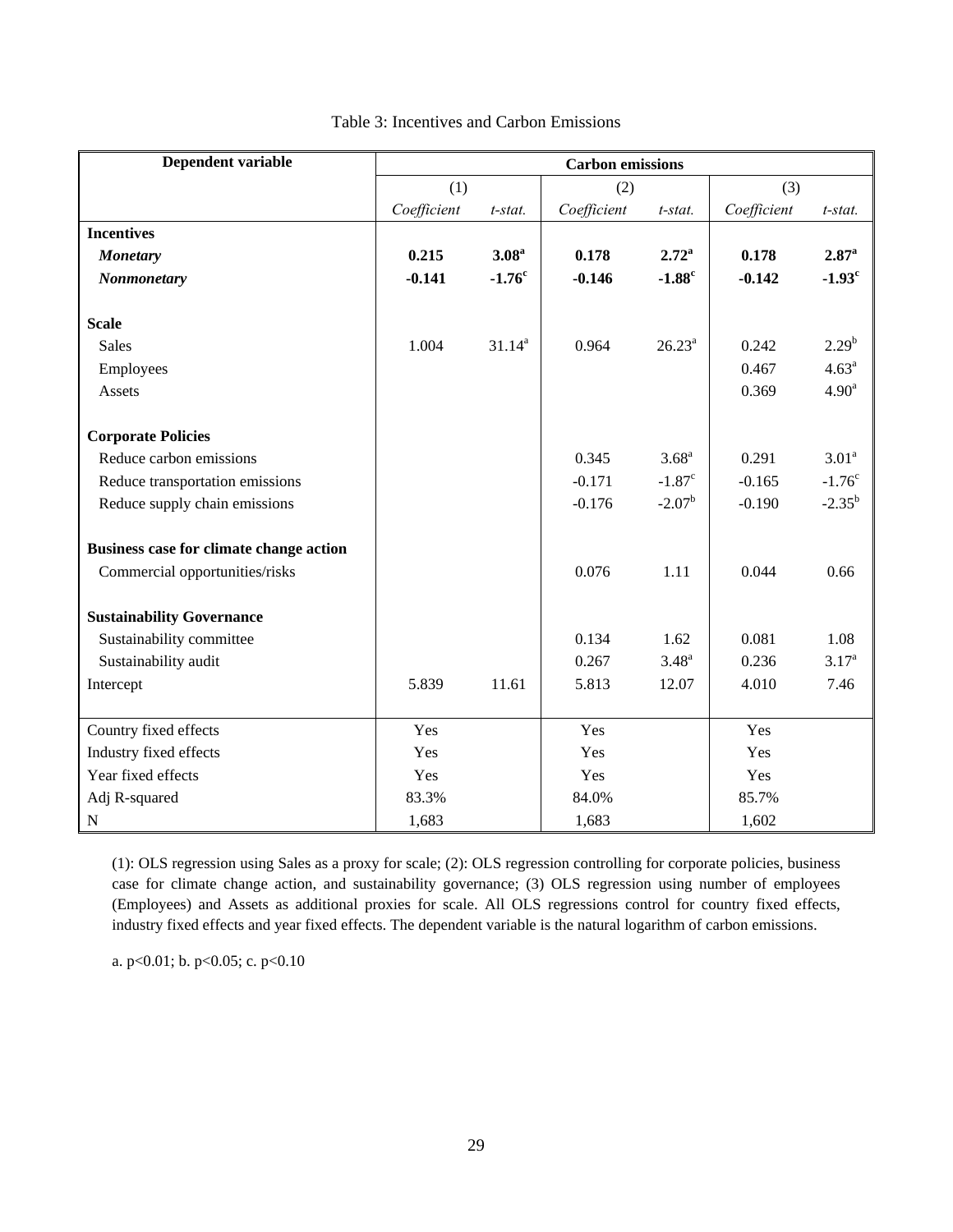| Dependent variable                      | <b>Carbon emissions/sales</b> |                   |             | <b>Carbon</b> emissions |                | <b>Carbon</b> emissions |
|-----------------------------------------|-------------------------------|-------------------|-------------|-------------------------|----------------|-------------------------|
|                                         | (1)                           |                   | (2)         |                         | (3)            |                         |
|                                         | Coefficient                   | t-stat.           | Coefficient | t-stat.                 | Coefficient    | $t$ -stat.              |
| <b>Incentives</b>                       |                               |                   |             |                         |                |                         |
| <b>Monetary</b>                         | 0.169                         | 2.59 <sup>a</sup> | 0.131       | 1.99 <sup>b</sup>       | 0.185          | 2.63 <sup>a</sup>       |
| Nonmonetary                             | $-0.154$                      | $-1.99b$          | $-0.136$    | $-1.97b$                | $-0.107$       | $-1.21$                 |
|                                         |                               |                   |             |                         |                |                         |
| <b>Scale</b>                            |                               |                   |             |                         |                |                         |
| <b>Sales</b>                            |                               |                   | 0.083       | 0.81                    | 0.284          | $2.56^b$                |
| Employees                               |                               |                   | 0.563       | $7.07^{\text{a}}$       | 0.442          | 4.19 <sup>a</sup>       |
| Assets                                  |                               |                   | 0.397       | 4.74 <sup>a</sup>       | 0.345          | $4.28^{a}$              |
|                                         |                               |                   |             |                         |                |                         |
| <b>Corporate Policies</b>               |                               |                   |             |                         |                |                         |
| Reduce carbon emissions                 | 0.338                         | 3.66 <sup>a</sup> | 0.197       | $2.43^{b}$              | 0.338          | $3.14^{a}$              |
| Reduce transportation emissions         | $-0.173$                      | $-1.88^c$         | $-0.148$    | $-1.67^{\circ}$         | $-0.173$       | $-1.65^{\circ}$         |
| Reduce supply chain emissions           | $-0.191$                      | $-2.36^{b}$       | $-0.158$    | $-1.87$ <sup>c</sup>    | $-0.182$       | $-2.00b$                |
|                                         |                               |                   |             |                         |                |                         |
| Business case for climate change action |                               |                   |             |                         |                |                         |
| Commercial opportunities/risks          | 0.070                         | 1.03              | 0.040       | 0.60                    | 0.062          | 0.83                    |
|                                         |                               |                   |             |                         |                |                         |
| <b>Sustainability Governance</b>        |                               |                   |             |                         |                |                         |
| Sustainability committee                | 0.122                         | 1.51              | 0.075       | 0.97                    | 0.102          | 1.21                    |
| Sustainability audit                    | 0.253                         | $3.34^{a}$        | 0.264       | $3.44^{\rm a}$          | 0.233          | $2.82^{a}$              |
| Intercept                               | 5.578                         | 12.88             | 4.083       | 8.28                    | 3.811          | 6.30                    |
|                                         |                               |                   |             |                         |                |                         |
| Country fixed effects                   | Yes                           |                   | Yes         |                         | N <sub>o</sub> |                         |
| Industry fixed effects                  | Yes                           |                   | No          |                         | No             |                         |
| Year fixed effects                      | Yes                           |                   | Yes         |                         | N <sub>o</sub> |                         |
| Subsector fixed effects                 | N <sub>o</sub>                |                   | Yes         |                         | N <sub>o</sub> |                         |
| Country-year fixed effects              | N <sub>o</sub>                |                   | No          |                         | Yes            |                         |
| Industry-year fixed effects             | No                            |                   | No          |                         | Yes            |                         |
| Adj R-squared                           | 78.1%                         |                   | 86.3%       |                         | 84.6%          |                         |
| ${\bf N}$                               | 1,683                         |                   | 1,602       |                         | 1,602          |                         |

| Table 4: Incentives and Carbon Emissions – Robustness tests |
|-------------------------------------------------------------|
|-------------------------------------------------------------|

(1): OLS regression using the natural logarithm of carbon emissions scaled by sales as the dependent variable; (2) OLS regression using the natural logarithm of carbon emissions as the dependent variable and controlling for subsector fixed effects by using a finer classification of industry; (3) OLS regression using the natural logarithm of carbon emissions as the dependent variable and controlling for country-year fixed effects and industry-year fixed effects.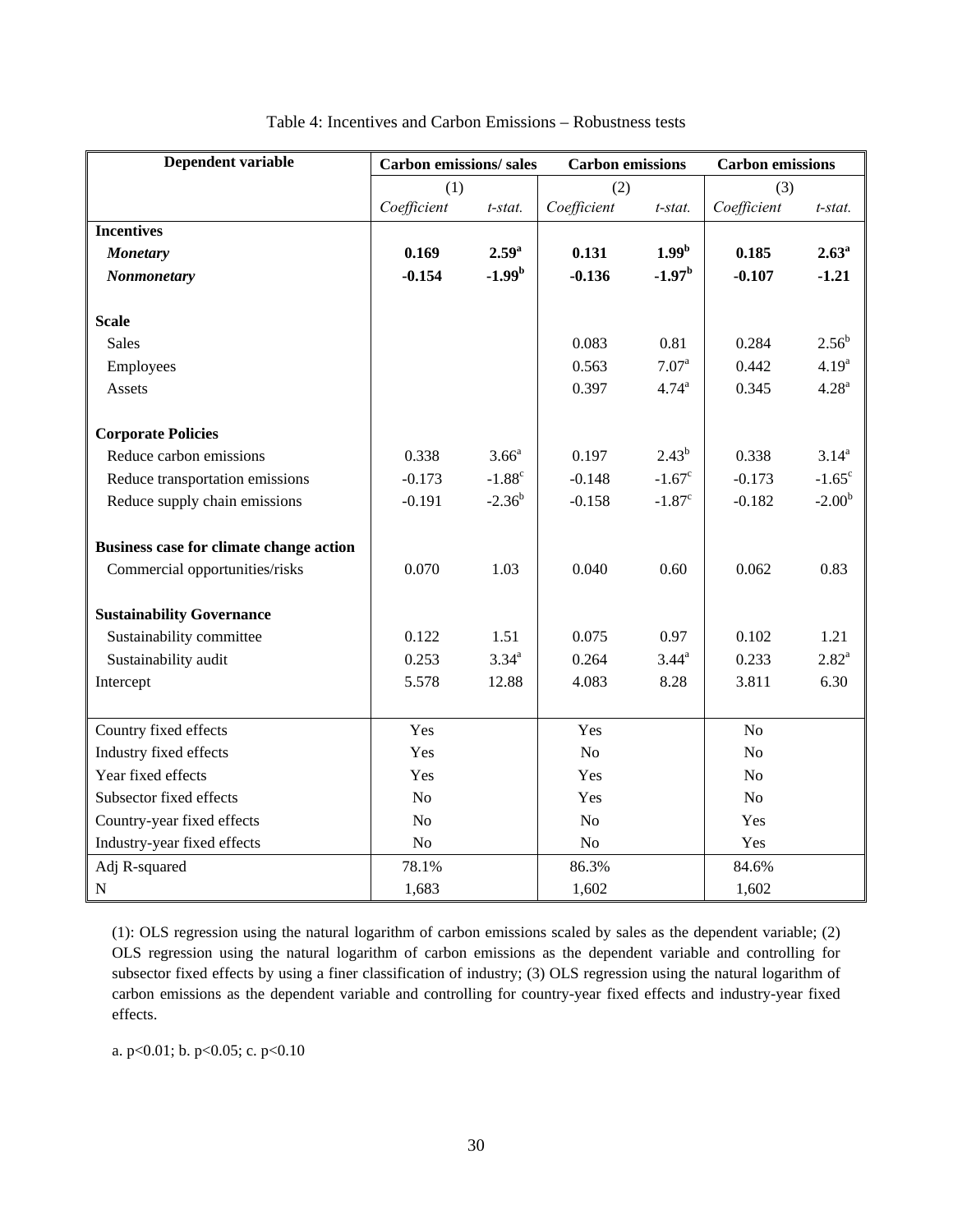| <b>Dependent variable</b>               | <b>Carbon emissions</b> |            | <b>Carbon emissions/sales</b> |            |
|-----------------------------------------|-------------------------|------------|-------------------------------|------------|
|                                         | (1)                     |            | (2)                           |            |
|                                         | Coefficient             | $t$ -stat. | Coefficient                   | $t$ -stat. |
| <b>Incentives</b>                       |                         |            |                               |            |
| <b>Monetary</b>                         | 0.071                   | 1.64       | 0.113                         | $2.29^{a}$ |
| Nonmonetary                             | $-0.099$                | $-1.39$    | $-0.128$                      | $-1.57$    |
|                                         |                         |            |                               |            |
| <b>Scale</b>                            |                         |            |                               |            |
| <b>Sales</b>                            | 0.117                   | 0.83       |                               |            |
|                                         |                         |            |                               |            |
| <b>Corporate Policies</b>               |                         |            |                               |            |
| Reduce carbon emissions                 | 0.042                   | 0.43       | 0.060                         | 0.58       |
| Reduce transportation emissions         | $-0.122$                | $-1.17$    | $-0.089$                      | $-0.77$    |
| Reduce supply chain emissions           | 0.079                   | 1.10       | 0.096                         | 1.30       |
|                                         |                         |            |                               |            |
| Business case for climate change action |                         |            |                               |            |
| Commercial opportunities/risks          | 0.091                   | 0.76       | 0.149                         | 1.18       |
|                                         |                         |            |                               |            |
| <b>Sustainability Governance</b>        |                         |            |                               |            |
| Sustainability committee                | 0.000                   | 0.00       | $-0.018$                      | $-0.25$    |
| Sustainability audit                    | 0.187                   | 1.47       | 0.193                         | 1.33       |
|                                         |                         |            |                               |            |
| Firm fixed effects                      | Yes                     |            | Yes                           |            |
| Country-year fixed effects              | Yes                     |            | Yes                           |            |
| Industry-year fixed effects             | Yes                     |            | Yes                           |            |
| Adj R-squared                           | 97.8%                   |            | 98.6%                         |            |
| N                                       | 906                     |            | 906                           |            |

Table 5: Incentives and carbon Emissions – Within-firm Estimates

(1): OLS regression using the natural logarithm of carbon emissions as the dependent variable and controlling for firm fixed effects; (2): OLS regression using the natural logarithm of carbon emissions scaled by sales as the dependent variable and controlling for firm fixed effects.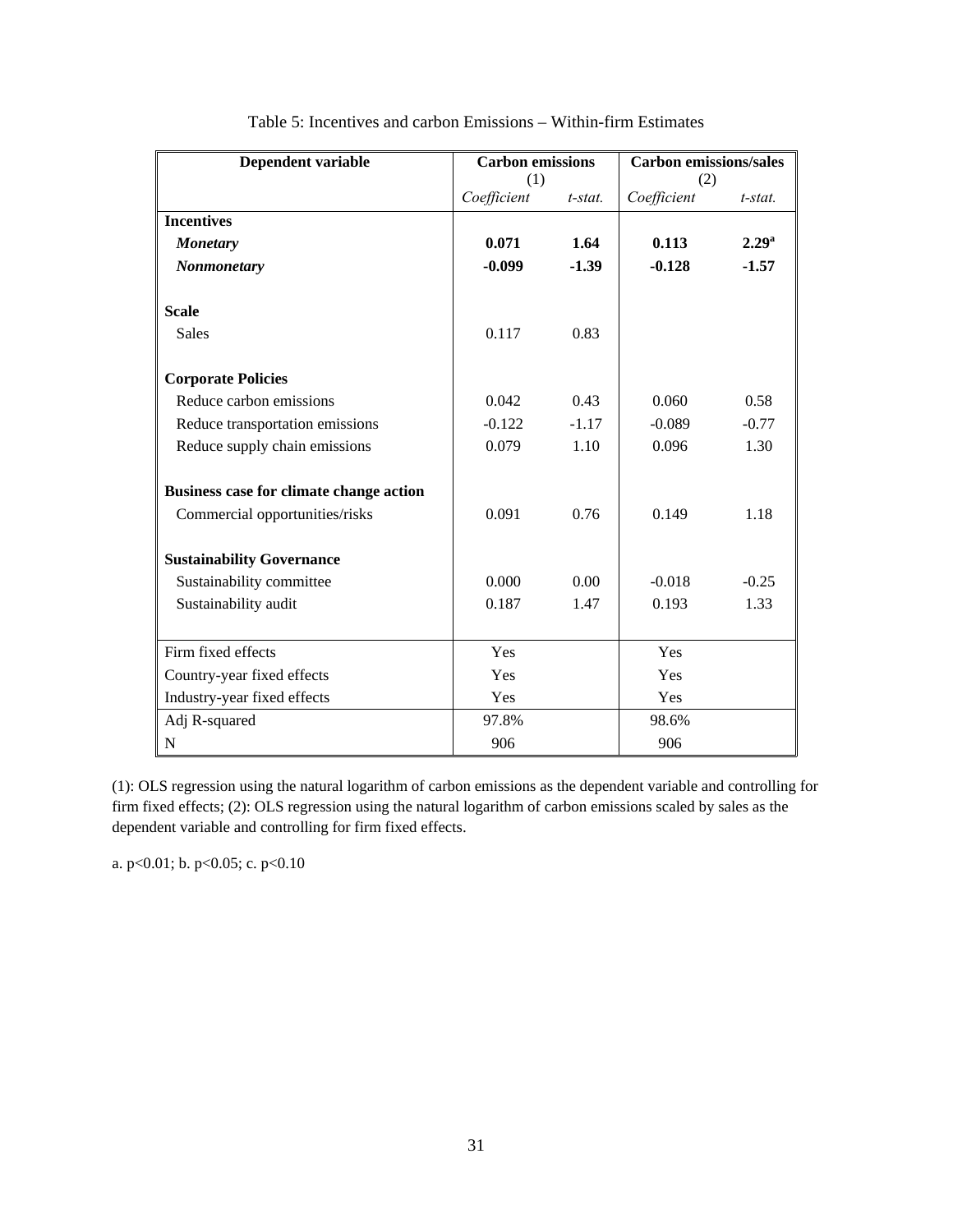|                | Diff=Treatment-Control | p-value         |
|----------------|------------------------|-----------------|
| t – I          | 0.021                  | 0.676           |
|                | 0.143                  | 0.028           |
| Diffs-in-diffs | 0.122                  | $0.046^{\rm b}$ |

Table 6: Incentives and carbon Emissions Scaled by Sales – Matched Sample Panel A: Effect in year t

Panel B: Effect in year t+1

|                | Diff=Treatment-Control | p-value            |
|----------------|------------------------|--------------------|
| $t-1$          | $-0.080$               | 0.504              |
| $t+1$          | 0.355                  | 0.057              |
| Diffs-in-diffs | 0.435                  | 0.049 <sup>b</sup> |

Panel A shows the differences in the natural logarithm of carbon emissions scaled by sales in year t-1 and year t between the treatment group and its matched sample of control units (matched by exact industry and the closest values of carbon emissions scaled by sales in year t-1).

Panel B shows the differences in the natural logarithm of carbon emissions scaled by sales in year t-1 and year t+1 between the treatment group and its matched sample of control units (matched by exact industry and the closest values of carbon emissions scaled by sales in year t-1).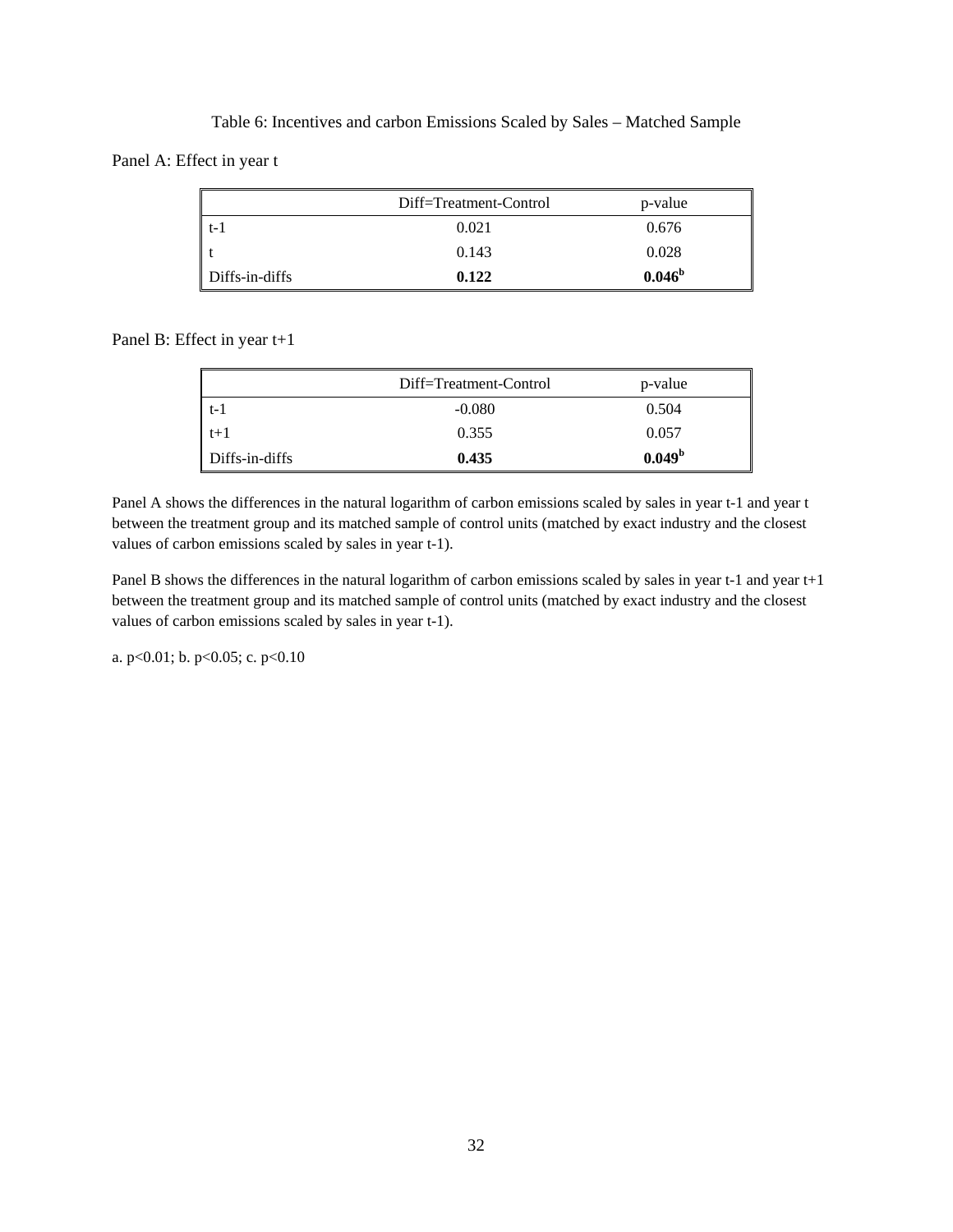| Dependent variable                          | <b>Carbon</b> emissions |                    | <b>Carbon emissions/sales</b> |                   |  |
|---------------------------------------------|-------------------------|--------------------|-------------------------------|-------------------|--|
|                                             | (1)                     |                    | (2)                           |                   |  |
|                                             | Coefficient             | t-stat.            | Coefficient                   | t-stat.           |  |
| <b>Incentives</b>                           |                         |                    |                               |                   |  |
| <b>Monetary</b>                             | 0.288                   | 3.50 <sup>a</sup>  | 0.278                         | $3.39^{a}$        |  |
| <b>Nonmonetary</b>                          | $-0.223$                | $-2.12^{\rm a}$    | $-0.227$                      | $-2.18^{\rm a}$   |  |
| <b>Environmental Position</b>               | 0.243                   | $1.94^\circ$       | 0.231                         | 1.86 <sup>c</sup> |  |
| <b>Monetary * Environmental Position</b>    | $-0.393$                | $-2.78^{\rm a}$    | $-0.385$                      | $-2.74^{\rm a}$   |  |
| <b>Nonmonetary * Environmental Position</b> | 0.101                   | 0.76               | 0.098                         | 0.74              |  |
| <b>Scale</b>                                |                         |                    |                               |                   |  |
| <b>Sales</b>                                | 0.961                   | $26.05^{\text{a}}$ |                               |                   |  |
| <b>Corporate Policies</b>                   |                         |                    |                               |                   |  |
| Reduce carbon emissions                     | 0.355                   | $3.75^{\circ}$     | 0.347                         | $3.73^{\circ}$    |  |
| Reduce transportation emissions             | $-0.174$                | $-1.90^{\circ}$    | $-0.176$                      | $-1.92^{\circ}$   |  |
| Reduce supply chain emissions               | $-0.181$                | $-2.14^{b}$        | $-0.196$                      | $-2.42^{b}$       |  |
| Business case for climate change action     |                         |                    |                               |                   |  |
| Commercial opportunities/risks              | 0.093                   | 1.35               | 0.087                         | 1.28              |  |
| <b>Sustainability Governance</b>            |                         |                    |                               |                   |  |
| Sustainability committee                    | 0.129                   | 1.55               | 0.116                         | 1.43              |  |
| Sustainability audit                        | 0.267                   | 3.47 <sup>a</sup>  | 0.252                         | $3.31^{\circ}$    |  |
| Intercept                                   | 5.771                   | 11.63              | 5.521                         | 12.27             |  |
| Country fixed effects                       | <b>Yes</b>              |                    | Yes                           |                   |  |
| Industry fixed effects                      | Yes                     |                    | Yes                           |                   |  |
| Year fixed effects                          | Yes                     |                    | Yes                           |                   |  |
| Adj R-squared                               | 84.1%                   |                    | 78.3%                         |                   |  |
| ${\bf N}$                                   | 1,659                   |                    | 1,659                         |                   |  |

Table 7: Incentives and carbon Emissions – Employee type

(1): OLS regression using the natural logarithm of carbon emissions as the dependent variable, with interaction terms between the type of incentives (Monetary or Nonmonetary) and Environmental Position; (2): OLS regression using the natural logarithm of carbon emissions scaled by sales as the dependent variable, with interaction terms between the type of incentives (Monetary or Nonmonetary) and Environmental Position.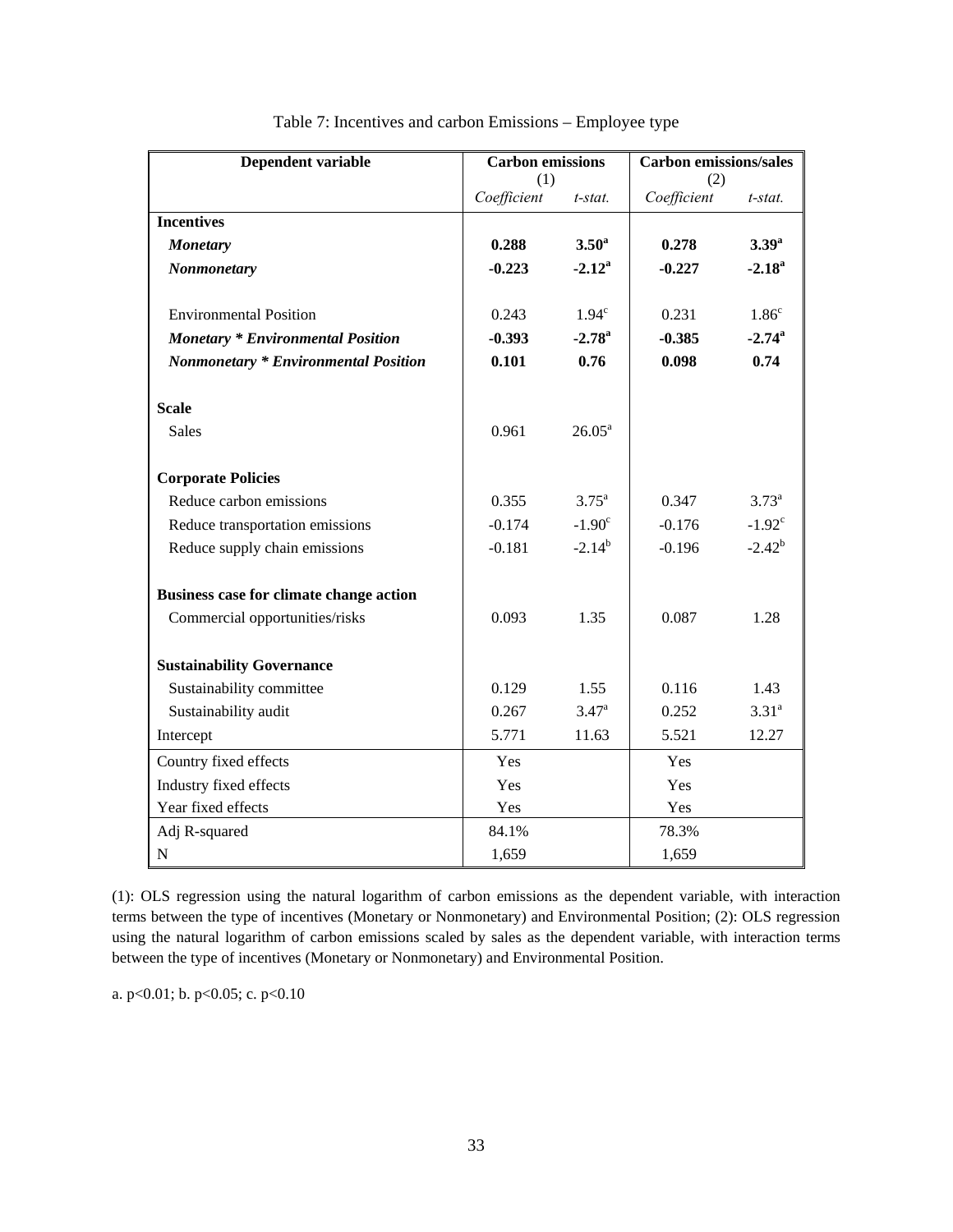| Incentive Type                                 | <b>Firm Motives</b>   | Coefficient    | t-stat.            |
|------------------------------------------------|-----------------------|----------------|--------------------|
| No Incentive                                   |                       | (base outcome) |                    |
| <b>Only Non-monetary</b>                       |                       |                |                    |
| Sales                                          | Economic/Reputational | $-0.014$       | $-0.13$            |
| <b>Commercial Opportunities/Risks</b>          | Economic              | 0.105          | 0.36               |
| <b>Bonus Plan</b>                              | Economic              | 0.280          | 0.93               |
| % monetary incentives for the country-year     | Reputational          | 0.020          | 0.02               |
| % non-monetary incentives for the country-year | Reputational          | 9.788          | $10.91^a$          |
| Join UN Global Compact by 2002                 | Reputational/Ethical  | 0.523          | 0.70               |
| <b>Sustainability Committee</b>                | Reputational/Ethical  | 0.286          | 0.86               |
| Sustainability audit                           | Reputational/Ethical  | 0.010          | 0.04               |
| Reduce carbon emissions                        | All three             | 0.472          | 1.56               |
| Reduce transportation emissions                | All three             | 0.064          | 0.20               |
| Reduce supply chain emissions                  | All three             | $-0.297$       | $-0.87$            |
| Intercept                                      |                       | $-5.465$       | $-5.03$            |
| <b>Only Monetary</b>                           |                       |                |                    |
| <b>Sales</b>                                   | Economic/Reputational | 0.103          | 1.72 <sup>c</sup>  |
| <b>Commercial Opportunities/Risks</b>          | Economic              | 0.173          | 1.05               |
| <b>Bonus Plan</b>                              | Economic              | 0.522          | 2.93 <sup>a</sup>  |
| % monetary incentives for the country-year     | Reputational          | 5.552          | $12.36^a$          |
| % non-monetary incentives for the country-year | Reputational          | $-0.708$       | $-1.47$            |
| Join UN Global Compact by 2002                 | Reputational/Ethical  | 0.881          | 2.60 <sup>a</sup>  |
| <b>Sustainability Committee</b>                | Reputational/Ethical  | 0.568          | 3.02 <sup>a</sup>  |
| Sustainability audit                           | Reputational/Ethical  | 0.194          | 1.19               |
| Reduce carbon emissions                        | All three             | 0.515          | $3.04^{\rm a}$     |
| Reduce transportation emissions                | All three             | $-0.160$       | $-0.90$            |
| Reduce supply chain emissions                  | All three             | 0.091          | 0.45               |
| Intercept                                      |                       | $-5.103$       | $-8.99$            |
| <b>Both Monetary and Non-monetary</b>          |                       |                |                    |
| Sales                                          | Economic/Reputational | 0.268          | 3.01 <sup>a</sup>  |
| <b>Commercial Opportunities/Risks</b>          | Economic              | 0.594          | 2.50 <sup>b</sup>  |
| <b>Bonus Plan</b>                              | Economic              | 0.714          | 2.87 <sup>a</sup>  |
| % monetary incentives for the country-year     | Reputational          | 5.646          | $7.54^{\circ}$     |
| % non-monetary incentives for the country-year | Reputational          | 6.371          | 10.08 <sup>a</sup> |
| Join UN Global Compact by 2002                 | Reputational/Ethical  | $-0.059$       | $-0.11$            |
| <b>Sustainability Committee</b>                | Reputational/Ethical  | 0.399          | 1.30               |
| Sustainability audit                           | Reputational/Ethical  | 0.157          | 0.72               |
| Reduce carbon emissions                        | All three             | 0.268          | 1.14               |
| Reduce transportation emissions                | All three             | $-0.006$       | $-0.02$            |
| Reduce supply chain emissions                  | All three             | 0.389          | 1.26               |
| Intercept                                      |                       | $-9.997$       | $-10.25$           |
| Pseudo R2                                      |                       | 0.2626         |                    |
| $\mathbf N$                                    |                       | 1,683          |                    |

# Table 8: Panel A – First-stage, Multinomial Logistic Regression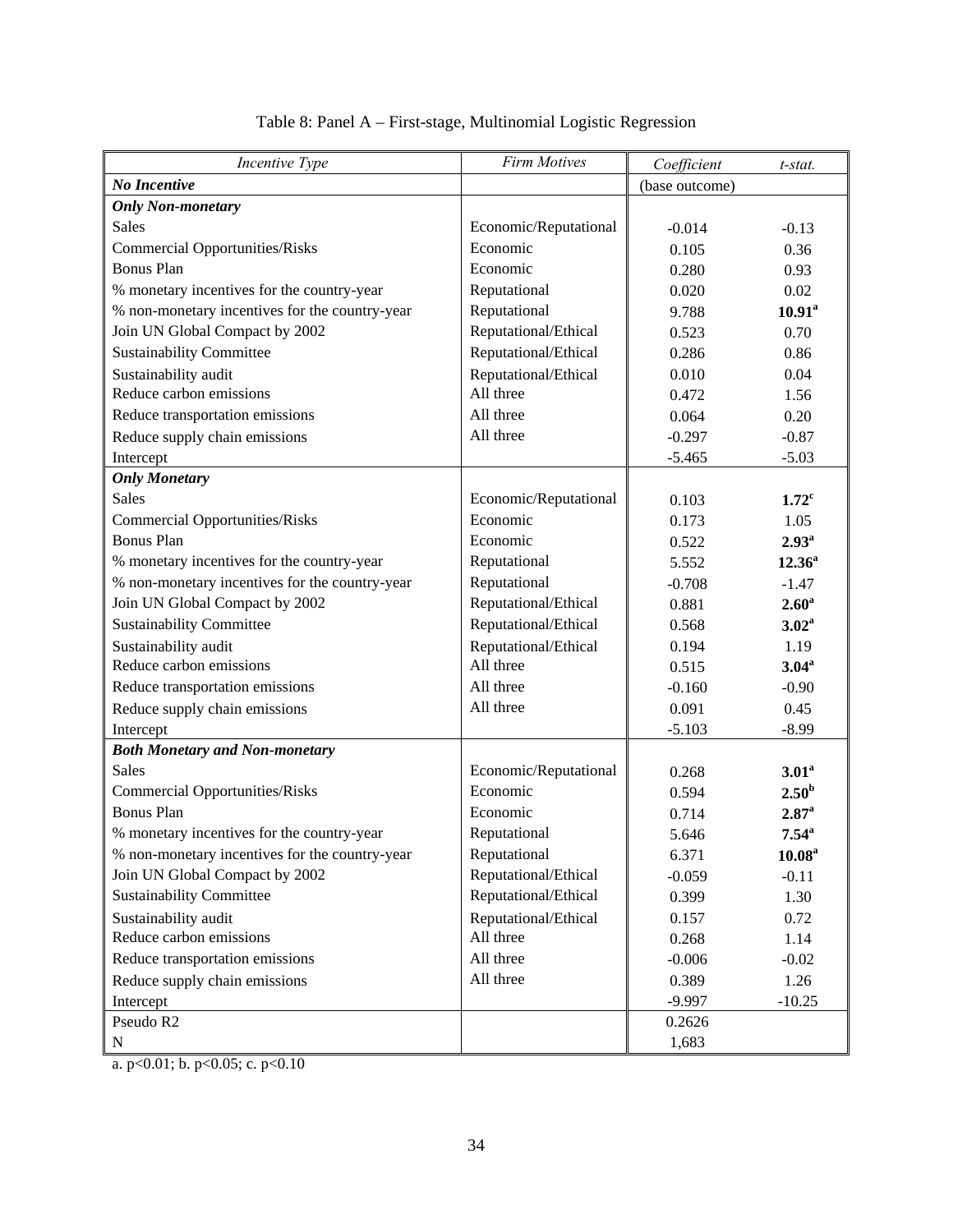| Dependent variable                             | <b>Carbon emissions</b> |                   |
|------------------------------------------------|-------------------------|-------------------|
|                                                | Coefficient             | t-stat            |
| <b>Only Non-monetary</b>                       | $-0.188$                | $-1.40$           |
| <b>Only Monetary</b>                           | 0.139                   | $1.88^{\circ}$    |
| <b>Both Monetary and Non-monetary</b>          | 0.029                   | 0.28              |
|                                                |                         |                   |
| Predicted Prob. of Providing Only Non-monetary | $-0.728$                | $-1.07$           |
| Predicted Prob. of Providing Only Monetary     | 0.729                   | 1.73 <sup>c</sup> |
| Predicted Prob. of Providing Both Incentives   | 0.438                   | 0.94              |
|                                                |                         |                   |
| <b>Sales</b>                                   | 0.938                   | $22.14^a$         |
| <b>Sustainability Committee</b>                | 0.080                   | 0.91              |
| <b>Commercial Opportunities/Risks</b>          | 0.049                   | 0.70              |
| % monetary incentives for the country-year     | $-0.556$                | $-1.22$           |
| % non-monetary incentives for the country-year | 0.335                   | 0.57              |
| Bonus plan                                     | $-0.028$                | $-0.31$           |
| Join UN Global Compact by 2002                 | 0.013                   | 0.09              |
| Reduce carbon emissions                        | 0.301                   | 3.19 <sup>a</sup> |
| Reduce Transportation emissions                | $-0.151$                | $-1.63$           |
| Reduce supply chain emissions                  | $-0.210$                | $-2.46b$          |
| Sustainability Audit                           | 0.237                   | 3.06 <sup>a</sup> |
| Intercept                                      | 6.177                   | 15.51             |
| <b>Country Fixed Effects</b>                   | Yes                     |                   |
| <b>Industry Fixed Effects</b>                  | Yes                     |                   |
| <b>Year Fixed Effects</b>                      | Yes                     |                   |
| Adj R-Squared                                  | 85.11%                  |                   |
| N                                              | 1,683                   |                   |

Table 8: Panel B – Second Step, OLS estimation controlling for the predicted probabilities of adopting a particular incentive scheme (first stage)

OLS regression using the natural logarithm of carbon emissions as the dependent variable, country fixed effects, industry fixed effects, year fixed effects and controlling for the predicted probabilities of adopting a particular incentive scheme. All standard errors are clustered at the firm level.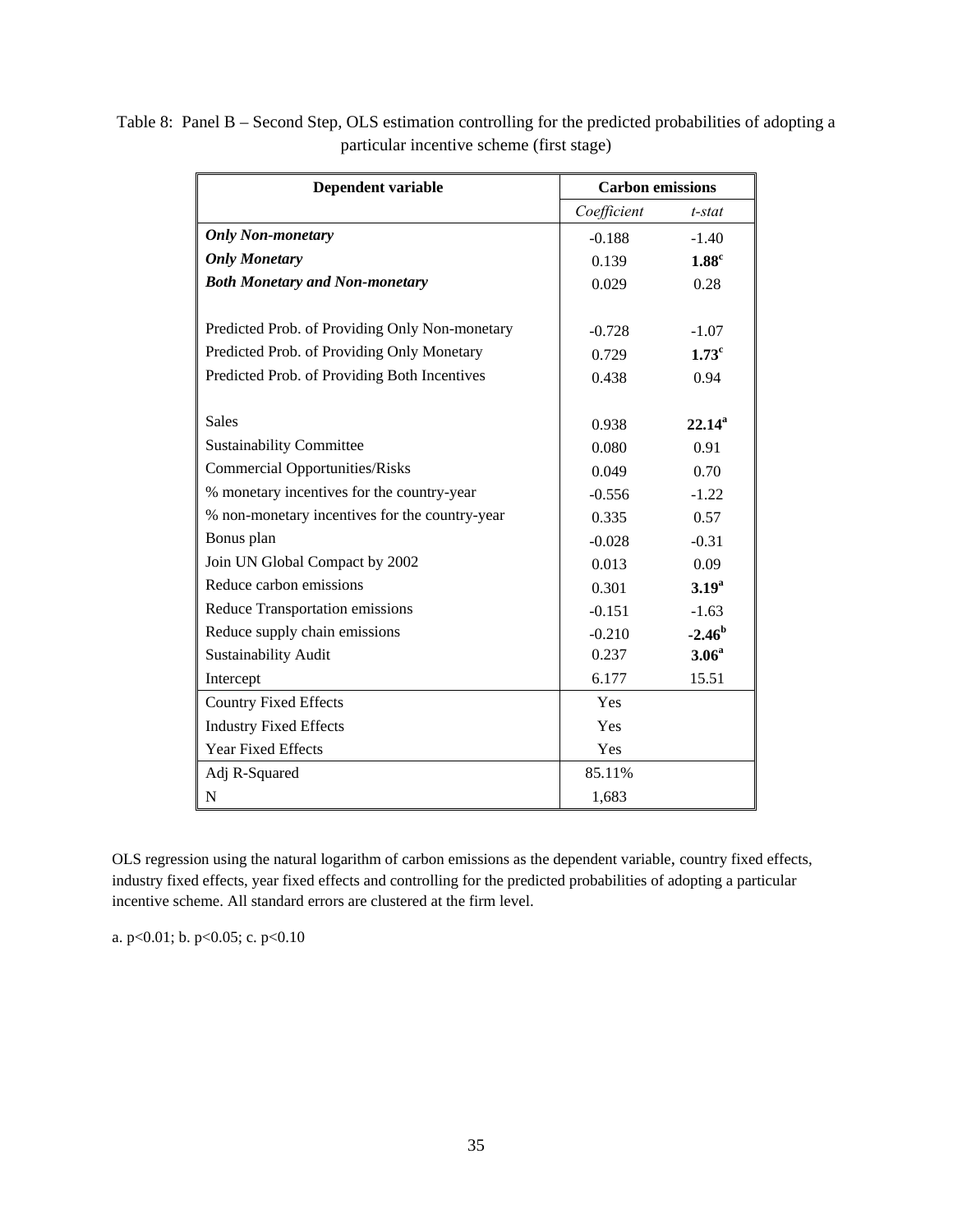| Country                                | Office                                                                                                                                                           | Sample size<br>(The largest companies, as measured by market capitalization)                                                                                                                                                                                                                                                                                                 |
|----------------------------------------|------------------------------------------------------------------------------------------------------------------------------------------------------------------|------------------------------------------------------------------------------------------------------------------------------------------------------------------------------------------------------------------------------------------------------------------------------------------------------------------------------------------------------------------------------|
| Asia (ex-Japan)                        | Association for Sustainable and<br>Responsible Investment in Asia<br>(ASrIA) - Partner to CDP                                                                    | 170 largest Asian companies (excluding Japan, China, India &<br>Korea) - Hong Kong (75), Taiwan (25 companies), Malaysia (15),<br>Singapore (23), Indonesia (10), Thailand (10), Philippines (10), and<br>China (2)                                                                                                                                                          |
| Australia and<br>New Zealand           | Investor Group on Climate Change<br>(IGCC) - Partners to CDP                                                                                                     | ASX 200 / NZX 50                                                                                                                                                                                                                                                                                                                                                             |
| Belgium,<br>Netherlands,<br>Luxembourg | CDP Germany                                                                                                                                                      | Benelux 150                                                                                                                                                                                                                                                                                                                                                                  |
| <b>Brazil</b>                          | CDP Brazil / Latin America together<br>with the Brazilian Association of<br>Pension Funds (ABRAPP), Fábrica<br>Éthica Brasil and BANCO REAL -<br>Partners to CDP | 80 largest companies in Brazil listed on the BOVESPA São Paolo<br><b>Stock Exchange</b>                                                                                                                                                                                                                                                                                      |
| Canada                                 | <b>CDP</b> North America                                                                                                                                         | Canada 200                                                                                                                                                                                                                                                                                                                                                                   |
| Central &<br>Eastern Europe<br>(CEE)   | Iparfejlesztési Közalapítvány (IFKA -<br>Public Foundation for the Progress of<br>the Industry) - Partner to CDP                                                 | CEE 100 largest companies in CEE - Poland (56), Hungary (9),<br>Slovenia (8), Czech Republic (6), Slovakia (4), Lithuania (4),<br>Romania (3), Austria (2), Netherlands (2), (Serbia (1), Croatia (1),<br>UK $(1)$ , Estonia $(2)$ and USA $(1)$                                                                                                                             |
| China                                  | Local Agent: SynTao                                                                                                                                              | China 100                                                                                                                                                                                                                                                                                                                                                                    |
| Europe                                 | Europe                                                                                                                                                           | FTSEurofirst 300 Eurozone: 300 largest companies in Europe - UK<br>(62), France (52), Germany (35), Switzerland (27), Spain (20),<br>Sweden (19), Italy (18), Netherlands (14), Belgium (10), Norway<br>$(7)$ , Austria $(6)$ , Denmark $(6)$ , Finland $(6)$ , Portugal $(5)$ , Ireland $(4)$ ,<br>Luxembourg (4), Greece (2), Australia (1), Mexico (1) and the USA<br>(1) |
| France                                 | <b>CDP</b> France                                                                                                                                                | <b>SBF 250</b>                                                                                                                                                                                                                                                                                                                                                               |
| Germany and<br>Austria                 | <b>CDP</b> Germany                                                                                                                                               | Germany and Austria 250                                                                                                                                                                                                                                                                                                                                                      |
| Global CDP                             | UK and USA offices                                                                                                                                               | Global 500: Top 500 companies within the FTSE Global Equity<br><b>Index Series</b>                                                                                                                                                                                                                                                                                           |
| India                                  | Confederation of Indian Industry (CII                                                                                                                            | India 200                                                                                                                                                                                                                                                                                                                                                                    |

# Appendix I – Investor CDP Survey Sample Compositions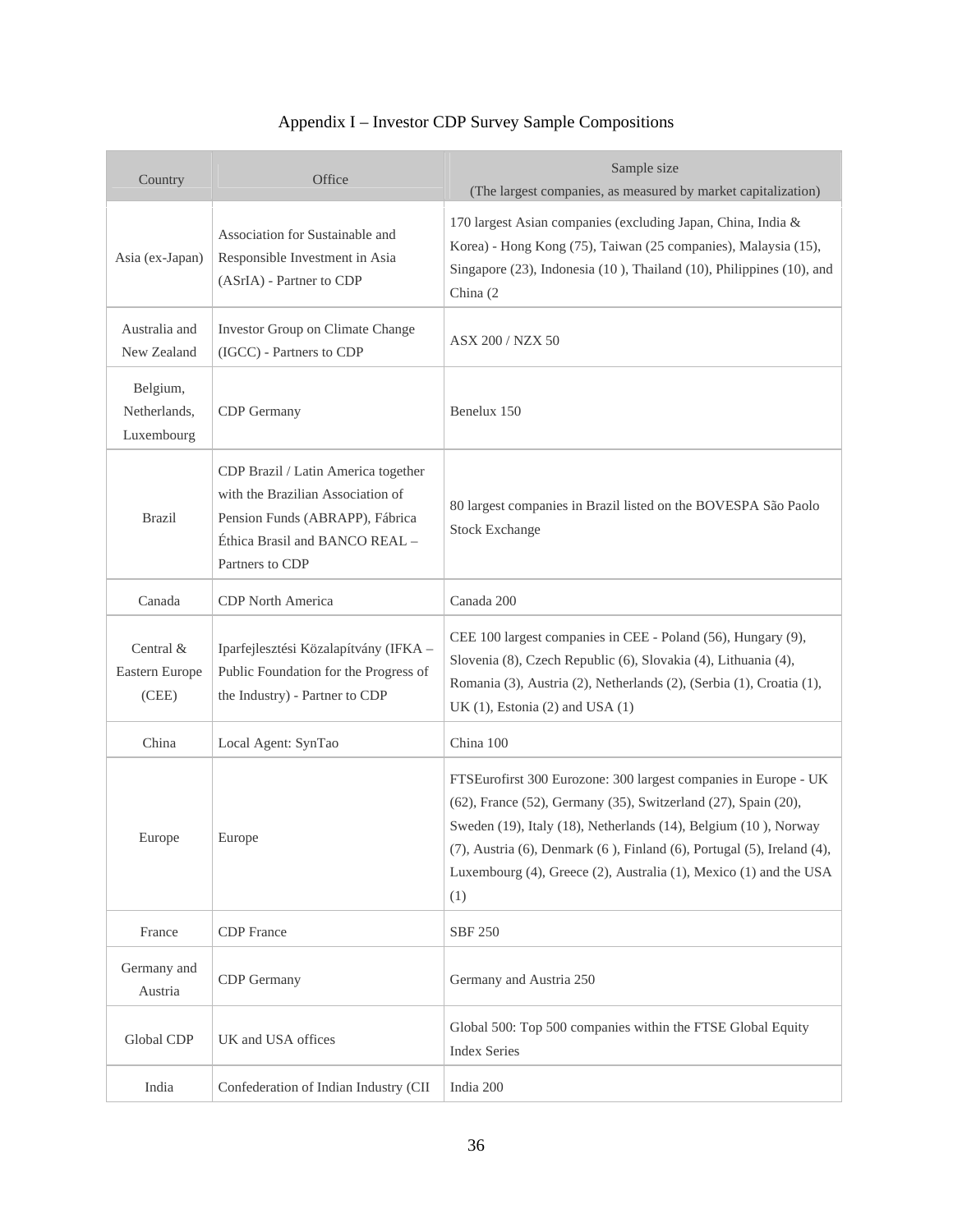|                           | CESD), and WWF India - Partners to<br><b>CDP</b>                                                                                                         |                                                                                                                                                                                                                  |  |
|---------------------------|----------------------------------------------------------------------------------------------------------------------------------------------------------|------------------------------------------------------------------------------------------------------------------------------------------------------------------------------------------------------------------|--|
| Iberia 125                | CDP Southern Europe together with<br>ECODES and BBVA - Partners to<br><b>CDP</b>                                                                         | Spain 85: largest companies within IBEX 35 and FTSE Spain All<br>Cap Index and Portugal 40                                                                                                                       |  |
| Ireland                   | CDP Ireland                                                                                                                                              | Ireland 40                                                                                                                                                                                                       |  |
| Italy                     | CDPSouthern Europe, together with<br>Accenture, Banca Monte Paschi di<br>Sienna and the Kyoto Club - Partners<br>to CDP                                  | Italy 100                                                                                                                                                                                                        |  |
| Japan                     | CDP Japan                                                                                                                                                | Japan 500                                                                                                                                                                                                        |  |
| Latin America             | CDP Brazil / Latin America together<br>with the Brazilian Institute of Investor<br>Relations (IBRI) and Fábrica Éthica<br><b>Brasil</b> - Partner to CDP | Latin America 50: 50 largest companies in Latin America - Brazil<br>$(16)$ , Mexico $(14)$ , Chile $(13)$ , Peru $(5)$ and Argentina $(2)$                                                                       |  |
| Korea                     | Korean Sustainability Investing Forum<br>(KoSIF) and Eco-Frontier - Partners to<br><b>CDP</b>                                                            | KRX 200: Korea Exchange 200 Index                                                                                                                                                                                |  |
| Nordic Region             | CDP Nordic, together with ATP and<br>KLP Asset Management - Partners to<br><b>CDP</b>                                                                    | Nordic 260: 260 largest companies in Nordic region - Sweden (90),<br>Norway (65), Denmark (44), Finland (48), Bermuda (3), UK (3),<br>and Canada (2), Cyprus (1), Iceland (1), Belgium (1), Malta (1),<br>USA(1) |  |
| Russia                    | CDP London                                                                                                                                               | RTS Index 50: 50 largest companies in Russia                                                                                                                                                                     |  |
| South Africa              | National Business Initiative (NBI) -<br>Partner to CDP                                                                                                   | FTSE/JSE 100                                                                                                                                                                                                     |  |
| Switzerland               | CDP Germany, together with Ethos<br>and Pictet Asset Management -<br>Partners to CDP                                                                     | Switzerland 100: 100 of the largest companies (SPI Large & Mid<br>Cap (SOCI))                                                                                                                                    |  |
| Turkey                    | Sabanci University Corporate<br>Governance Forum -Partners to CDP                                                                                        | ISE 100: 100 of the largest companies                                                                                                                                                                            |  |
| UK                        | CDP UK                                                                                                                                                   | <b>FTSE 350</b>                                                                                                                                                                                                  |  |
| <b>USA</b>                | CDP North America                                                                                                                                        | S&P 500                                                                                                                                                                                                          |  |
| <b>Electric Utilities</b> | CDP UK and International Partners                                                                                                                        | 250 of the largest Electric Utilities companies globally                                                                                                                                                         |  |
| Transport                 | CDP UK and International Partners                                                                                                                        | 100 of the largest Transport companies globally                                                                                                                                                                  |  |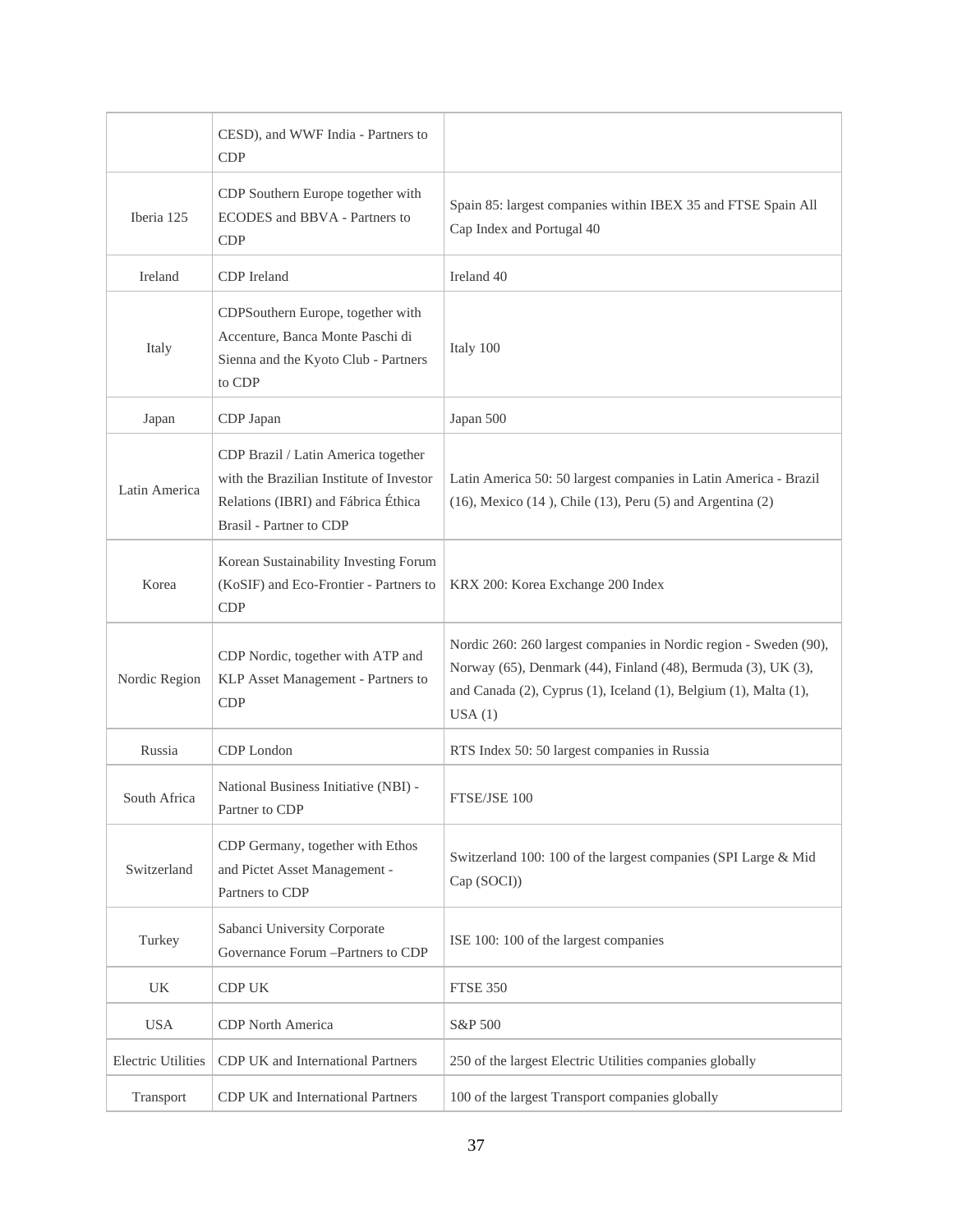| Year | <b>Ouestion</b>                                             | Sample answers                 |
|------|-------------------------------------------------------------|--------------------------------|
| 2007 | Question 4(b) Individual Performance: Do you assess or      | Yes/No                         |
|      | provide incentive mechanisms for individual management of   |                                |
|      | climate change issues including attainment of GHG targets?  |                                |
| 2008 | Question 4(b) Individual Performance: Do you assess or      | Yes/No                         |
|      | provide incentive mechanisms for individual management of   |                                |
|      | climate change issues including attainment of GHG targets?  |                                |
| 2009 | 26.1. Do you provide incentives for individual management   | Yes/No                         |
|      | of climate change issues including attainment of GHG        |                                |
|      | targets?                                                    |                                |
|      | 26.2. Are those incentives linked to monetary rewards?      | Sample Answers Listed Below    |
| 2010 | 1.4. Do you provide incentives for the management of        | Yes/No                         |
|      | climate change issues, including the attainment of          |                                |
|      | greenhouse gas (GHG) targets?                               |                                |
|      | 1.5C2. The type of incentives?                              | Monetary Rewards/Recognition/  |
|      |                                                             | Prize /Other                   |
| 2011 | 1.2. Do you provide incentives for the management of        | Yes/No                         |
|      | climate change issues, including the attainment of targets? |                                |
|      | 1.2aC2. The type of incentives?                             | Monetary                       |
|      |                                                             | Rewards/Recognition/Other non- |
|      |                                                             | monetary rewards               |

#### Appendix II – Investor CDP Survey Questions and Sample Answers

The following 2009 sample answers to Q26.2 provide a glimpse into what firms mean by monetary incentives or non-monetary incentives when they answer the question.

# *Monetary incentives***:**

…At a lower management level relevant managers' performance targets are related to the climate change program objectives and personal bonuses are influenced by the progress in achieving the goals. A senior manager owns the GHG target…

…Allianz managers that are in charge of climate change products and services have their incentives related to monetary rewards. Allianz Group is furthermore considering the introduction of a monetary incentive scheme for individual Allianz operating entities and executives that are responsible for the reduction of GHG emissions in line with our Group Climate Strategy. Such a bonus related incentive is already in place at Allianz Germany for respective managers implementing carbon emission reduction measures…